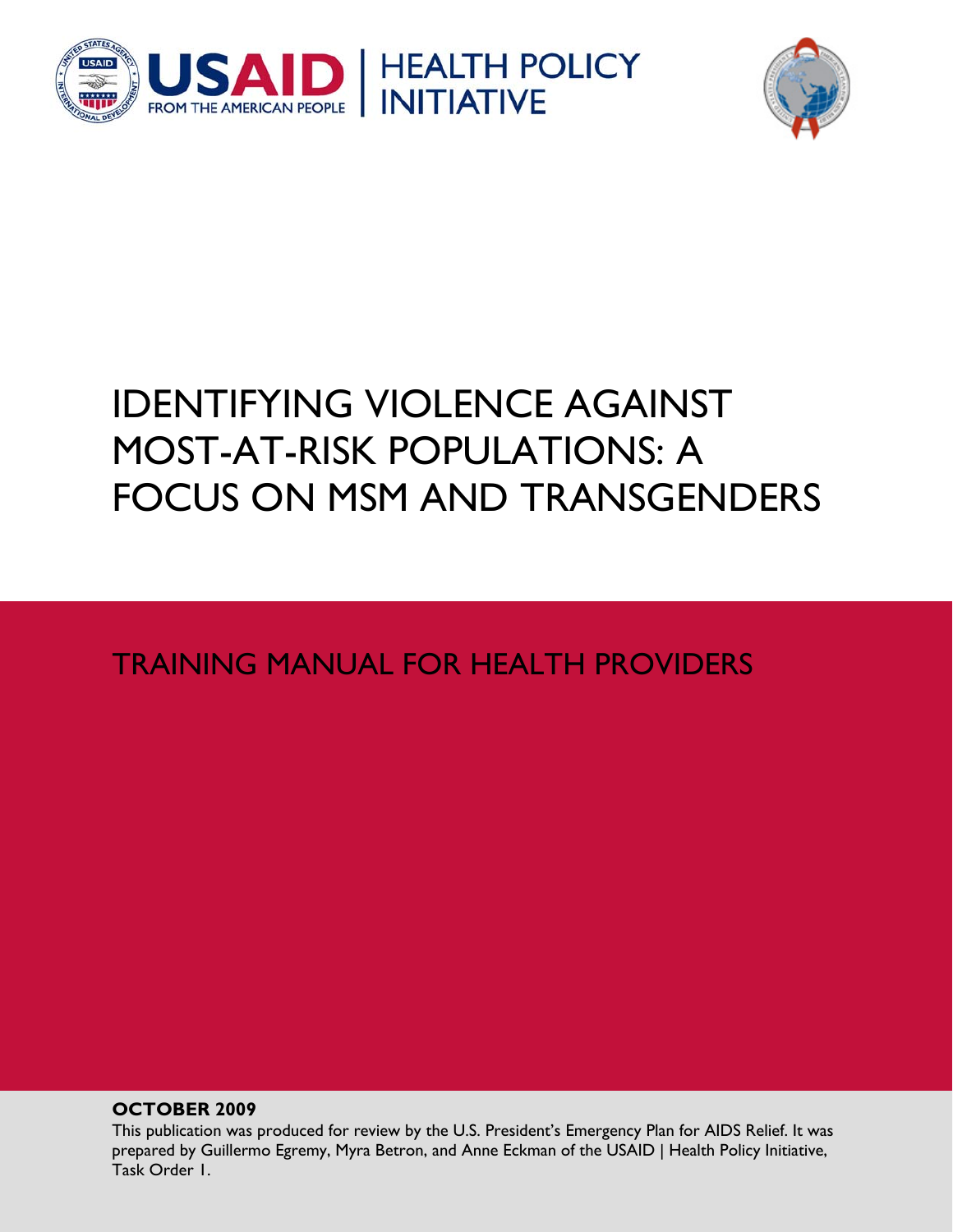Suggested citation: Egremy, G., M. Betron, and A. Eckman. 2009. *Identifying Violence against Most-at-Risk*  Populations: A Focus on MSM and Transgenders. Training Manual for Health Providers. Washington, DC: Futures Group, Health Policy Initiative, Task Order 1.

The USAID | Health Policy Initiative, Task Order 1, is funded by the U.S. Agency for International Development under Contract No. GPO-I-01-05-00040-00, beginning September 30, 2005. The project's HIV activities are supported by the U.S. President's Emergency Plan for AIDS Relief (PEPFAR). Task Order 1 is implemented by Futures Group, in collaboration with the Centre for Development and Population Activities (CEDPA), White Ribbon Alliance for Safe Motherhood (WRA), and Futures Institute.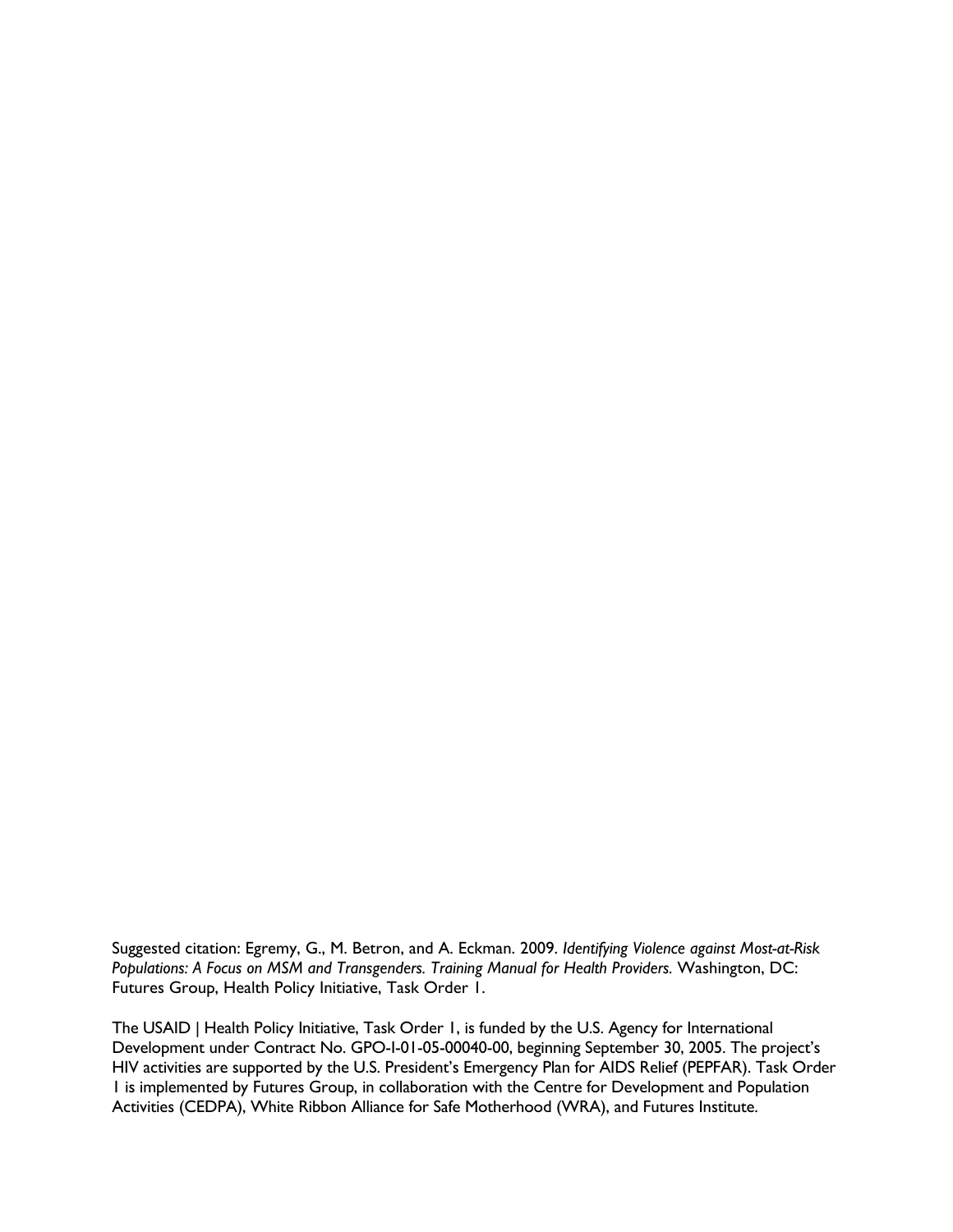# IDENTIFYING VIOLENCE AGAINST MOST-AT-RISK POPULATIONS: A FOCUS ON MSM AND TRANSGENDERS

TRAINING MANUAL FOR HEALTH PROVIDERS

### **OCTOBER 2009**

The views expressed in this publication do not necessarily reflect the views of the U.S. Agency for International Development or the U.S. Government.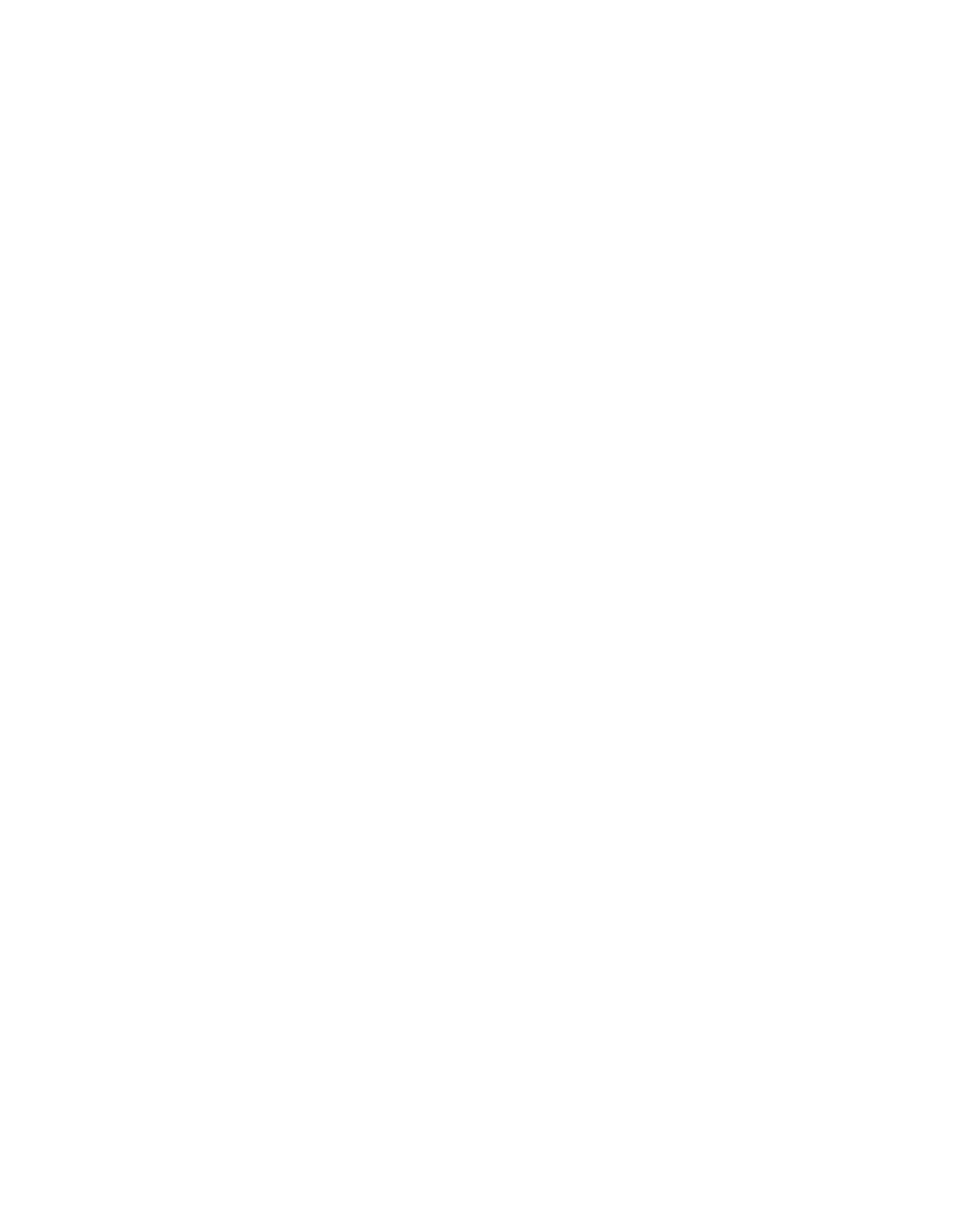# **TABLE OF CONTENTS**

| I.  | Facilitator resource sheet: Creation of a favorable environment: Basic rules  9                                                                                                                                                                  |    |  |  |
|-----|--------------------------------------------------------------------------------------------------------------------------------------------------------------------------------------------------------------------------------------------------|----|--|--|
| II. |                                                                                                                                                                                                                                                  |    |  |  |
|     | <b>B.</b>                                                                                                                                                                                                                                        |    |  |  |
|     | Handout: A conceptual model of structural violence and vulnerability to HIV and AIDS in                                                                                                                                                          | 27 |  |  |
| V.  | Facilitator resource sheet: Gender-based violence: Direct and indirect pathways to<br>Handout: Data on gender-based violence in most-at-risk populations  30<br>Handout: What are the links between gender-based violence, HIV, and most-at-risk |    |  |  |
|     | VI. Responding to GBV in MSM and Transgenders: The Role of the Health Sector and Other                                                                                                                                                           |    |  |  |
|     | Handout: What health providers can do about gender-based violence33                                                                                                                                                                              |    |  |  |
|     |                                                                                                                                                                                                                                                  |    |  |  |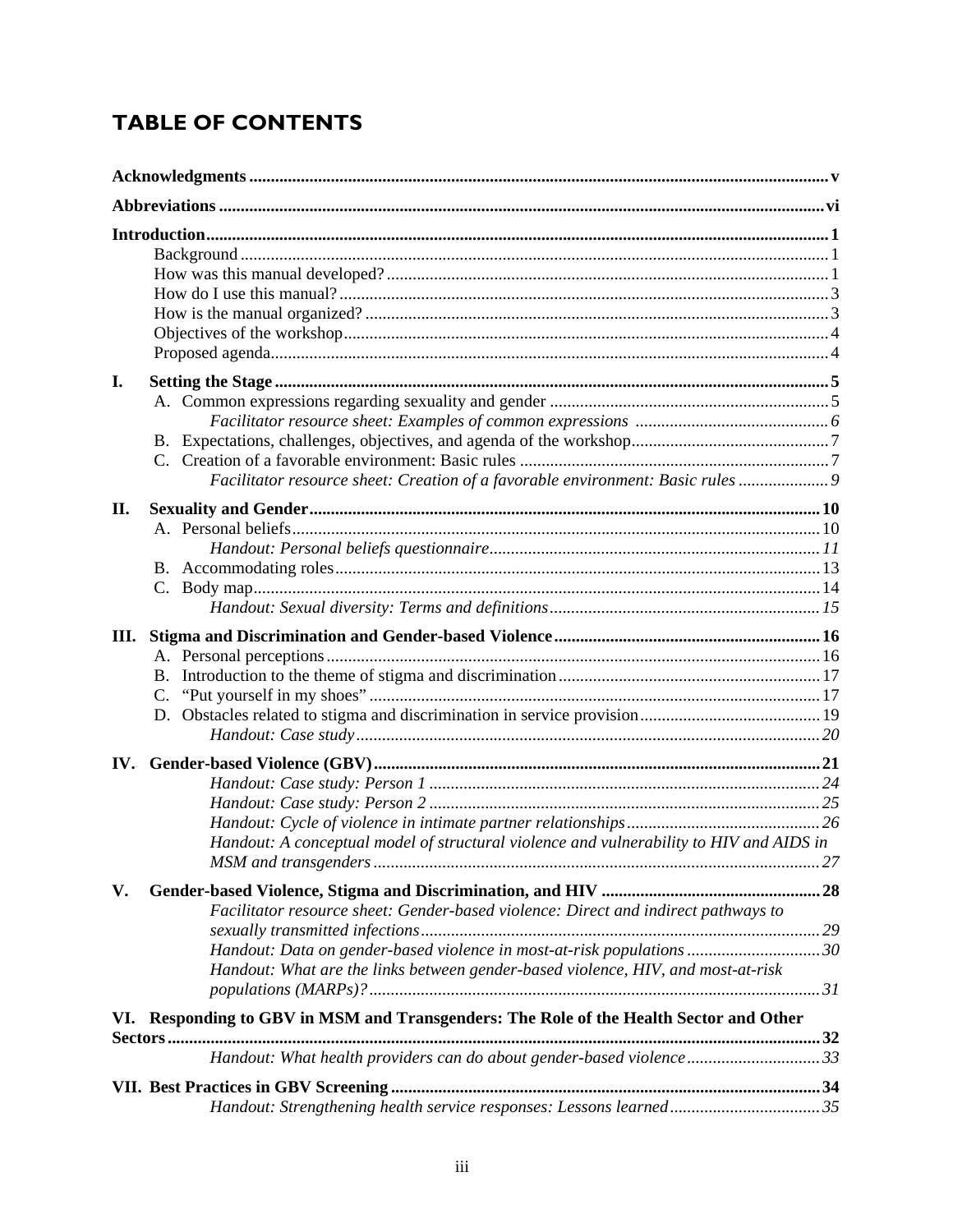| X. |                                                                                            |  |
|----|--------------------------------------------------------------------------------------------|--|
|    | Facilitator resource sheet: Safety strategies for HIV risk populations facing violence  44 |  |
|    |                                                                                            |  |
|    |                                                                                            |  |
|    |                                                                                            |  |
|    | Handout: Guiding principles for treatment of survivors of gender-based violence  47        |  |
|    |                                                                                            |  |
|    |                                                                                            |  |
|    |                                                                                            |  |
|    | Annex. Screening Tool to Identify Violence against MSM and Transgenders51                  |  |
|    |                                                                                            |  |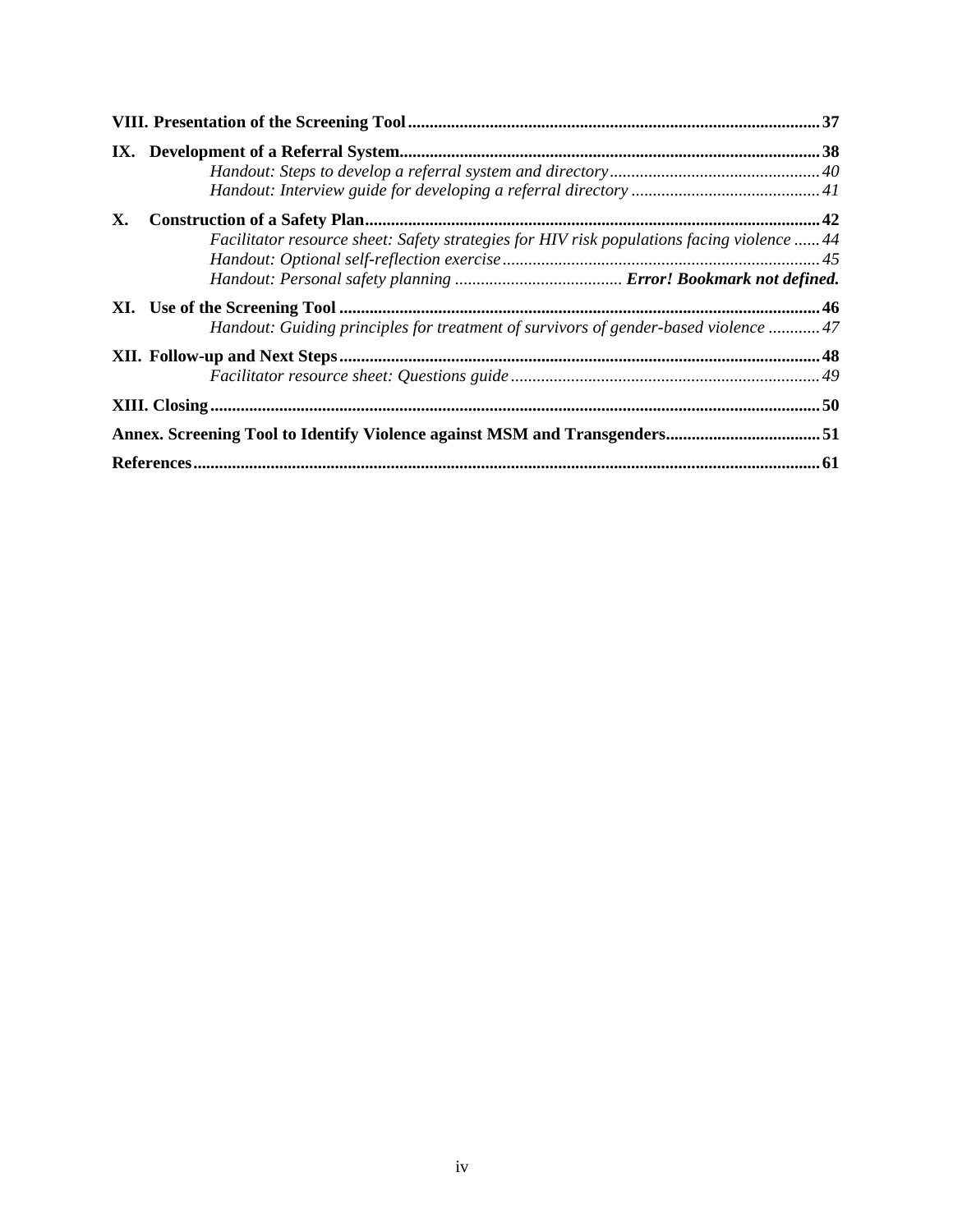### <span id="page-6-0"></span>**ACKNOWLEDGMENTS**

Ken Morrison was instrumental in providing technical leadership and review during the development of this manual. The Health Policy Initiative acknowledges the contribution of the health providers in Puerta Vallarta and Mexico State, Mexico, and in Pattaya City, Thailand, for their participation in the training workshops that served as the pilot for this training methodology. The project staff would also like to thank Dr. Beatriz Ramirez, Chief of the HIV/AIDS Program in Mexico State; Dr. Marcela Ruiz, director of the CAPASITS of Puerto Vallarta; and Nancy Alvey of USAID/Mexico for their leadership and support, which made the piloting of this manual in Mexico possible. Likewise, the leadership and support of Dr. Wiput Phoolcharoen, Nonthathorn Chaiphet; Dr. Somchai Sriplienchan; and Dr. Werasit Sittitrai, advisors to the Policy Research Institute Foundation, as well as Clif Cortez, Patchara Rumakorn, Nithya Mani, and Cameron Wolfe of the USAID regional mission in Bangkok, were also instrumental in this work.

Many thanks go to all of the project participants, including the staff of Banglamung Hospital, Pattaya Rak Center, SISTERS, SWING, Family Health International, Population Services International, and PACT in Thailand; and staff of the CAPASITS in Puerto Vallarta and Mexico State and the AIDS Healthcare Foundation in Mexico for their contributions and efforts in the design and implementation of the project for which this manual was developed. Finally, many thanks go to Molly Cameron, Berenice García, Cynthia Green, Jane Kato, and Aditi Krishna for their work in translating and editing this document.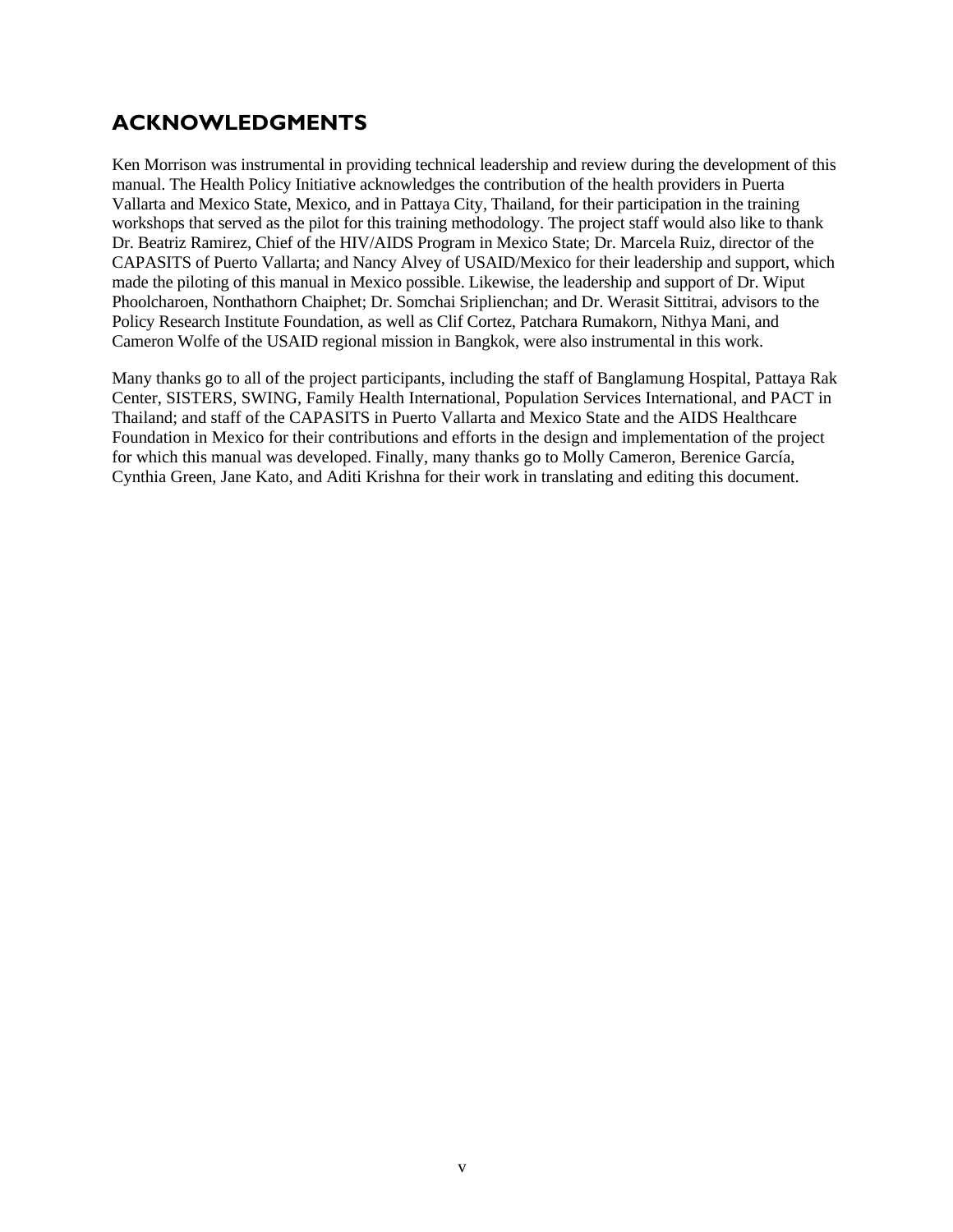## **ABBREVIATIONS**

| <b>AIDS</b> | acquired immune deficiency syndrome |
|-------------|-------------------------------------|
| <b>GBV</b>  | gender-based violence               |
| <b>HIV</b>  | human immunodeficiency virus        |
| <b>MARP</b> | most-at-risk population             |
| <b>MSM</b>  | men who have sex with men           |
| NGO         | nongovernmental organization        |
| S&D         | stigma and discrimination           |
| <b>STD</b>  | sexually transmitted disease        |
| <b>STI</b>  | sexually transmitted infection      |
| <b>SW</b>   | sex worker                          |
| <b>TG</b>   | transgender(s)                      |
| <b>VCT</b>  | voluntary counseling and testing    |
|             |                                     |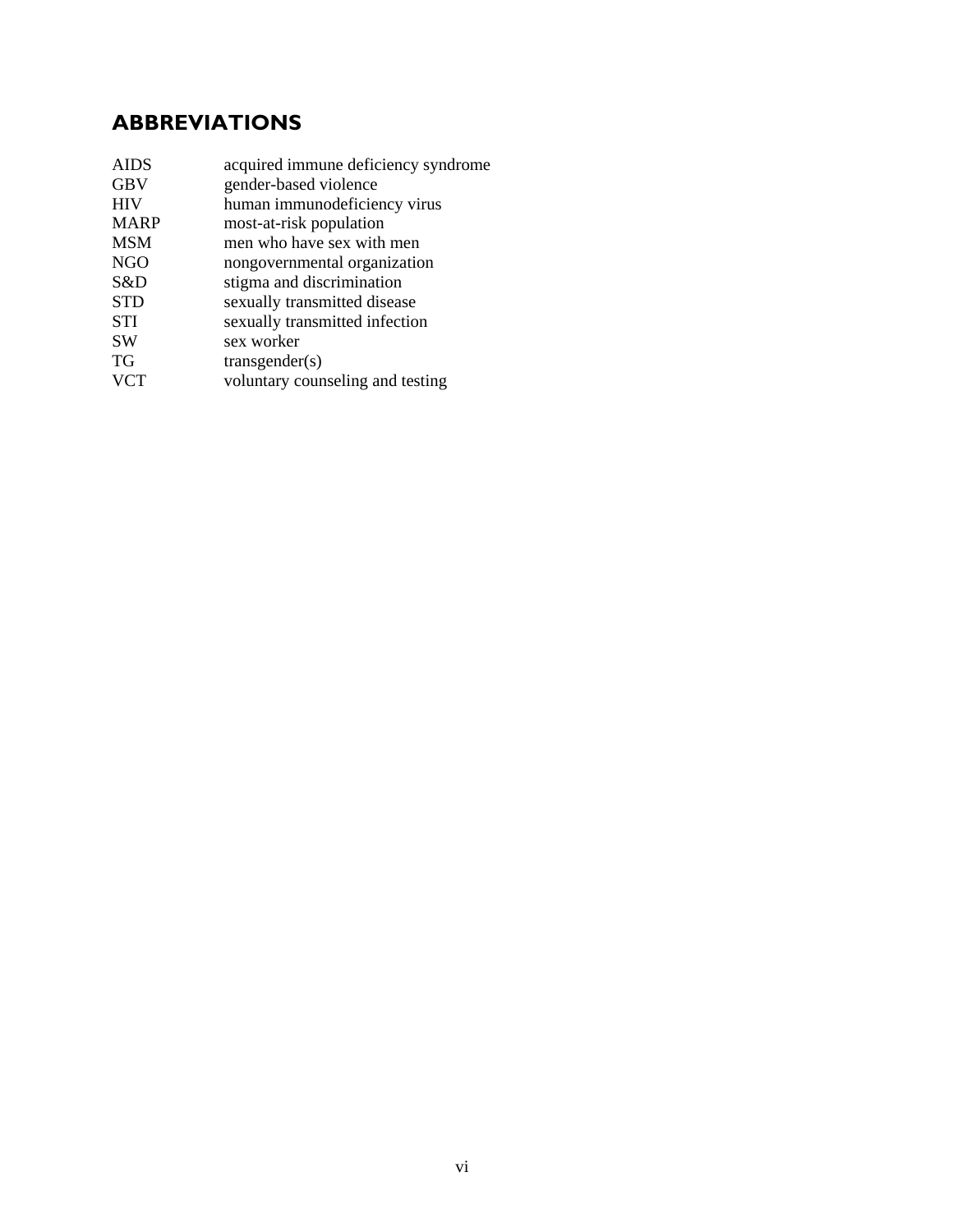### **INTRODUCTION**

### <span id="page-8-1"></span>**Background**

Men who have sex with men (MSM) and transgenders (TG) often face stigma, discrimination, poverty, violation of human rights, and homophobia. Negative attitudes and violence toward MSM and TG are common worldwide and, in fact, are condoned by many societies. Structural and institutional discrimination and violence against MSM and TG are supported by law enforcement and healthcare providers, who often perpetrate widespread corruption, intimidation, and harassment against gay men, MSM, and TG (Medina et al., 2006; Chakaprani et al., 2002; Khan et al., 2005). In this way, violence against MSM and TG is a form of gender-based violence (GBV).<sup>[1](#page-8-3)</sup>

<span id="page-8-0"></span>The rates of violence against MSM and TG, particularly those engaging in sex work, are alarming. For example, in a survey of more than 2,000 MSM in Thailand, which included TG, 18.4 percent reported being coerced into sex and, of those, 67.3 percent were coerced more than once (Guadamuz et al., 2006). In Mexico, 17 percent of male sex workers suffered rape, physical abuse, verbal abuse, extortion, robbery, or assault (Gayet et al., 2007). This violence is a manifestation of stigma and discrimination (S&D) against MSM and TG, primarily because they do not fit into traditional gender categories or have been subordinated due to their gender identity. In other words, although it is not commonly perceived as such, violence experienced by MSM and TG is most often gender-based (Betron and Gonzalez-Figueroa, 2009).

Researchers have only recently begun to explore the intersection between violence and HIV vulnerability in most-at-risk populations (MARPs). Nonetheless, strong evidence points to the importance of these linkages. First, coercive sexual intercourse may directly increase the risk for HIV. Second, violence and threats of violence may limit the ability to negotiate safer sexual behaviors. Likewise, experiencing violence, particularly sexual violence, has been found to increase HIV risk behavior, such as multiple sex partnerships and the use of illicit drugs. Moreover, evidence has been found that violence or fear of violence prevents MSM, transgendered people, and sex workers, regardless of HIV serostatus, from accessing HIV and other health services. Health professionals have the potential to play a key role in the promotion of sexual health, including the prevention of GBV associated with stigma and discrimination in most-at-risk populations for HIV. Equipping health workers with knowledge, skills, and tools greatly enhances their ability to address GBV with their clients and in their communities.

Screening for intimate partner violence against women in the healthcare setting, done in a sensitive and confidential manner, has been recommended by many experts as an opportunity to reach out to survivors of violence. Benefits identified include the potential to counsel survivors, consider violence as a factor in HIV prevention and/or risk reduction and adherence counseling, and raise the awareness of clients as to their rights to live free from violence (Betron and Gonzalez-Figueroa, 2009).

### <span id="page-8-2"></span>**How Was This Manual Developed?**

 $\overline{a}$ 

Given the important opportunities and benefits of screening for gender-based violence, the USAID  $\vert$ Health Policy Initiative, Task Order 1 piloted HIV clinic-based screening for violence and other forms of S&D against MSM and TG in select sites in Mexico State and Puerto Vallarta, Mexico and in Pattaya, Thailand. (See Box 1 for more information.) The objectives of the project were to

 **Develop a screening tool** for GBV and S&D against MSM and TG to be applied by health service providers to increase their recognition and response to these issues when providing HIV counseling;

<span id="page-8-3"></span><sup>1</sup> Gender-based violence is "any harmful act that is perpetrated against a person's will and that is based on *socially ascribed (gender) differences* between males and females." Inter-agency Steering Committee of the United Nations, 2006.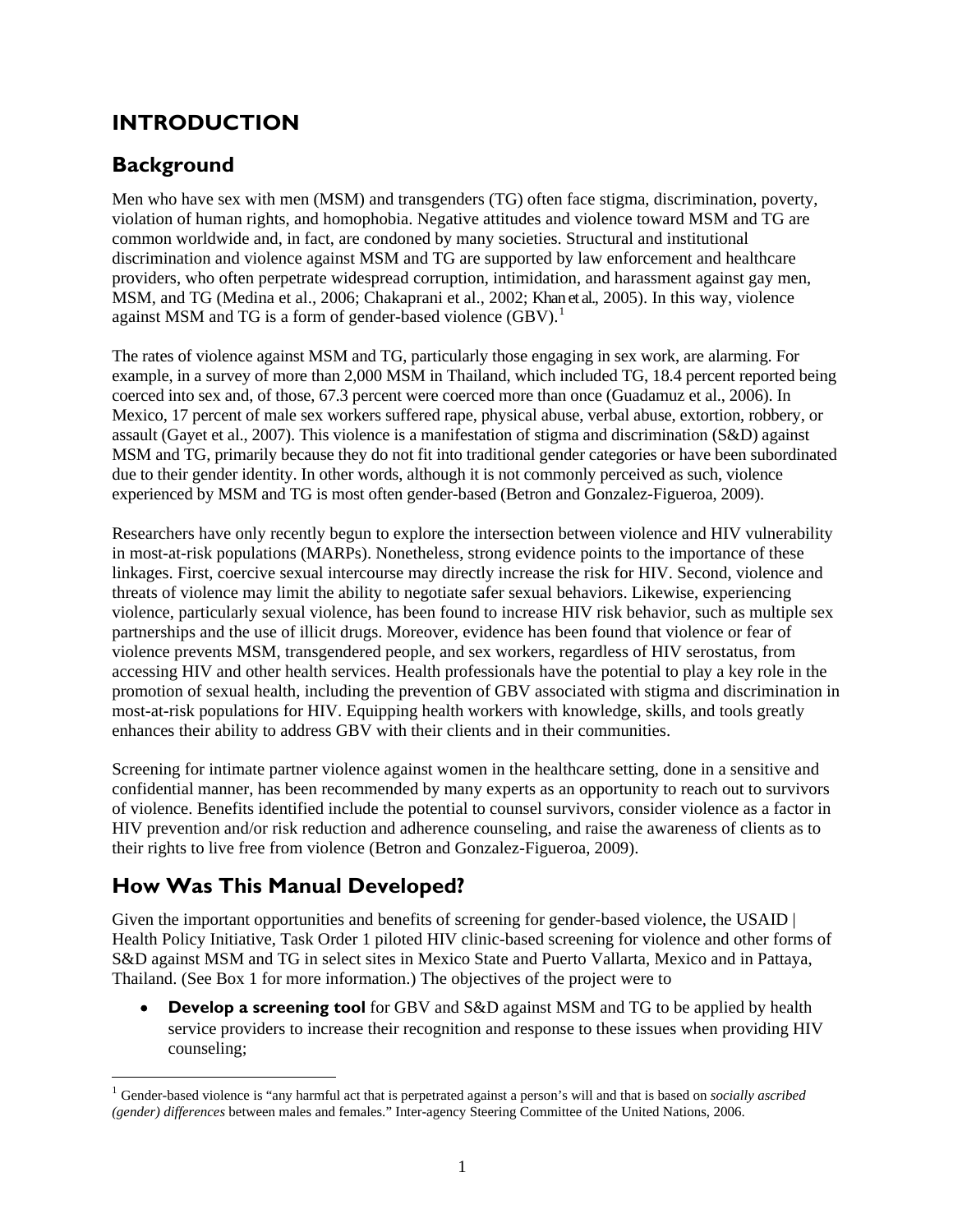- **Increase understanding of links** among GBV, S&D, and sexual risk taking and access to health services; and
- **Foster collaboration** of community organizations and health services **to respond to cases of GBV and S&D** that affect HIV risk.

Prior to piloting the screening tool, Health Policy Initiative/Mexico and, in Thailand, Health Policy Initiative's local partner, Population Research Institute Foundation (PRI) trained health providers at participating sites on how to apply the tool but also importantly, sensitized providers on gender, sexuality, S&D, and violence faced by MARPs.

<span id="page-9-0"></span>The Health Policy Initiative piloted and used the methodology compiled in this manual to train health providers at sites in Mexico and Thailand. In some instances, particularly where time was limited, a subset of sessions was conducted. Based on experiences with the pilot, adjustments have been made so that the sessions are presented here in the form in which the project recommends they be conducted. A full description of the pilot is described in the box below.

#### **Box 1. Screening for violence against MSM and transgenders: A pilot project in Mexico and Thailand**

From 2007–2008, the USAID | Health Policy Initiative, Task Order 1 (the project) implemented a pilot project that developed a screening tool for service providers in the HIV health clinic setting to identify violence experienced by MARPs. Screening was integrated into HIV clinical services, including voluntary counseling and testing (VCT) and treatment programs, in Pattaya City, Thailand and in Puerto Vallarta, Mexico and the state of Mexico. In Thailand, screening also was integrated into community drop-in services, which include VCT and outreach for MSM and TG.

Data from six weeks of implementation (N= 279) in both countries identified high levels of violence in MSM and TG screened. Results showed that at least half of MSM and TG experienced violence in the year prior to being screened (Mexico: 50% among MSM, n=142 and 65% among TG, n=51; Thailand: 69% among MSM, n=59 and 89% among TG, n=27), with TG experiencing greater levels. All forms of violence were high in each country. Emotional violence was most common in Thailand (63% among MSM; 78% among TG); sexual violence was most common in Mexico (47% among MSM; 65% among TG). Higher levels of sexual than physical violence were identified in almost all groups (except for MSM in Thailand, where levels of the two kinds of violence were comparable).

The screening tool helped providers improve communication and trust with clients and identify the range of social vulnerabilities MSM and TG face. Providers recommended training on counseling to use with survivors of violence and on sexual diversity, as well as referral services that cover all needs of MSM and TG, such as legal services and shelters. Overall, providers saw the tool as beneficial to their work and agreed that screening should continue, provided there is institutional support, training, and adequate time and space.

Given the high levels of HIV and violence against MSM and TG, services for them must address the causes and consequences of this violence. In settings with a favorable policy and legal environment that protects MSM and TG, HIV programs should sensitize and build capacity of providers to screen for violence against these populations and promote efforts in the community to strengthen multisectoral support services for MSM and TG before screening is implemented. In this way, the screening tool can provide an impetus to initiate community-health system collaboration to better respond to violence against MSM and TG, as well as HIV. The pilot project identified the following key criteria to establish before screening:

- <span id="page-9-1"></span>• Screen only where laws do not criminalize MSM and TG or where the human rights of MSM and TG are recognized.
- Conduct screening in a space that is private and confidential.
- At a minimum, ensure that psychologists and self-support groups within the clinic are available to counsel survivors after screening for violence.
- Continually sensitize and train providers on gender, sexual diversity, violence, and stigma discrimination.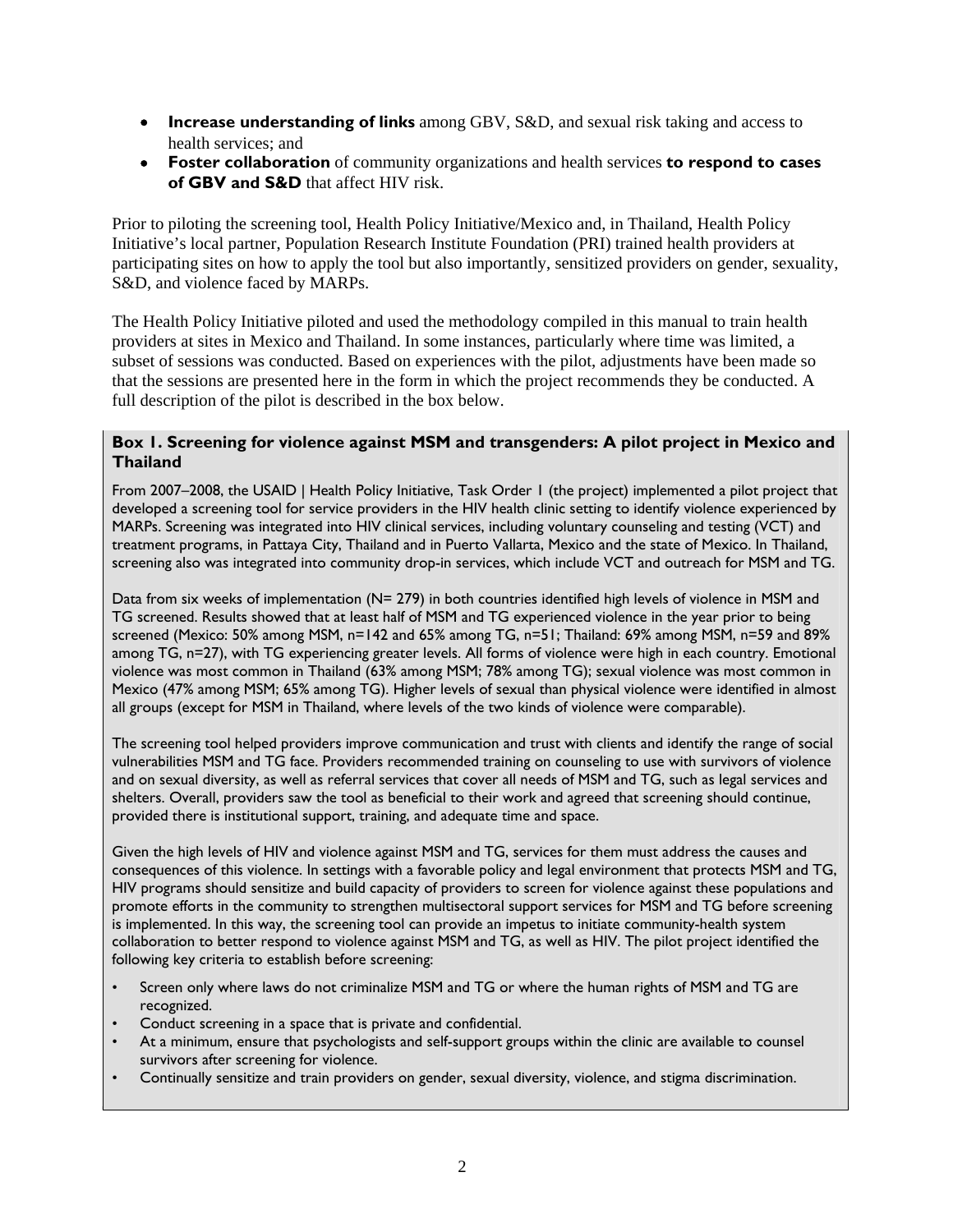- Before developing screening services, assess, consult with, and engage external referral services to ensure that they can adequately address the needs of MSM and TG.
- Develop clear protocols of who, when, where, and how to screen; make providers aware of the protocols by training these personnel, posting the protocols in visible places, and including them with screening documents.

Additional information on the project and its outcomes, as well as literature on GBV and its link to HIV vulnerability in MARPs can be accessed at: www.healthpolicyinitiative.com.

Adapted from: Betron, 2009.

### **How Do I Use This Manual?**

This training manual is meant to be used by a skilled facilitator. The manual compiles the training methodology used to sensitize and train providers on how to screen for and respond to violence against MSM and TG in an HIV service setting. Modules I through V—Setting the Stage; Sexuality and Gender; Stigma and Discrimination and Gender-Based Violence; Gender-Based Violence; and Gender-Based Violence, Stigma and Discrimination, and HIV—can also be used to sensitize health providers on these issues. This manual is based on the following three key concepts: participatory learning, the social construction of gender, and evidence-based practices in healthcare. As a facilitator, it is important to understand and feel comfortable with these concepts.

A **participatory learning** approach to training, or a **learner-centered** approach, uses discussion and small group activities. Through careful facilitation, this approach allows open, constructive discussion on gender, sexuality, S&D, and violence against MSM and TG. Ultimately, the goal is for participants to identify how they can promote a change in attitudes and practices in their work and communities.

A **gendered** approach is also critical to the training methodology. Recognizing that gender is the social construction of what it means to be male or female and thus varies according to culture and over time, the exercises in the first part of the manual explore participants' perspectives on gender and sexuality. By virtue of the fact that the topics of gender and sexuality of MARPs are to a certain degree taboo, they need to be addressed at various levels. These include the influence of gender biases in all aspects of one's life, including beyond the professional arena; each health professional's position regarding his/her own sexuality and the sexuality of others; and how a health professional's understanding of gender and sexuality can impact service provision. Using the participatory learning approach, reflection on gender and sexuality allows for questioning of existing norms and proposing new, more effective, and equitable ways to provide services.

**Evidence-based practice** (EBP) refers to a decisionmaking process that integrates the best available research, clinician expertise, and client characteristics. EBP underpins the latter half of the methodology, in particular, where data on violence and S&D against MSM and TG and their link to HIV vulnerability are presented. Overall, the goal of this training, much like the goal of EBP, is to ensure the state-of-the art knowledge and skilled health providers needed to provide quality care to clients.

### **How Is the Manual Organized?**

The training begins with exercises that explore participants' perceptions regarding gender and sexuality. Thus, as key foundations to providing adequate and non-discriminatory services to MSM and TG, the exercises on gender and sexuality occupy the first day and a half of the agenda. The manual then moves on to knowledge-based exercises regarding prevalence and data on violence against MSM and TG and its link to HIV vulnerability. On the last day, the methodology uses skills-based exercises to allow participants to practice using the screening tool. Final sessions include action planning to identify how to integrate the tool into existing services and how to form referral networks to help provide a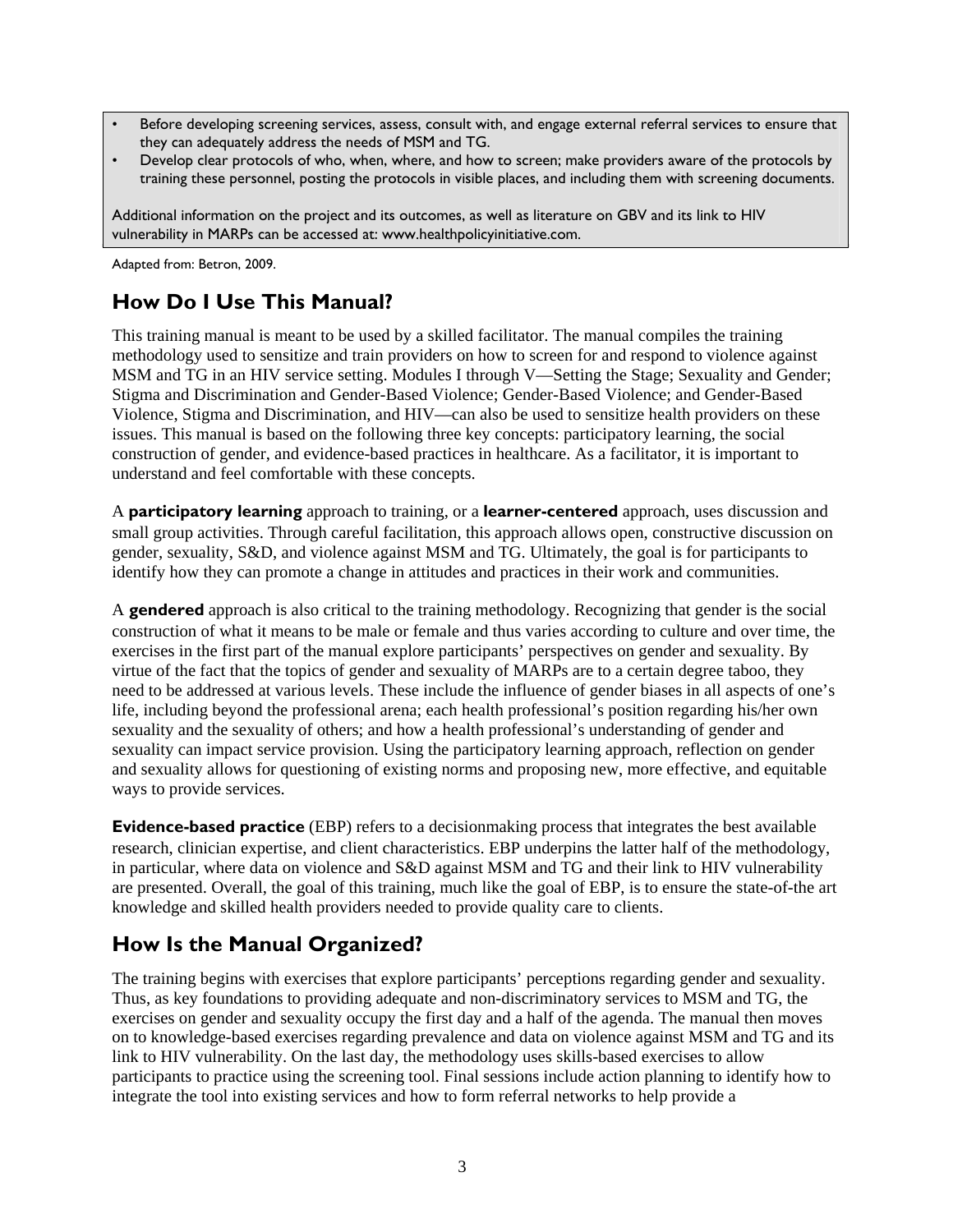comprehensive response to clients facing gender-based violence. A sample agenda is provided based on a four-day workshop. Each session is organized by objective, materials needed for the activity, estimated time to carry out the activity, and step-by-step instructions. Facilitator resource sheets and handouts for participants are placed at the end of each session. PowerPoint presentations are available at [www.healthpolicyinitiative.com.](http://www.healthpolicyinitiative.com/)

### <span id="page-11-0"></span>**Objectives of the Workshop**

By the end of this workshop, participants will improve their

- (1) Understanding of gender and sexuality and how perceptions regarding these concepts impact health or health-related behavior;
- (2) Understanding of violence against MSM and TG and its effect on HIV risk;
- (3) Understanding of the role of health providers in responding to violence against MSM and TG; and
- (4) Knowledge of best practices in screening for GBV in the health setting.

<span id="page-11-1"></span>

| <b>TIME</b>                                            | <b>SESSIONS</b>                                                                                                                                                                                 |  |  |  |  |  |
|--------------------------------------------------------|-------------------------------------------------------------------------------------------------------------------------------------------------------------------------------------------------|--|--|--|--|--|
| DAY I                                                  |                                                                                                                                                                                                 |  |  |  |  |  |
| 2 hours<br>I. Setting the Stage                        |                                                                                                                                                                                                 |  |  |  |  |  |
| I hour<br>30-45 minutes<br>15 minutes                  | A. Common Expressions Regarding Gender and Sexuality<br>B. Expectations, Challenges, Objectives, and Agenda of the Workshop<br>C. Creation of a Favorable Environment: Basic Rules              |  |  |  |  |  |
| 5 hours<br>II. Sexuality and Gender                    |                                                                                                                                                                                                 |  |  |  |  |  |
| 2 hours<br>I hour<br>2 hours                           | A. Personal Beliefs<br><b>B.</b> Accommodating Roles<br>C. Body Map                                                                                                                             |  |  |  |  |  |
| 4.5 hours                                              | III. Stigma and Discrimination and Gender-based Violence                                                                                                                                        |  |  |  |  |  |
| 1.5 hours<br>I hour<br>30 minutes<br>1.5 hours         | A. Personal Perceptions<br>B. Introduction to the Theme of Stigma and Discrimination<br>C. "Put Yourself in My Shoes"<br>D. Obstacles Related to Stigma and Discrimination in Service Provision |  |  |  |  |  |
| 2.5 hours                                              | <b>IV. Gender-based Violence</b>                                                                                                                                                                |  |  |  |  |  |
|                                                        | DAY <sub>3</sub>                                                                                                                                                                                |  |  |  |  |  |
| 2 hours                                                | V. Gender-based Violence, Stigma and Discrimination, and HIV                                                                                                                                    |  |  |  |  |  |
| 2 hours                                                | VI. Responding to GBV in MSM and Transgenders: The Role of the Health Sector<br>and Other Sectors                                                                                               |  |  |  |  |  |
| 2 hours<br><b>VII. Best Practices in GBV Screening</b> |                                                                                                                                                                                                 |  |  |  |  |  |
| I hour                                                 | <b>VIII. Presentation of the Tool</b>                                                                                                                                                           |  |  |  |  |  |
| DAY <sub>4</sub>                                       |                                                                                                                                                                                                 |  |  |  |  |  |
| I hour                                                 | IX. Development of a Referral System                                                                                                                                                            |  |  |  |  |  |
| l hour                                                 | X. Construction of the Safety Plan                                                                                                                                                              |  |  |  |  |  |
| I hour<br>XI. Use of the Screening Tool                |                                                                                                                                                                                                 |  |  |  |  |  |
| XII. Follow-up and Next Steps<br>I hour                |                                                                                                                                                                                                 |  |  |  |  |  |
| 30 minutes<br><b>XIII. Closing</b>                     |                                                                                                                                                                                                 |  |  |  |  |  |

### **Proposed Agenda**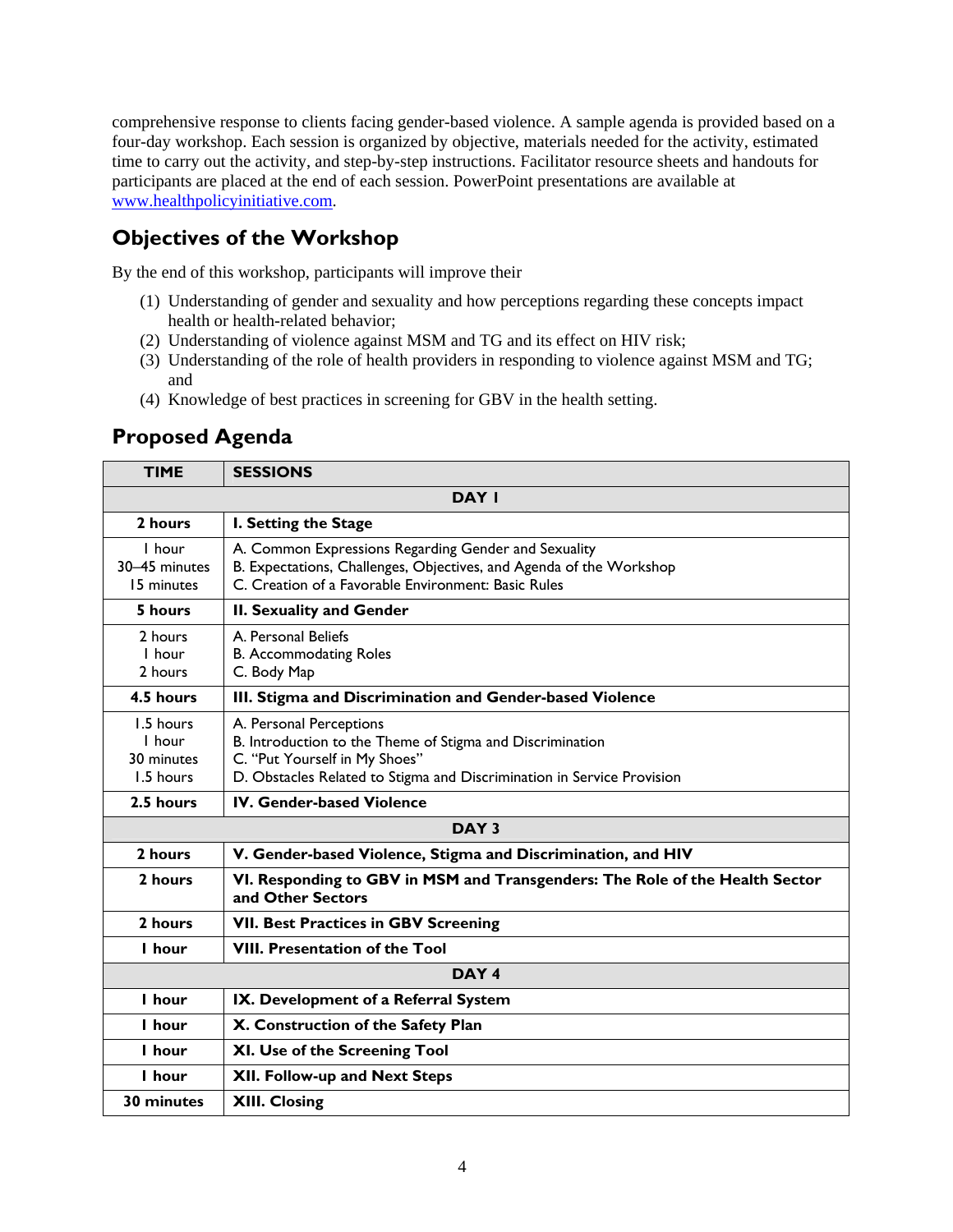### <span id="page-12-0"></span>**I. SETTING THE STAGE**

### <span id="page-12-1"></span>**A. Common Expressions Regarding Sexuality and Gender**

### **Objective**

 To allow workshop participants to get to know one another through shared activities, common objectives, or specific interests.

### **Materials**

- Resource Sheet: **Examples of Common Expressions**
- One index card per participant with half of a written phrase regarding sex and gender

### **Time:** 1 hour

### **Instructions**

To be prepared prior to the workshop, gather common phrases, approximately one for every two participants (for example, 15 phrases for a group of 30 participants). Write half of each phrase on one card and the other half on another card.

- Hand each participant a card on which half of a phrase is written.
- Instruct participants to find the person with the other half of the phrase, by means of reading his or her card out loud and repeating it as many times as necessary until finding the person whose card complements his/her own.
- After participants find their partners, ask that they spend five minutes introducing themselves to each other. Suggest that they share with each other any similar hobbies, common objectives in participating in the workshop, or interests. Also ask that they discuss the phrase that brought them together.
- Then, have each person present his or her partner from the exercise and summarize what they talked about, as well as their thoughts about their phrase.

Upon completing the exercise, proceed immediately to the next exercise.

**Facilitator Note:** Prepare a list of common phrases, expressions, or proverbs relevant to your cultural context regarding men, women, or homosexuality, based on gender stereotypes. Examples are provided below.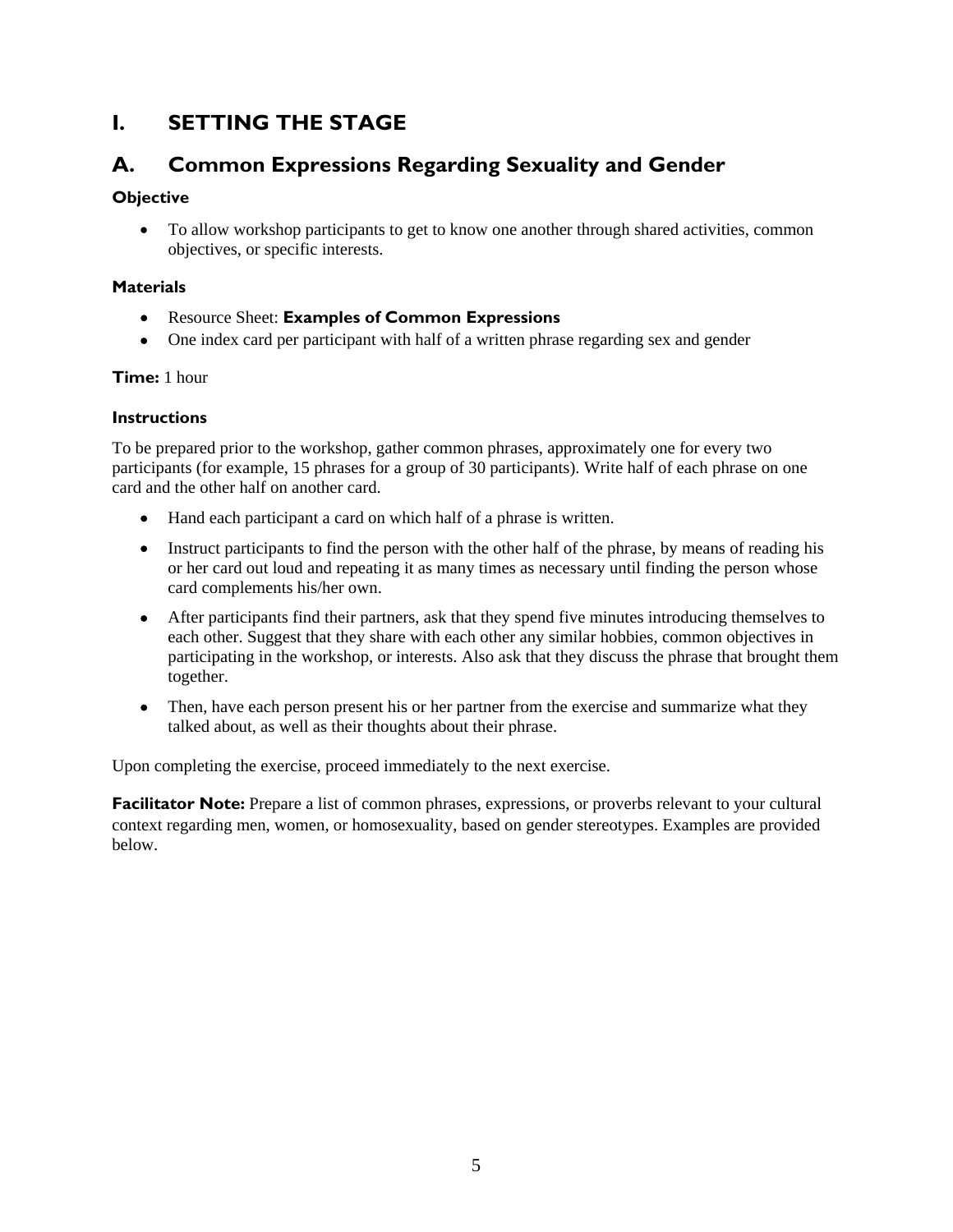### <span id="page-13-0"></span>**FACILITATOR RESOURCE SHEET: Examples of Common Expressions**

- (1) A woman is like a lemon; you squeeze her and throw her away.
- (2) Seven women in their right senses are surpassed by a mad man.
- (3) Women have long hair and short sense.
- (4) A woman's tongue cracks bones.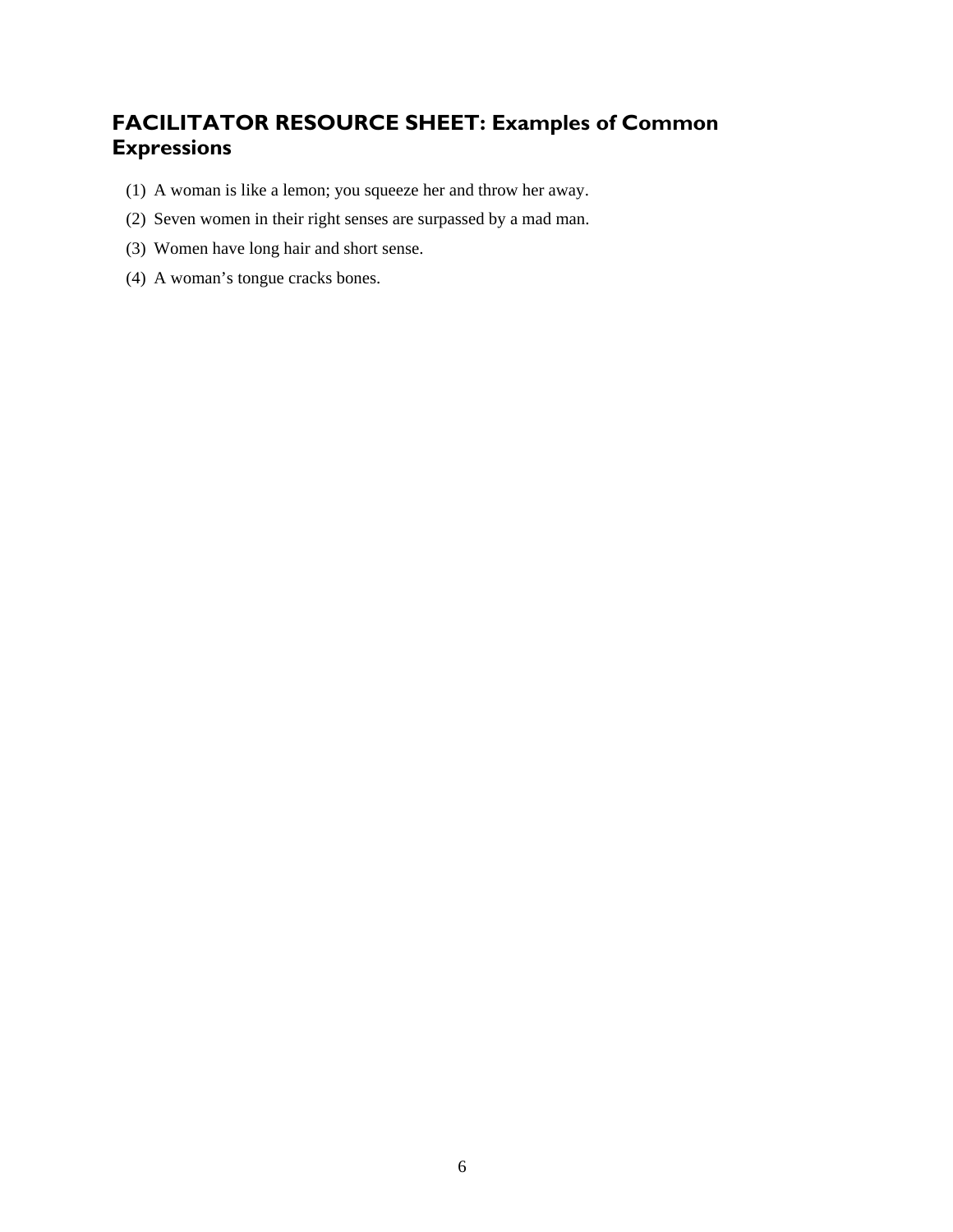### <span id="page-14-0"></span>**B. Expectations, Challenges, Objectives, and Agenda of the Workshop**

### **Objective**

 To identify participants' professional and personal expectations and perceived challenges regarding the workshop objectives and agenda.

### **Materials**

- Flipchart sheets or PowerPoint presentation of workshop objectives and agenda. (See page 4 for proposed agenda.)
- Markers

#### **Time:** 30 minutes

#### **Instructions**

- Divide the group into subgroups, approximately five per group. Indicate that they will have 15 minutes to identify up to three personal and professional expectations for the workshop and that they will present them to the general group later. Also ask participants to identify elements they are going to contribute so that their expectations and challenges will be fulfilled. Ask them to write these on flipchart sheets.
- Afterward, have a representative from each group present the group's expectations for the workshop, as well as contributions their group will make to fulfill the expectations.
- Next, present your prepared flipchart sheets or PowerPoint slide with the workshop's objectives, pointing out which objectives and agenda items coincide with participant expectations. Clarify and explain any differences between participant expectations and the objectives.

You may want to leave the sheets taped to the walls so that the group can revisit the objectives and expectations during the final evaluation of the workshop.

**Facilitator Note:** Participants should feel free to excuse themselves from an activity at any time if they feel uncomfortable. Inform them that they have the right to refrain from participating in activities when they feel uncomfortable and will not be judged or punished for doing so. Also add that if there is a personal matter that a participant would like to discuss with the facilitator, he or she may do so at any time.

### <span id="page-14-1"></span>**C. Creation of a Favorable Environment: Basic Rules**

### **Objective**

• To create a favorable workshop environment.

#### **Materials**

- Flipchart paper and markers
- Resource sheet: **Creation of a Favorable Environment**

#### **Time:** 15 minutes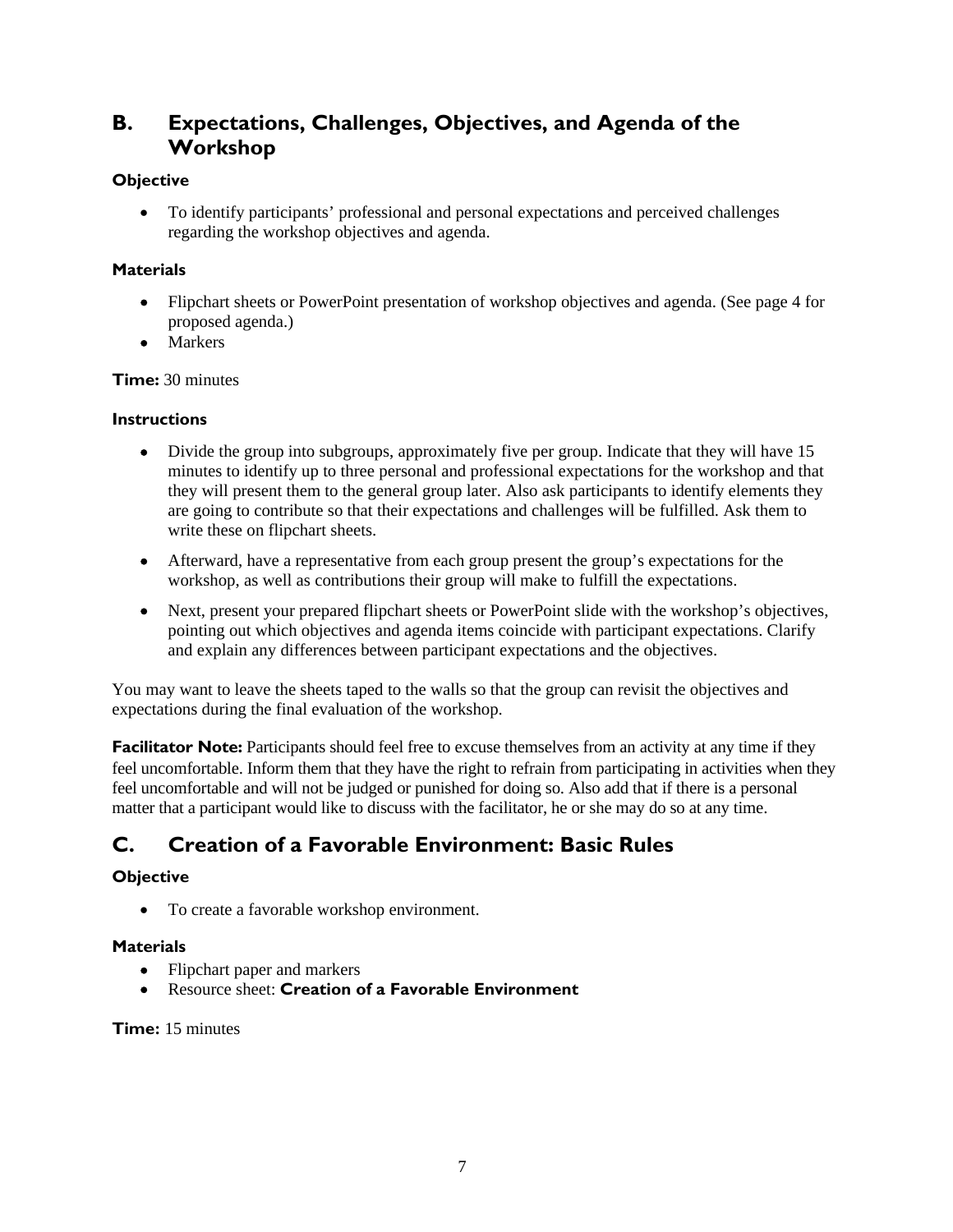#### **Instructions**

- Request that the general group identify rules that will favor the creation of an environment conducive to successful interaction during the workshop.
- Refer to the resource sheet **Creation of a Favorable Environment: Basic Rules** to supplement or provide feedback on the rules selected.
- The sheet of Basic Rules should remain posted in the meeting room to act as a reminder, if necessary, of rules that should be respected during the course of the workshop.

**Facilitator Note:** Once the group establishes rules, it is important that, as facilitator, you ensure the rules are respected, which may require intermittent intervention.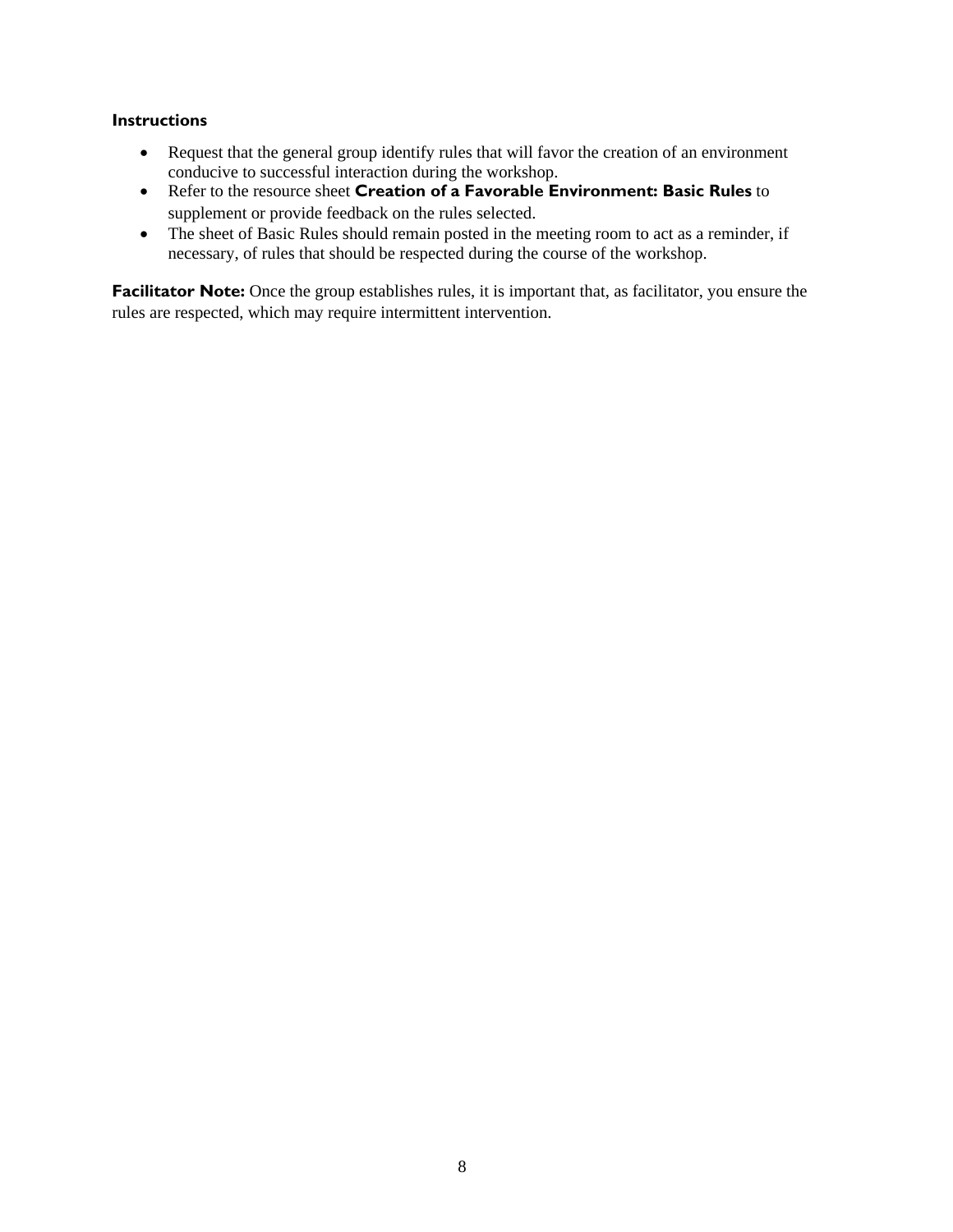### <span id="page-16-0"></span>**FACILITATOR RESOURCE SHEET: Creation of a Favorable Environment: Basic Rules**

As workshop activities get underway, it will become apparent that the workshop often involves discussion of personal or sensitive topics such as gender, sexuality, and cultural norms. The following are some rules or guidelines to create a favorable environment for reflection, discussion, and learning about such topics.

**Confidentiality:** What we share in this group remains in this group.

**Frankness:** It is important to be frank and honest, but problems related to the personal/ private lives of others shall not be divulged to family, neighbors, or friends.

**Non-judgmental posture:** It is okay to disagree with another person's point of view, but it is not okay to judge them or "point fingers at them."

**"I" statements:** It is preferable to share our feelings or values using declarations such as *I think* or *I feel*.

**Right to pass:** This workshop is designed to foster participation, but there will be occasions where it will be okay to say "I pass," "I prefer not to do this activity," or "I reserve my right of opinion."

**Anonymity:** A question may be made anonymously if necessary (a box should be available for questions), and all questions will be answered.

**Acceptance:** It is normal to feel uncomfortable. Even adults feel uncomfortable when talking about sensitive issues such as social values or sexuality.

There may be other basic rules that the group will want to adopt as well—for example, prohibiting the use of cellular phones in the meeting space. If possible, allow the rules to come from the group, perhaps after giving an example of a "basic rule." Add those rules from the above list if the participants do not suggest them. Participants will safeguard implementation of the rules if they feel the rules came from within the group.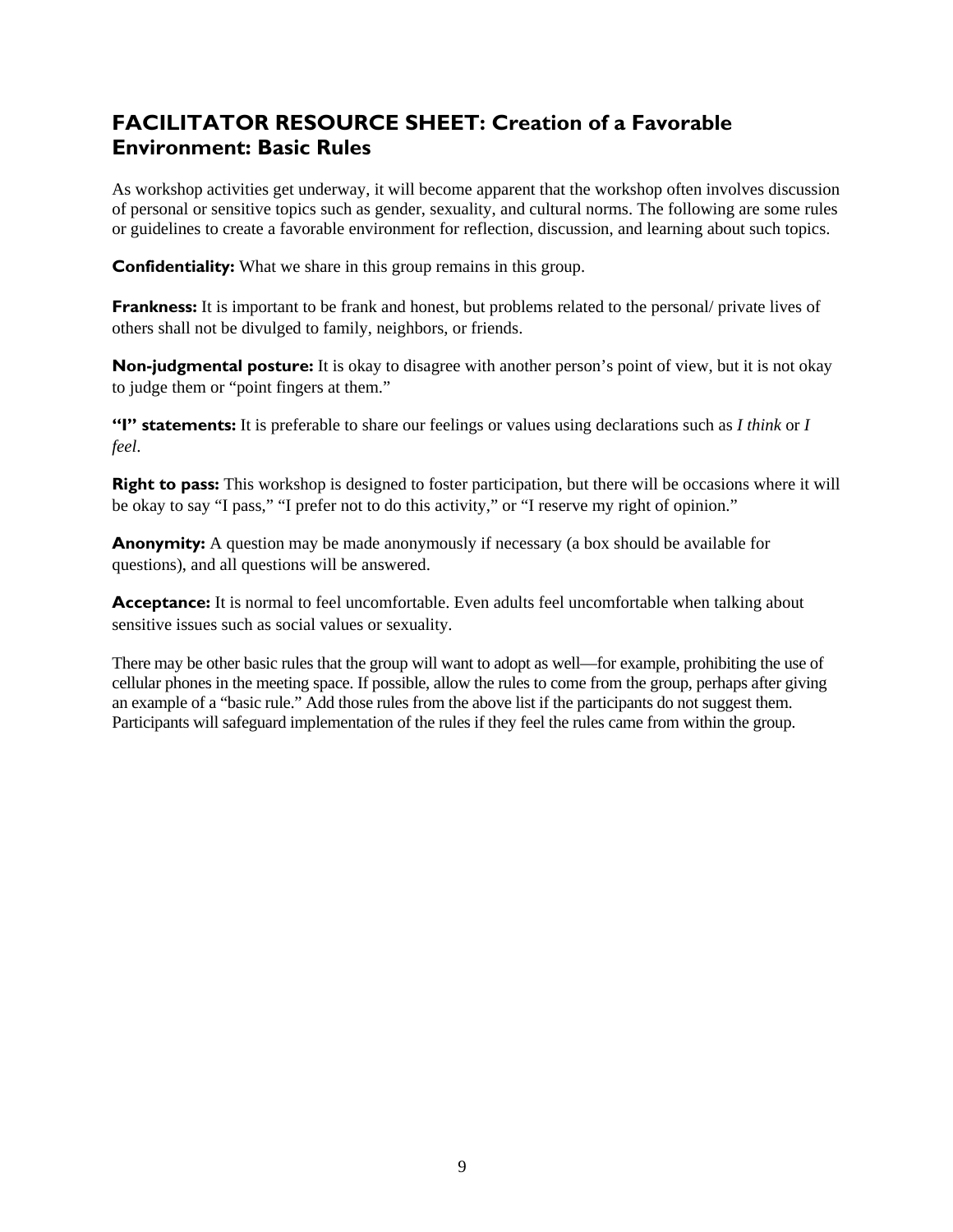### <span id="page-17-0"></span>**II. SEXUALITY AND GENDER**

### <span id="page-17-1"></span>**A. Personal Beliefs**

### **Objective**

To teach participants a comprehensive concept of human sexuality.

Participants will identify elements of sexuality from their own experiences and those of their fellow participants. They will understand that sexuality is a positive human dimension, defined individually. They also will understand how to talk about sexuality.

### **Materials**

- Copies of Handout: **Personal Beliefs Questionnaire**
- Copies of Handout: **Definitions of Sexuality**
- PowerPoint presentation: **Sexuality: Definitions, Components, and Expressions**. (Available at: www.healthpolicyinitiative.com .)

### **Time:** 2 hours

#### **Instructions**

- Tell the group that, in this session, they will learn about the concept of sexuality and how individuals in the group are similar in some aspects related to sexuality.
- Ask the group: "What is sexuality?" and allow them to express their ideas. Avoid correcting concepts at this time; the objective is to let the participants share their own concepts on sexuality.
- Give each participant a Personal Beliefs Questionnaire. Instruct them to *not* put their names on the questionnaires. Wait for the group to finish. Emphasize the questionnaire's anonymity and ask participants to be sincere in their responses.
- Explain to the group that this questionnaire relates to their own sexuality. When they submit their questionnaires, ask them which topic they would like to discuss more with the group.
- Read aloud four to five responses for each question.
- Continue to read as many responses to questions selected by the group as time allows. Continually reorder the questionnaires so that participants cannot detect who filled them out. To facilitate their identification, questions are ordered according to elements of sexuality: "A" Gender, "B" Bonds, "C" Eroticism, "D" Reproductivity, "E" Sexual orientation, "F" Sexual identity.
- When you have completed reading a broad selection of responses, ask the participants what they have learned about the sexuality of their group members. After hearing a few responses, thank them for their participation.
- Reiterate to the group that
	- o Sexuality is a beautiful human quality and all persons have sexuality.
	- o We can talk about sexuality with other persons, including men and women.
	- o Your sexuality belongs to you, just as the sexuality of each and every participant belongs to him/her.
- To finalize, explain to participants the World Health Organization's concept of sexuality using the PowerPoint presentation.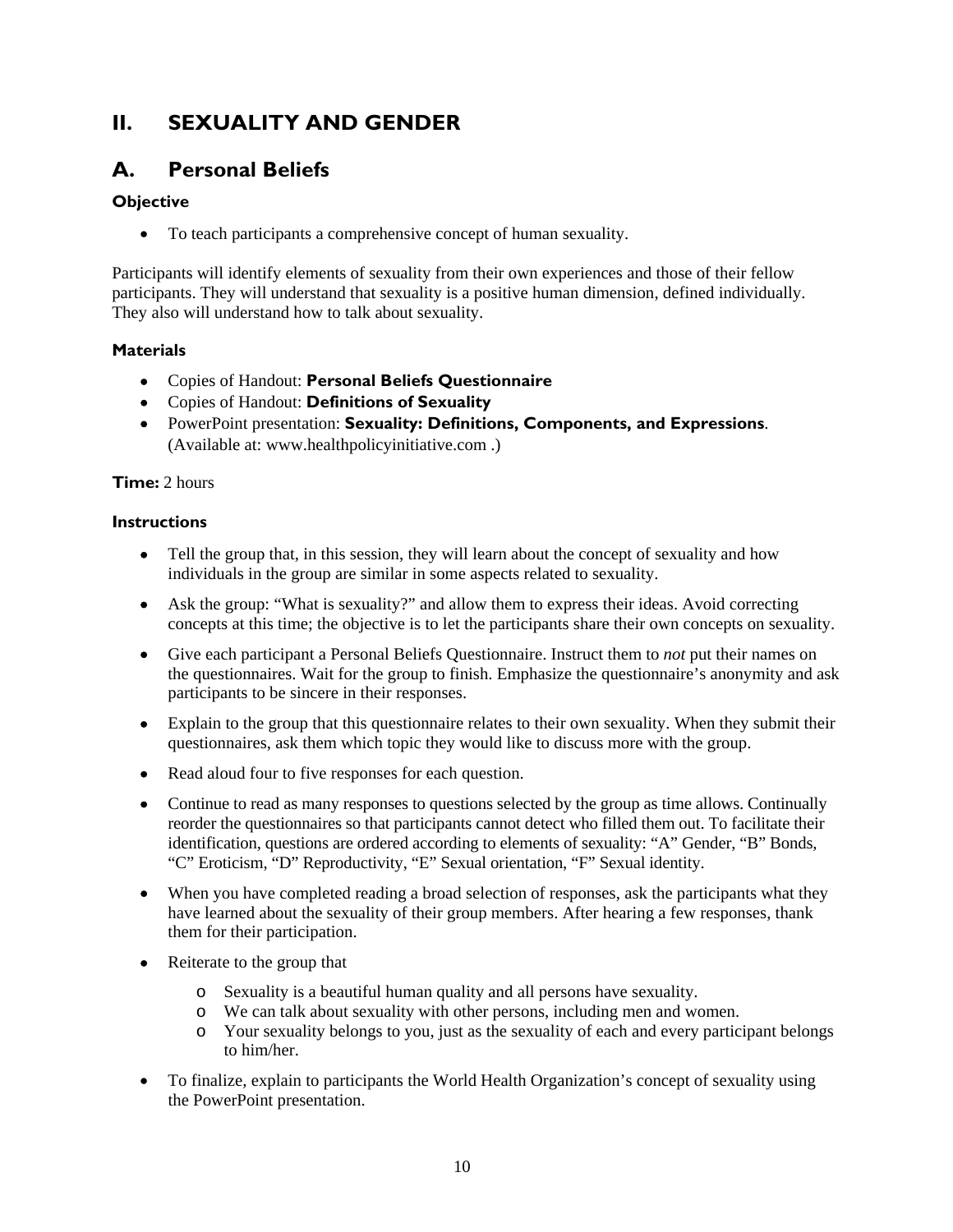# **HANDOUT: Personal Beliefs Questionnaire**

<span id="page-18-0"></span>

| А.                                                                  |  |  |  |  |
|---------------------------------------------------------------------|--|--|--|--|
| I. What I most like about my body is:                               |  |  |  |  |
| 2. What I least like about my body is:                              |  |  |  |  |
| 3. I think women in general are:                                    |  |  |  |  |
| 4. I think men in general are:                                      |  |  |  |  |
| 5. What I enjoy most about my sex (man / woman) is:                 |  |  |  |  |
| <b>B.</b>                                                           |  |  |  |  |
| 6. For me, love is:                                                 |  |  |  |  |
| 7. For me, friendship is:                                           |  |  |  |  |
| 8. As a friend, I am:                                               |  |  |  |  |
| 9. As a partner, I am:                                              |  |  |  |  |
| 10. In general, my relationships with the members of my family are: |  |  |  |  |
| C.                                                                  |  |  |  |  |
| 11. For me, sexual pleasure means:                                  |  |  |  |  |
|                                                                     |  |  |  |  |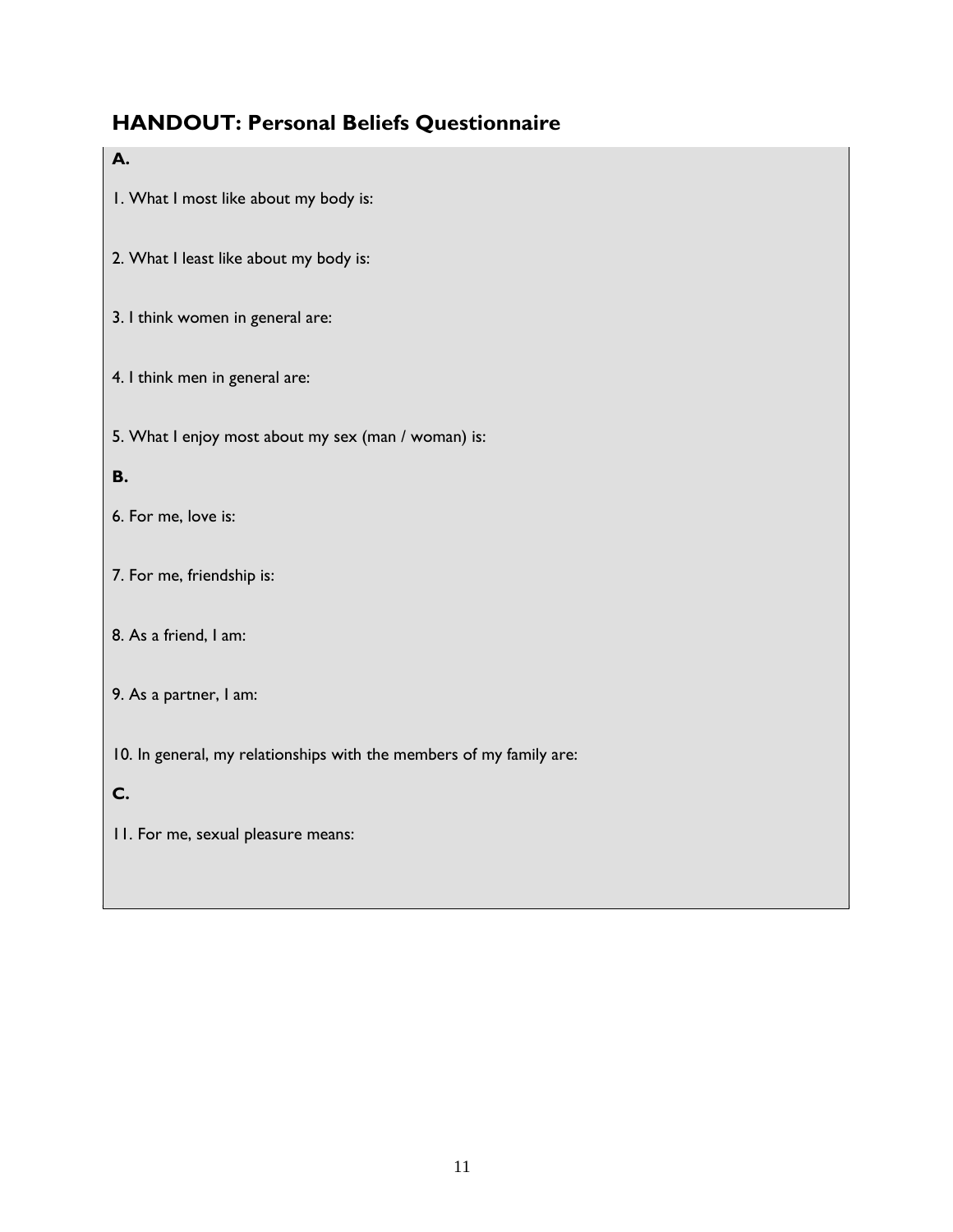## **HANDOUT: Personal Beliefs Questionnaire (continued)**

- 12. My ideal sexual experience would be:
- 13. My opinion of self-eroticism is that:
- **D.**
- 14. For me, being a mother/father means:
- 15. For me, my first menstruation (ejaculation) meant:
- 16. When I help a person, I feel:
- 17. When I see babies, I feel:
- **E.**
- 18. The moment in my life in which I discovered my sexual orientation was when:
- 19. Seeing homosexual persons showing mutual affection or caressing each other makes me feel:
- **F.**
- 20. In general, regarding my sexuality, I feel:
- 21. The values that I feel are most important in defining my sexuality are: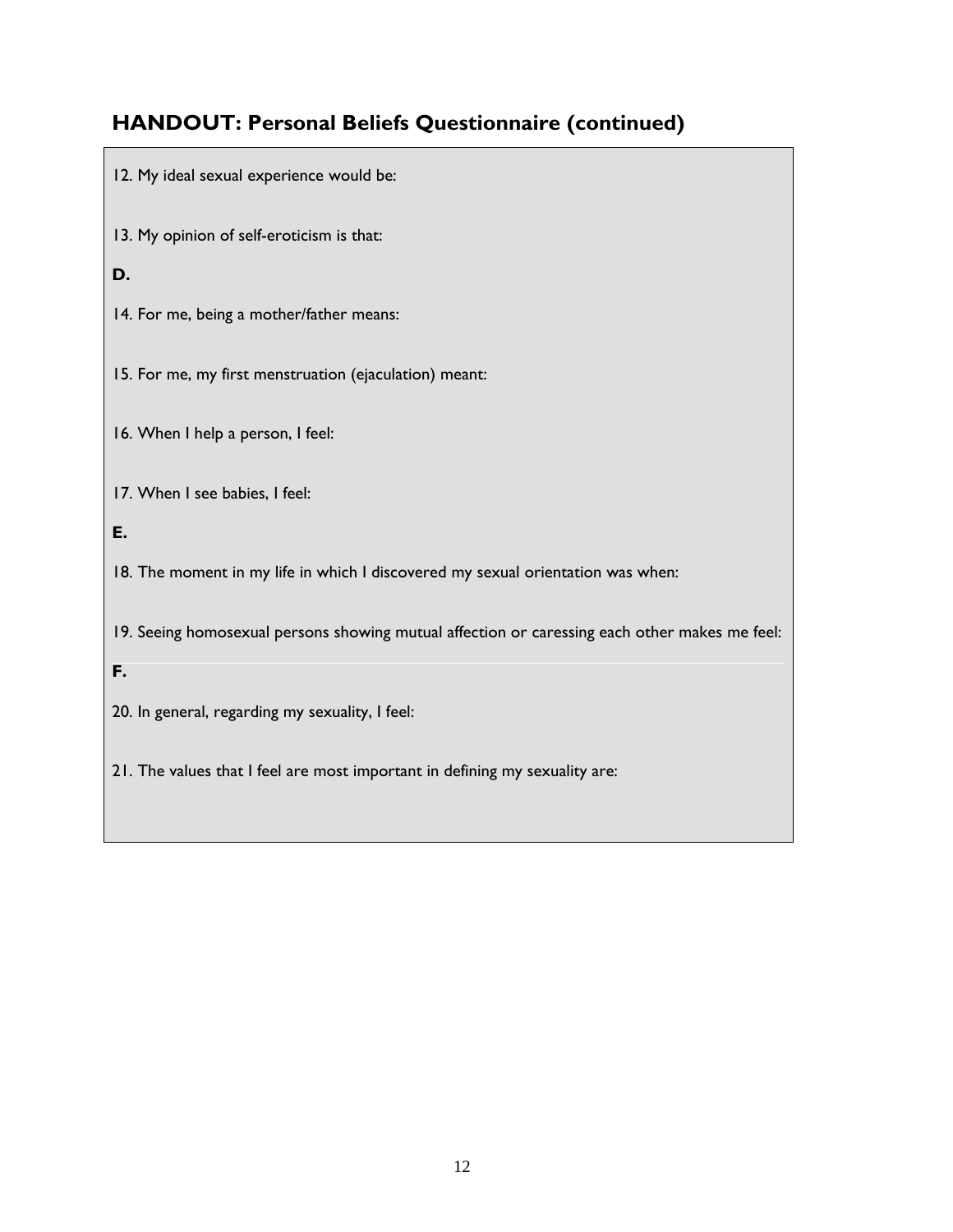### <span id="page-20-0"></span>**B. Accommodating Roles**

### **Objective**

• To reflect on stereotypes in gender roles.

### **Materials**

- 2 flipchart sheets
- Markers
- Adhesive tape

### **Time:** 1 hour

### **Instructions**

- Write the headlines "men are" and "women are" on two separate flipchart sheets.
- Break into small groups of four to five participants. Request that participants write the adjectives they think correspond to each of the headlines.
- Once each group has written the adjectives on each of the flipchart sheets, ask people to present them in a plenary session.
- To conclude, facilitate a plenary discussion with the following questions:
	- (1) Do these adjectives describe the roles and characteristics that all people consider "normal" or "natural"?
	- (2) Do they describe what society has decided that persons of the male or female sex should or should not do?
	- (3) Do men behave as if these stereotypes are true? Do women behave as if they are true?
	- (4) What are some of the consequences of these stereotypes for women? For men?
	- (5) What are some of the consequences for women when they act differently than the above mentioned (socially accepted(?)) norms? For men?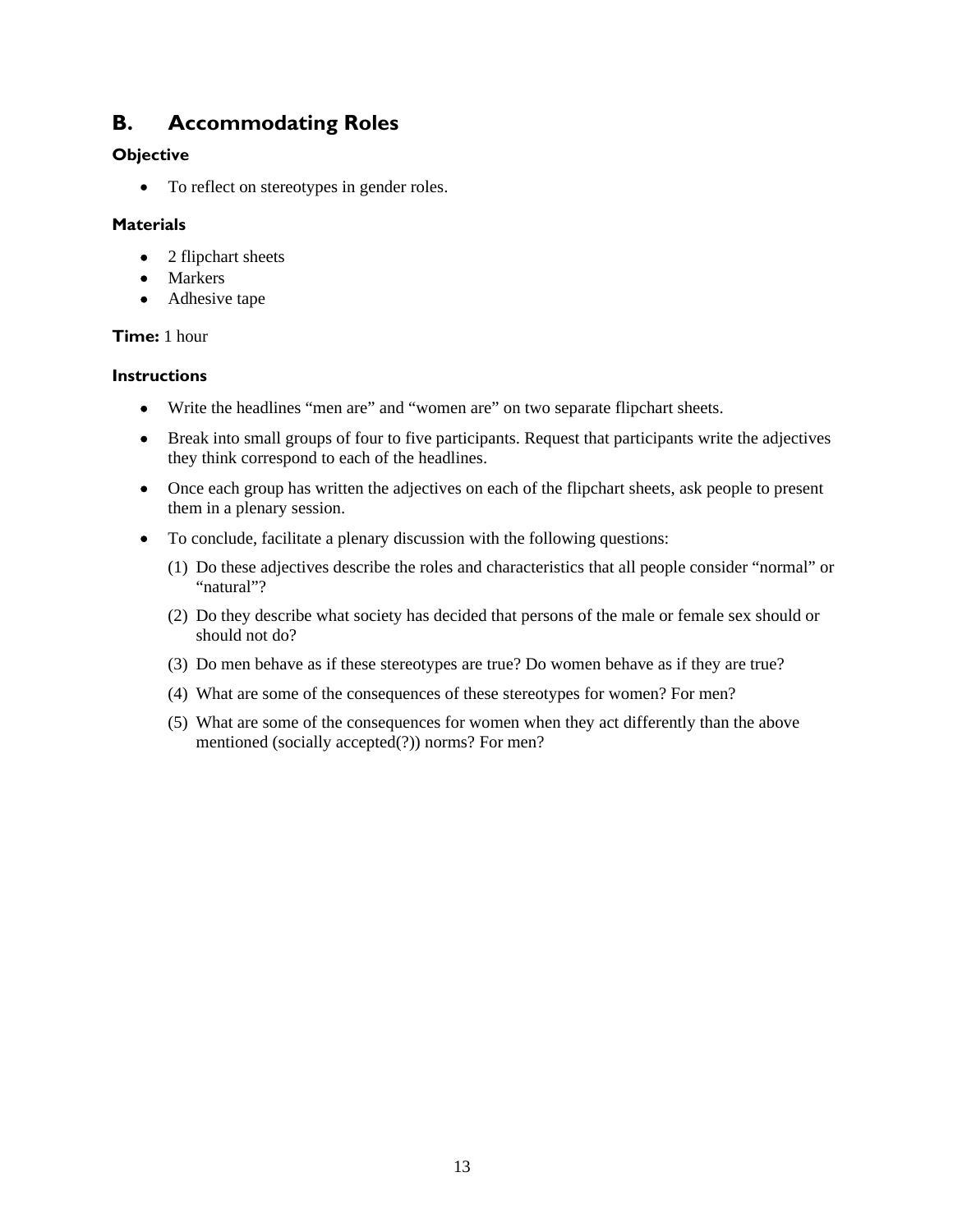### <span id="page-21-0"></span>**C. Body Map**

### **Objective**

 To identify values and attributes of the sexes and their influence on gender, stigma, and discrimination.

### **Materials**

- Flipchart sheets
- Markers
- PowerPoint presentation: **Sexual Diversity** (Available at: [www.healthpolicyinitiative.com](http://www.healthpolicyinitiative.com/).)
- Copies of Handout: **Sexual Diversity**

### **Time:** 2 hours

#### **Instructions**

- Divide participants into groups of approximately five people.
- Ask half the teams to work on drawing the silhouette of an ideal man, and the other half to draw the silhouette of an ideal woman. Once participants finish drawing, ask them to write the physical attributes of each sex on the right side of the silhouettes and the values each sex should possess on the left side. Allow 15 minutes for this portion of the activity.
- Next, ask participants to take 20 minutes to discuss in their small groups what would happen if that ideal man or woman wanted to change his or her sex. Each small group should respond to the following questions:
	- **‐** What would the ideal man/woman have to modify about his/her body in order to be the other sex?
	- **‐** What mental changes, values, and roles would he or she have to modify to change sex?
	- What social consequences would the person need to confront with a sex change?
	- **‐** Once participants have responded to the questions, ask them to make a new drawing representing the new ideal man/woman.
- Ask each team to present its fictitious person and the responses to the questions. Allow about 10 minutes per group.
- After completing the presentations, facilitate a plenary discussion on how the values and attributes of each sex influence the way we perceive roles and how these in turn influence gender.
- Present the PowerPoint: **Sexual Diversity**, which explains the differences among the various categories of sexual orientation (men who have sex with men, transgender, transsexual, transvestite.) Distribute the accompanying handout with definitions of each category.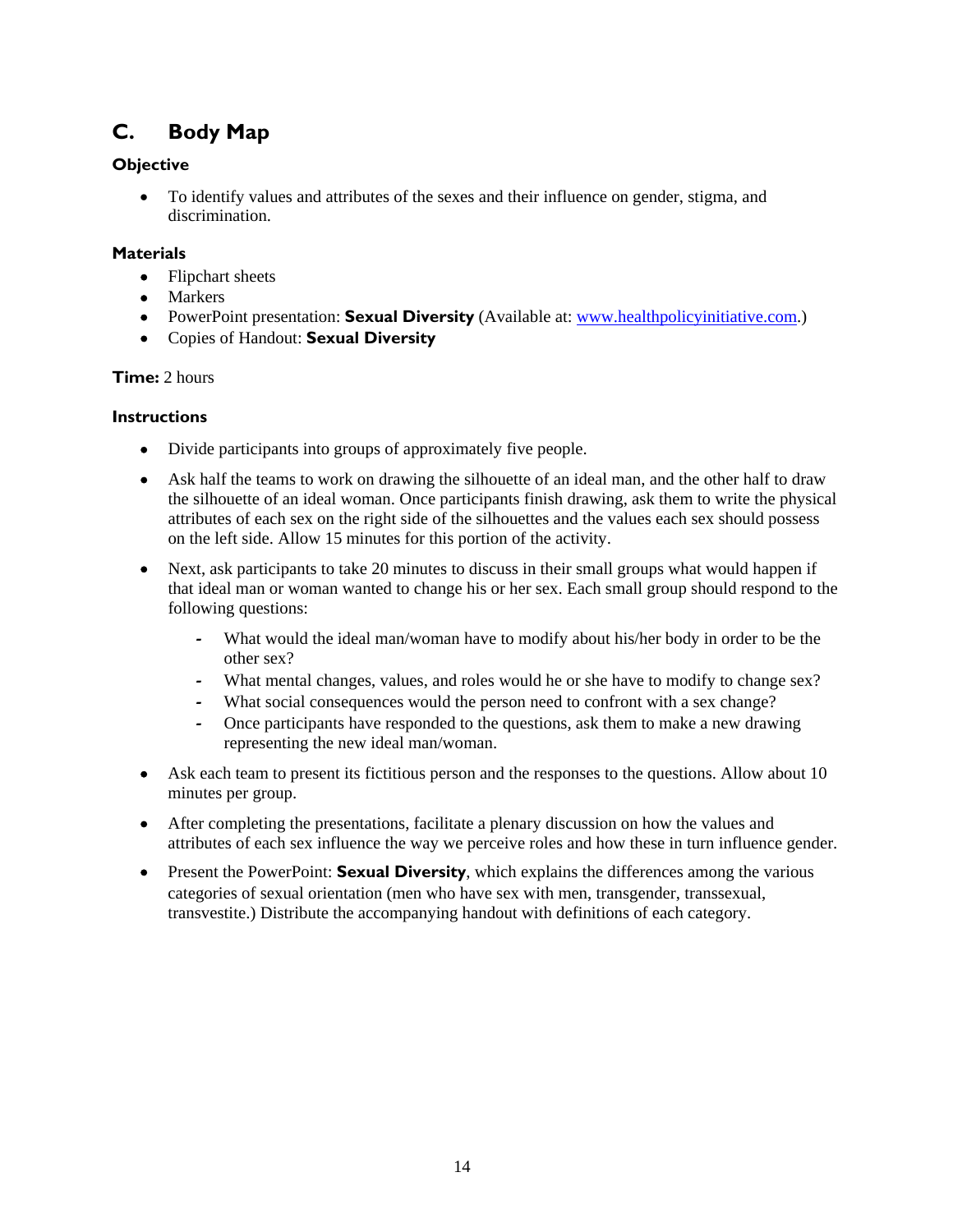### <span id="page-22-0"></span>**HANDOUT: Sexual Diversity: Terms and Definitions**

**Gender identity**—refers to a person's internal, deeply felt sense of being either male or female, or something else in between. Because gender identity is internal and personally defined, it is not visible to others (Currah and Minter, 2000).

**Gender expression<sup>[2](#page-22-1)</sup>**—refers to all of the external characteristics and behaviors that are socially defined as either masculine or feminine, such as dress, mannerisms, speech patterns, and social interactions (Currah and Minter, 2000).

**MSM—**which stands for *males who have sex with males*, describes a behavior rather than a specific group of people. It includes self-identified gay, bisexual, or heterosexual men, many of whom may not consider themselves gay or bisexual (UNAIDS).

**Transgenders—**refers collectively to individuals who challenge strict gender norms by behaving as effeminate men or masculine women, adapting "third gender" roles, or embarking on hormonal and surgical treatment to adjust their bodies to the form of the desired sex (IUSTI Asia Pacific Branch, 2009).

- **Transsexual—**a person who has a conflict between physical sex and gender identity as a man or a woman (Currah and Minter, 2000).
- **Transvestite**—heterosexual man who cross-dresses for sexual gratification but does not wish to be a woman (IUSTI Asia Pacific Branch, 2009).
- **Intersexual person**—a person who has a sexual anatomy that mixes male and female characteristics (Currah and Minter, 2000).

<span id="page-22-1"></span> $\overline{a}$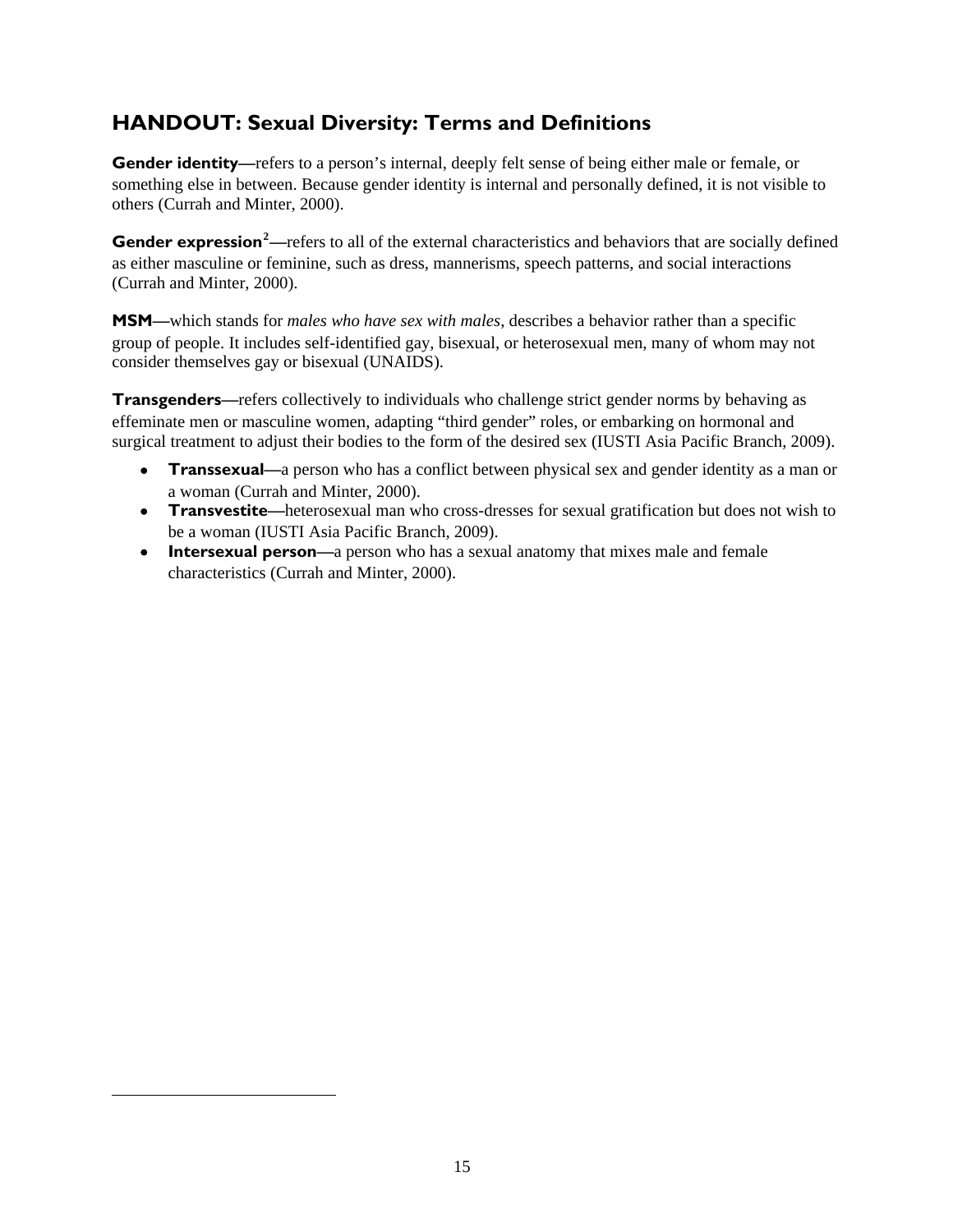### <span id="page-23-0"></span>**III. STIGMA AND DISCRIMINATION AND GENDER-BASED VIOLENCE**

### <span id="page-23-1"></span>**A. Personal Perceptions**

### **Objective**

To reflect on one's own perceptions of most-at-risk populations.

### **Materials**

• List of questions.

### **Time:** 1.5 hours

### **Instructions**

- Divide participants into two groups. Have each group form two separate circles with their chairs, one circle inside the other:
	- o Ask the first group to form an inner circle with their chairs facing toward the outer circle.
	- o Ask the second group to form an outer circle with their chairs facing in toward the inner circle.
- Explain that the exercise will consist of the facilitator formulating questions for each pair to discuss, sharing their points of view. Each question will have a two-minute response time. Explain that when you indicate that time is up, those occupying the inner circle should move one chair to their right. You will formulate a new question, and the same steps will be repeated. Give an example.
- Begin the exercise, using each of the following topics for the different rounds of discussion:
	- **‐** What is your opinion of homosexuality?
	- **‐** What is homophobia?
	- **‐** Would you be willing to live with a transgender?
	- **‐** What is your opinion of a man wanting to be a woman?
	- **‐** Do you think a transgender deserves to be hit or insulted on the street? Why or why not?
	- **‐** What is your opinion of transvestites?
	- **‐** Do you think the client of a sex worker has the right to physically abuse him or her simply because he or she is paying for a sexual service?
	- **‐** What do you think about the murder of homosexuals and transgenders?
	- **‐** Do transsexuals have the right to have their feminine identity recognized by the government?
	- **‐** Do you think insulting a transgendered person is violence against their person?
	- **‐** Is sex work a necessary evil?
	- **‐** Why do you think a man would want to be a sex worker?
	- **‐** Have you ever thought transgenders and sex workers should be exterminated?
	- **‐** Should transgenders, MSM, and sex workers have separate specialized health services?
- Ask participants to return to the plenary to conclude the activity.
- Ask participants: "How did you feel about the exercise?"; "What did you learn?"; "How easy or difficult was it for you to talk about the proposed topics with unfamiliar persons?"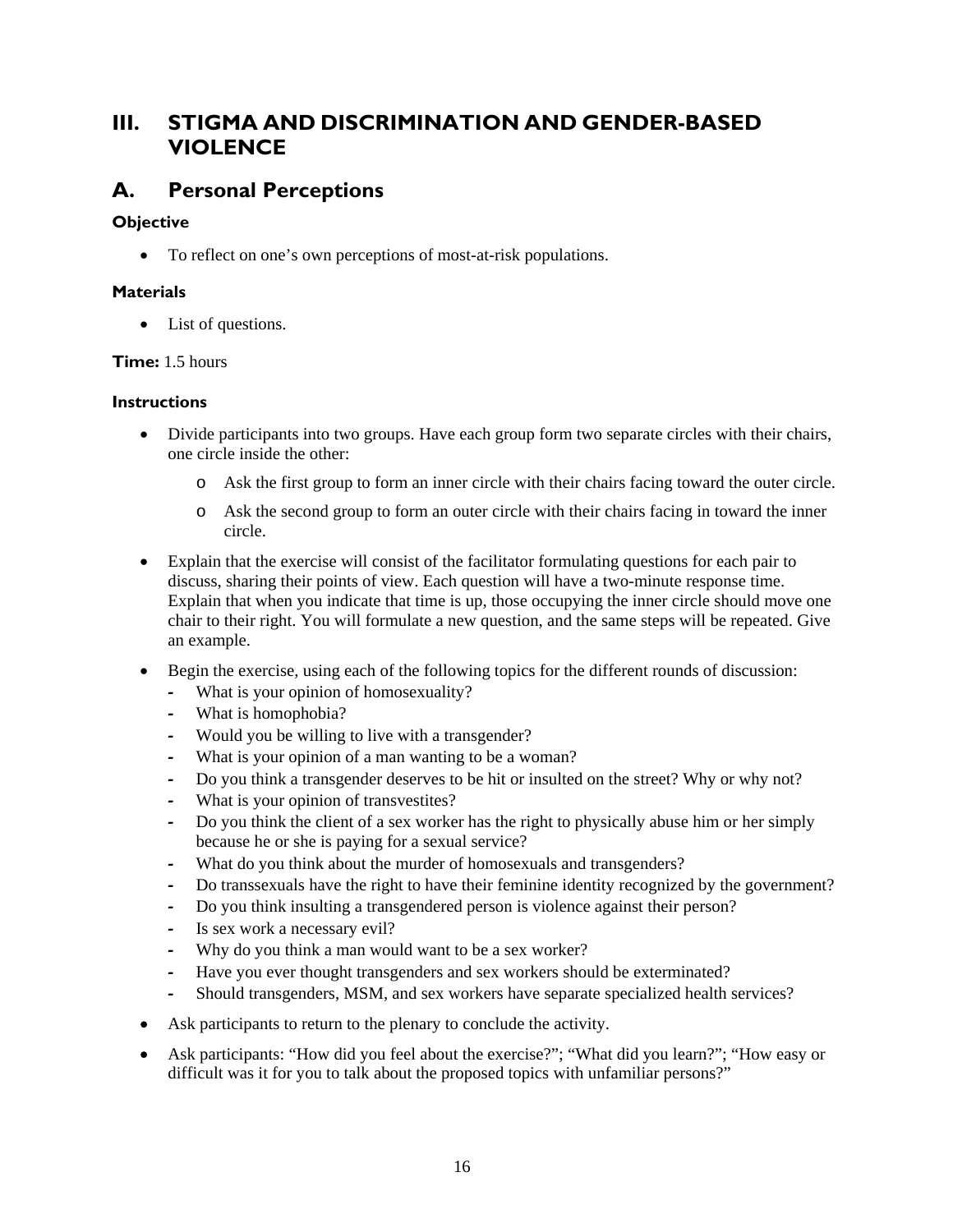### <span id="page-24-0"></span>**B. Introduction to the Theme of Stigma and Discrimination**

### **Objective**

 To increase the understanding of underlying issues linked to the HIV epidemic: vulnerability, risk, stigma, discrimination, and gender.

### **Materials**

- PowerPoint presentation: **Breaking the Cycle: Stigma, Discrimination, Internal Stigma,**  and HIV (Available at: [www.healthpolicyinitiative.com.](http://www.healthpolicyinitiative.com/))
- For speakers' notes, see Morrison, K. 2006. "Breaking the Cycle: Stigma, Discrimination, Internal Stigma, and HIV." Washington, DC: USAID Policy Project.

### **Time:** 1 hour

### **Instructions**

- Present the concepts as they are explained in the PowerPoint.
- Ask participants if they have any questions and facilitate a discussion on how S&D increase vulnerability to HIV, particularly for MSM and transgenders, as follows:
	- **‐** Stigma and discrimination may decrease self-esteem and self-value for MSM and transgenders, thereby causing them to engage in high-risk behavior, such as drug use, multiple sex partnerships, or sex without a condom.
	- **‐** Stigma and discrimination may isolate MSM and transgenders from others, including key sources of support and care for HIV.
	- **‐** Not respected by many people in the wider community, MSM and transgenders are often the target of sexual assault, which can increase the risk of or vulnerability to HIV.

### <span id="page-24-1"></span>**C.** "**Put Yourself in My Shoes"**

### **Objectives**

- To understand that the first step in respecting differences is establishing empathy and considering the feelings of another person.
- To establish respect for differences and reflect on how to maintain one's own values and principles, while at the same time maintaining a respectful attitude toward others.

### **Materials**

A lot of enthusiasm

**Time:** 30 minutes

### **Instructions**

- Introduce the topic by explaining that the exercise will allow participants to reflect on the differences among human beings.
- Ask the group to randomly place themselves in one of two separate circles. Instruct participants to implement the following instructions as rapidly as possible.
- Invite participants to remove one shoe and place it in a pile in the middle of their circle.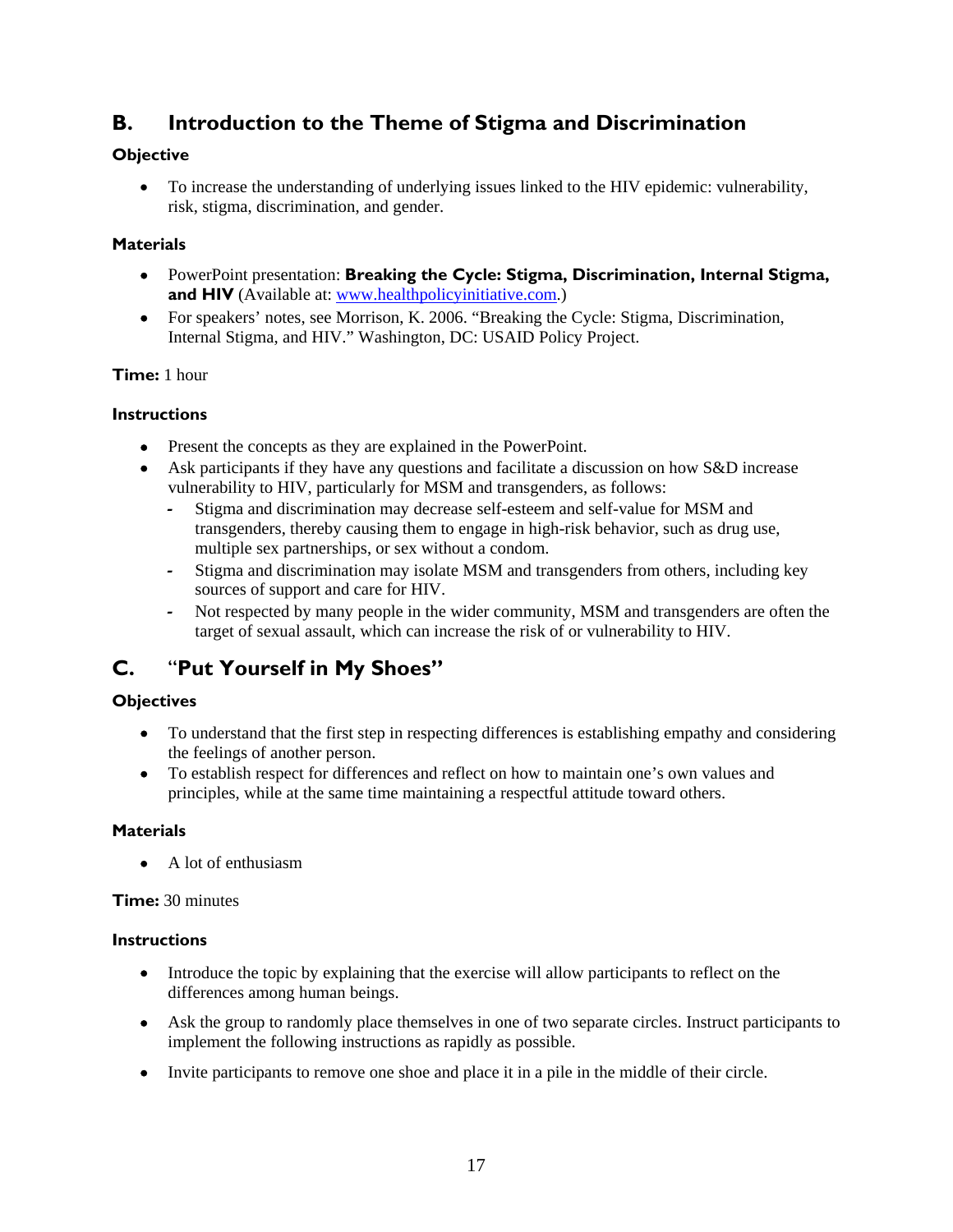- The facilitator takes one shoe from each circle, leaving one less shoe than the number of participants in the circle.
- Ask each participant to take a shoe that does not belong to them. Whoever is left without a shoe loses the game. This individual will later help the facilitator identify the importance of appreciating and respecting differences.
- Ask participants to try to put on the shoe, which in some cases will not be possible. Ask people to try to walk and identify how it feels to wear someone else's shoe. After a brief moment, instruct participants to replace the incorrect shoes on the pile and recover their own shoe.
- Initiate collective reflection, posing questions such as the following:
	- **‐** "How did you feel when you took off your own shoe?"
	- **‐** "What did you experience when you put on someone else's shoe?"
	- **‐** "Were you afraid the other person might reject your shoe because it was old, big, small, ugly, or for other characteristics?"
	- **‐** "Is it easy or difficult to move about in someone else's shoe?"
- Remember to explore the difference in feelings among male and female participants, asking what happened in the cases in which the men put on women's shoes, and vice versa.
- Continue the exercise with analogies between the individual differences of the shoes and other differences (of sex, ethnicity, economic position, age) among the people, pointing out the diversity of shoes and feet.
- Conclude the exercise, asking the person who was left without a shoe—with his or her help and that of the group—to point out some ways in which respect for differences can be created.

#### **Additional points of discussion for group facilitators:**

- The phrase "put yourself in my shoes" may also prove useful in exploring the differences between men and women, MSM, gays and lesbians, and transgenders, and the need to understand the feelings of each sex and gender.
- It is important to point out that each person is unique and therefore different from everyone else, yet that diversity enriches us as human beings and should not be the source of inequalities.
- Remind the group that all the shoes are different but their individual value depends on their importance to each of us. The best shoe is the one that fits me best! At the same time, I should understand another person when "their shoe pinches."
- Sometimes, to understand the other person, we must "put ourselves in their shoes." We must respect his/her age, sex, personal circumstances, history, everything that makes him/her who he/she is, and in particular, that which makes him or her different from us.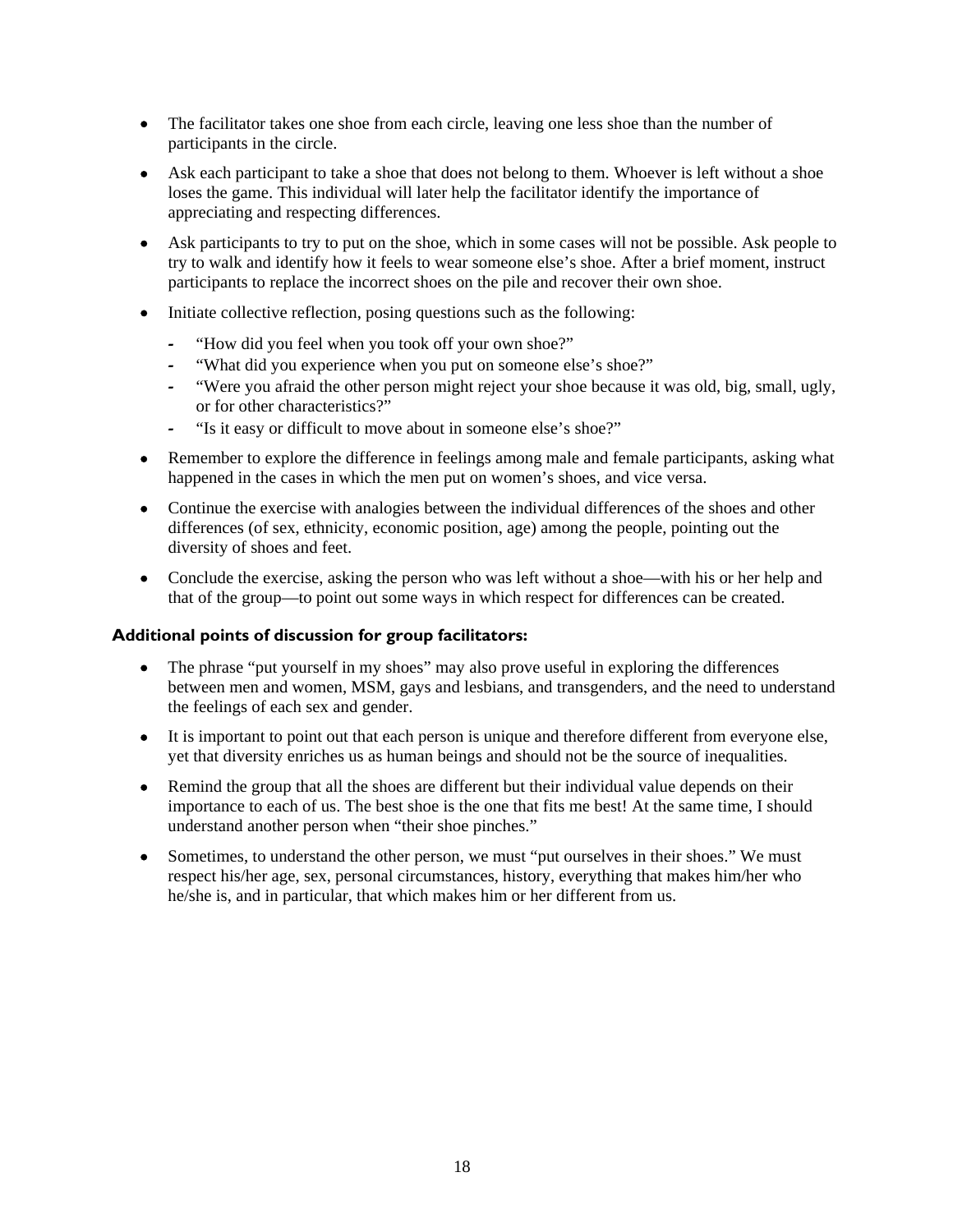### <span id="page-26-0"></span>**D. Obstacles Related to Stigma and Discrimination in Service Provision**

#### **Objective**

• To identify S&D in the provision of health services to transgenders and sex workers and to discuss related obstacles and barriers to service delivery.

#### **Materials**

- Flipchart sheets
- Markers
- Copies of Handout: case study on **Jenny** (following page)

#### **Time:** 1.5 hours

#### **Instructions**

- Divide participants into three small groups.
- Explain that each group will identify and discuss the stigma and discrimination faced by transgenders and sex workers when accessing health services and related obstacles and barriers to quality health service delivery. Encourage participants to think of situations they have experienced or witnessed, such as denial of services, mistreatment, or aggression. Allow 30 minutes for this portion of the activity.
	- **‐** Team 1 will work on personal obstacles faced by individuals, such as emotions, prejudices, or fears.
	- **‐** Team 2 will work on programmatic obstacles found in health services, such as guidelines, norms, procedures, or instructions.
	- **‐** Team 3 will work on policy-related obstacles, such as how laws or their absence hinder or limit quality of service.
- After 30 minutes, ask everyone to remain in their small groups and brainstorm ways to improve services in each of the three spheres addressed in the exercise. Allow another 30 minutes for this part of the activity.
- Ask each small group to present their work and open a discussion with the larger group on the results of the exercise.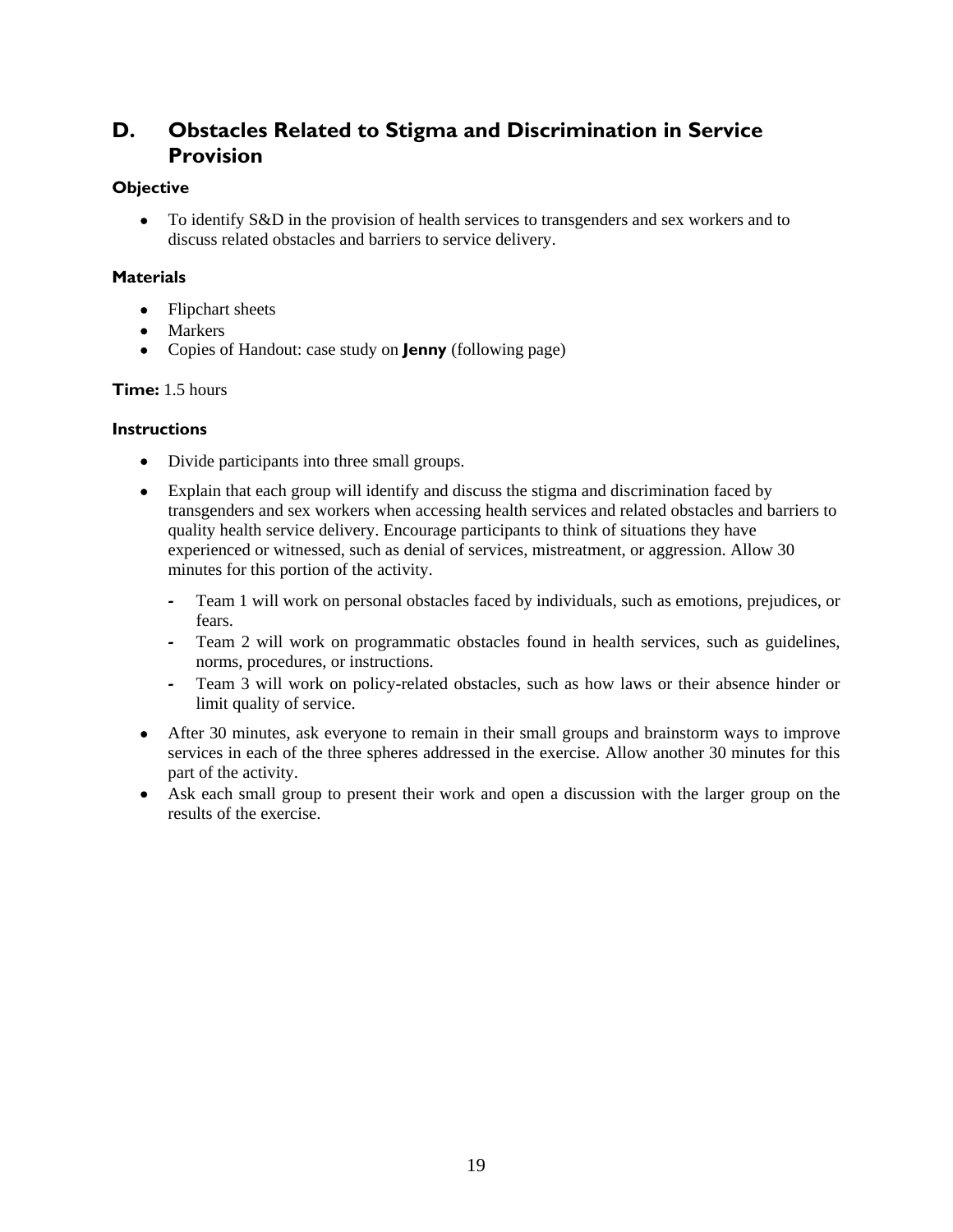### <span id="page-27-0"></span>**HANDOUT: Case Study**

#### **Case study**

Jenny is a transgender sex worker. She is visiting a health center in her neighborhood because the night before, while working in the street, a group of drunken young men threw a rock at her from a moving vehicle. Jenny and her companions ran after the car and were able to identify it. They called the police and a patrol car came. Jenny was badly injured and the police offered to take her to the hospital. On the way to the hospital, the police verbally assaulted Jenny and harassed her until they forced her to have sexual relations with them. After sexually assaulting her, they left her alongside the road unconscious.

Jenny is badly injured and emotionally very depressed from the encounters with the drunken men and the police. She has an injury over the right eyebrow, and during the rape the police introduced a bottle into her anus that left her with a serious anal injury. However, Jenny is most concerned that she may have acquired HIV or another sexually transmitted infection during the rape because the police did not use condoms.

At the health center, Jenny is received by a social worker. While the social worker is collecting Jenny's personal data before admitting her for emergency care, she expresses surprise at Jenny's feminine name. The social worker emphasizes that she needs to know her "real" name and not her professional name. Given her emotional state, Jenny does not have the energy to explain that Jenny is her name, considering that she chose it. Noticing how Jenny lowers her head and sensing that Jenny feels ashamed, the social worker tells her that what happened to her was the result of her bad life, and that if she didn't walk the street in women's clothing, such incidents would not happen.

The social worker tells Jenny that she doesn't believe that the police raped her and instead concludes that the incident occurred with a client.

Jenny feels continually worse, but she is finally able to see the doctor, who asks her to take off all of her clothes so he can examine her. He begins with the anal injuries. The site is still bleeding, but the doctor does not want to touch her to carry out a more thorough exploration that will verify whether there are more serious injuries. He tells Jenny to use her own hand to apply some cotton to the injury. Jenny asks whether he is going to check more thoroughly because she is concerned that it continues to bleed heavily. The doctor responds that it is not his obligation to be attending to "this type" of injuries and tells Jenny that she should request an appointment with his colleague, Dr. Pérez.

Jenny leaves and goes home crying. She decides to call a friend who will prepare a treatment with some plants that she knows will work to stop the bleeding.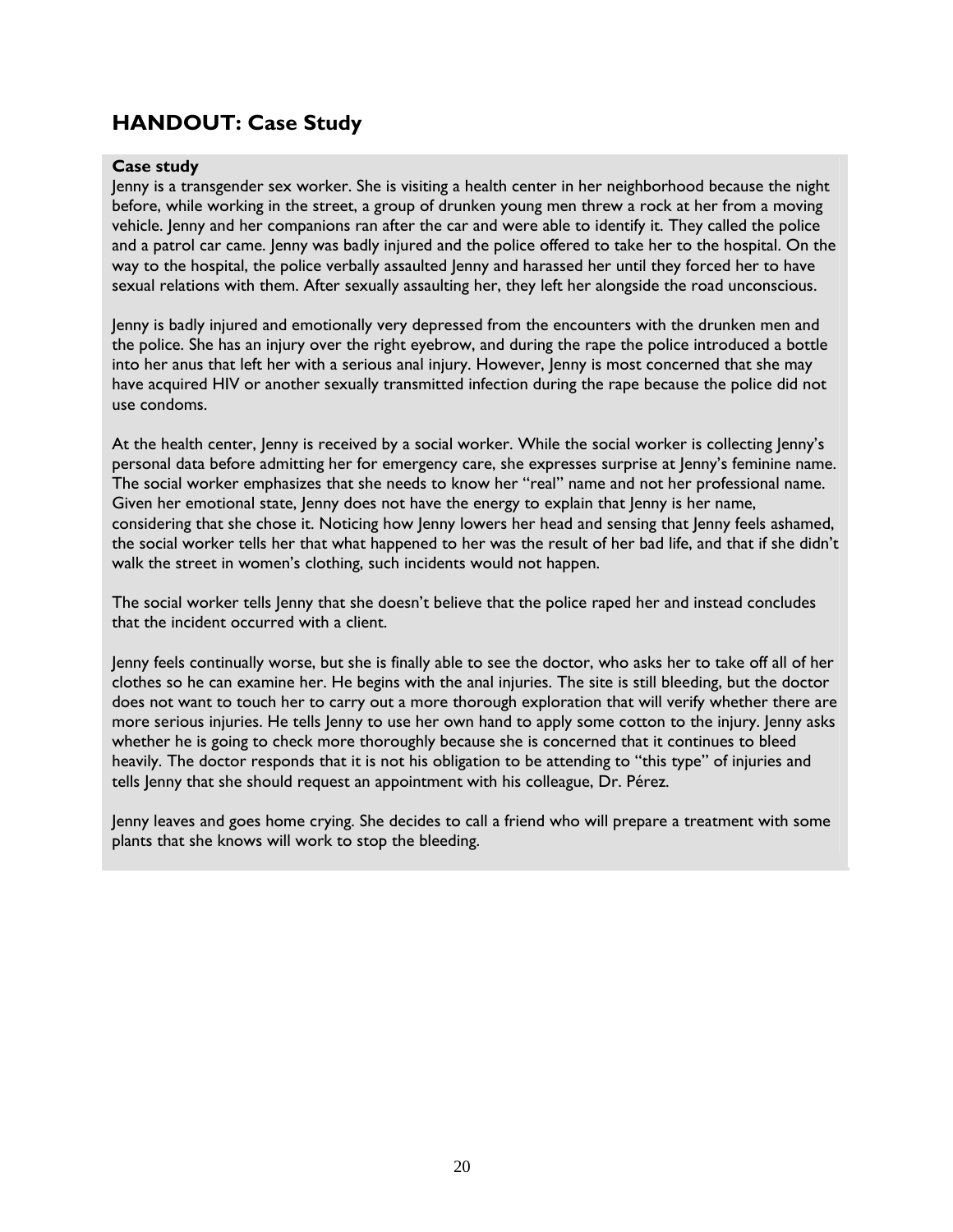# <span id="page-28-0"></span>**IV. GENDER-BASED VIOLENCE (GBV)**

### **Objective**

 To define violence in general, gender-based and other types of violence, and the differences between them.

### **Materials**

- Flipchart sheets and markers
- PowerPoint presentation: **Gender-based Violence** (Available at: [www.healthpolicyinitiative.com.](http://www.healthpolicyinitiative.com/))
- PowerPoint presentation or flipchart with diagram depicting the **Cycle of Violence in Intimate Partner Relationships** and **A Conceptual Model of Structural Violence and Vulnerability to HIV and AIDS in MSM and Transgenders**
- Handouts: **Cycle of Violence** and **Conceptual Model of Structural Violence**, which follow this exercise

**Time:** 2.5 hours

### **Instructions**

### **Part 1 (1.5 hours):**

- Divide the group into 4 teams by counting off from 1 to 4.
- Ask each group to define the following concepts:
	- **‐** Team 1: What is violence?
	- **‐** Team 2: What is GBV?
	- **‐** Team 3: What are the differences between GBV and other types of violence?
	- **‐** Team 4: What are the types of GBV?

Allow 15 minutes for this portion of the activity.

- After 15 minutes, tell participants that they will continue in their groups but they will now review and discuss specific case studies of an MSM or transgender person who has experienced violence. Give the Case Study of Person 1 to teams 1 and 2 and give the Case Study of Person 2 to teams 3 and 4.
- Then ask the teams to read their cases and discuss within their teams what types of GBV they represent. Allow another 15 minutes for this portion of the activity.
- Have them note the types of GBV on a flipchart sheet.
- After time is up, have each team share their findings with the larger group. Facilitate a discussion on how GBV against MSM and transgenders is similar to, yet not exactly the same as, GBV against women. Include the following points in the discussion:
	- **‐** How GBV in heterosexual intimate partner or couple relations is similar to GBV in homosexual intimate partner relations;
		- The same types and range of abuse typically occur, including: physical violence; sexual violence; isolation; economic abuse, such as ensuring that the survivor is dependent on the perpetrator; threats; and other emotional abuse.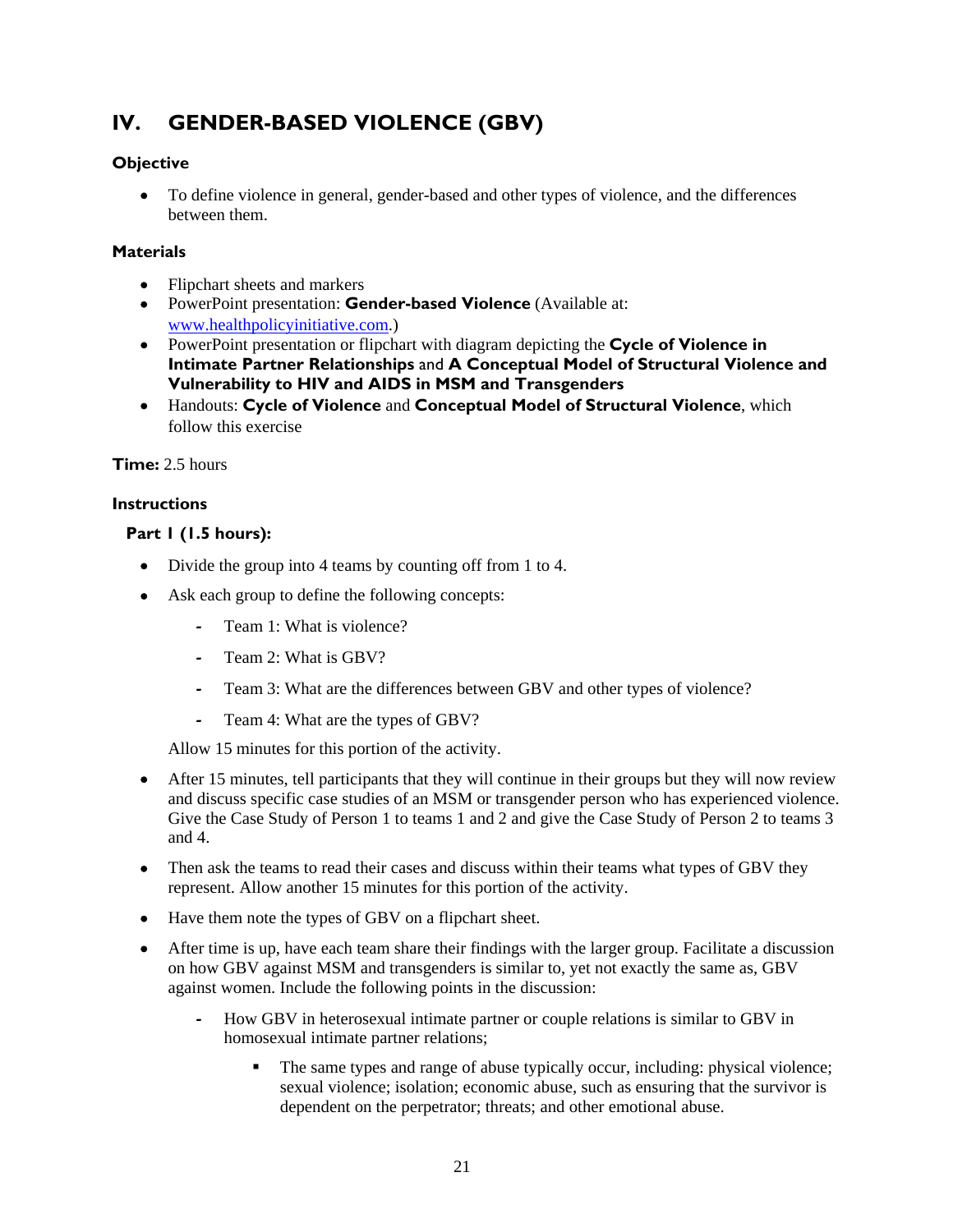- Gender, masculine privilege, power, and control underpin GBV. While research and data on intimate partner violence in homosexual and transgender relationships is minimal, some evidence from the literature shows that the more "feminine" partner, or the one who takes on the anal receptive role, suffers from higher levels of this type of violence.
- **‐** How rape of women is often similar to rape of MSM and TG
	- International research suggests that rape is predominantly an abuse of power.
	- Men may perceive a contradiction between expectations of being powerful stemming from societal ideals of manhood and a reality of lack of power due to other social forces.
	- Men may rape to have a transitory experience of power over women or those they perceive to be "feminine," i.e., MSM and TG.
- **‐** Some forms of GBV against MSM and TG are extreme forms of stigma and discrimination for violating gender norms.

 Close this section by explaining that these points and themes will be explored further in the next section, using data from international research.

#### **Part 2 (1 hour):**

- Present the PowerPoint presentation "Gender-based Violence." (Available at: [www.healthpolicyinitiative.com.](http://www.healthpolicyinitiative.com/)) Ask participants if they have any questions or need any clarifications.
- Briefly present the cycle of violence model from the handout **Cycle of Violence in Intimate Partner Relationships** on a flipchart or PowerPoint (prepared in advance). Ask the social workers in the group if they are familiar with the model and can share some experiences of clients who are living with this cycle of violence. Facilitate a discussion on how MSM and transgenders also may face similar dynamics of a cycle of violence in their intimate partnerships due to power imbalance or the subordinate status of feminized MSM or transgenders.
- Present the conceptual model for structural violence and vulnerability to HIV, as diagrammed below, on a flipchart (prepared in advance). Explain that the experiences and consequences related to stigma, discrimination, and violence against MSM and transgenders occur across all social and institutional contexts, including with the police, community members, family, and the healthcare system. Specific types of violence include the following:
	- **‐** Verbal and physical abuse, including rape and sexual assault by the police;
	- **‐** Rejection by heterosexual friends, schoolmates, and co-workers;
	- **‐** Stigmatization, shame, blame, and violence from within their own families, who might otherwise represent an invaluable source of support for people facing stigma, discrimination, and violence by the wider community, as well as support for living with HIV/AIDS; and
	- **‐** Stigmatization by healthcare providers, which can take the form of derogatory labeling, demeaning interactions, outright insults, breaches of confidentiality, and refusals of service."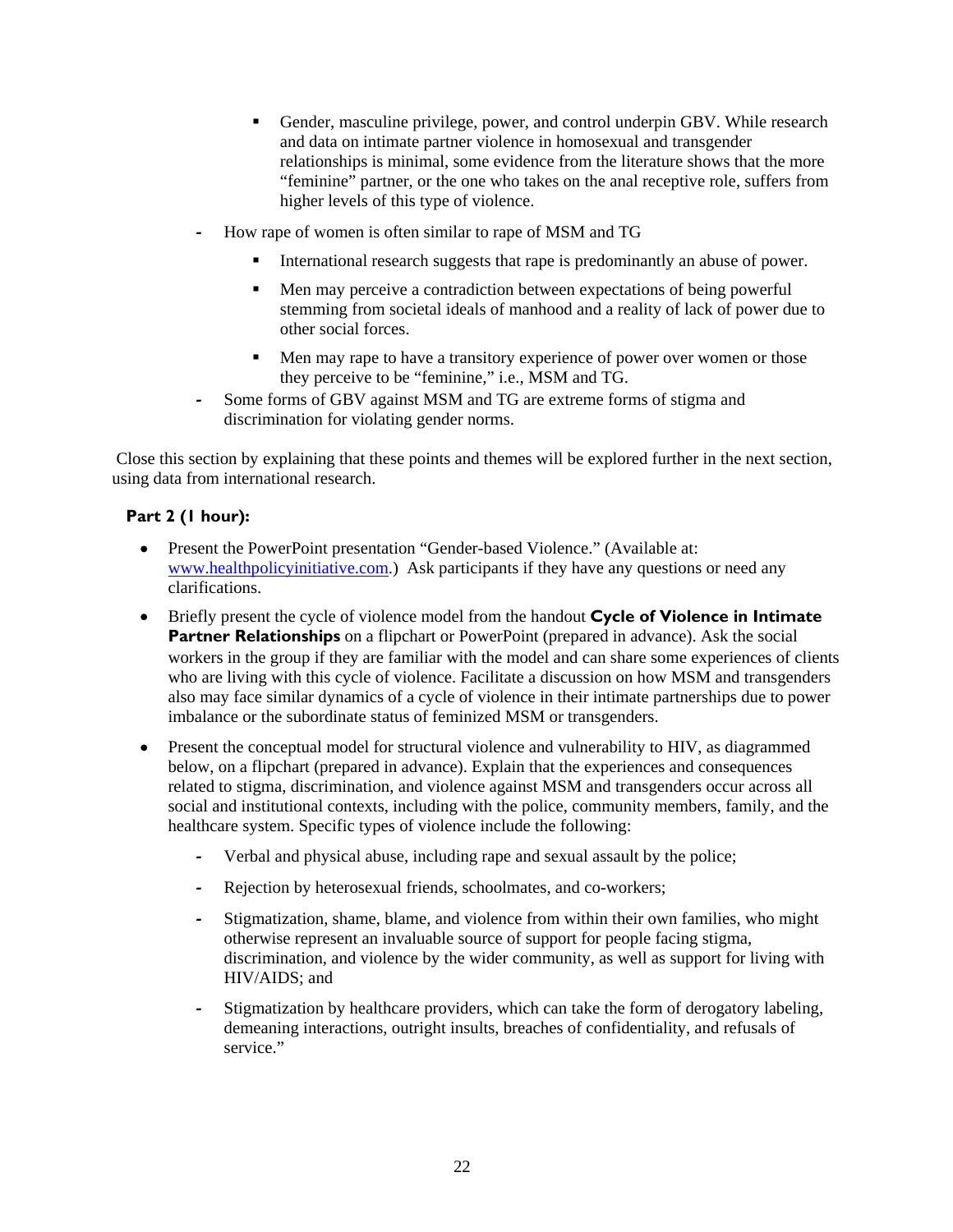### **A Conceptual Model of Structural Violence and Vulnerability to HIV and AIDS in MSM and Transgenders**



Source: Chakrapani et al., 2007.

#### **Facilitator Note**

If time allows, you may choose to make this exercise more participatory by having participants build the structural violence conceptual model. To do so, simply draw the concentric circles and provide only the labels that follow: Vulnerability to HIV/AIDS, Stigma, Discriminatory Practices, and Structural Violence. Ask them to give examples for each circle/level.

Close by explaining that these multiple levels of stigma and violence that MSM and transgenders face lead to greater vulnerability to HIV and AIDS, which will be explained more thoroughly in the next session's presentation. Distribute the Handouts **Cycle of Violence in Intimate Partner Relationships** and **A Conceptual Model of Structural Violence**, which can be found following the case studies.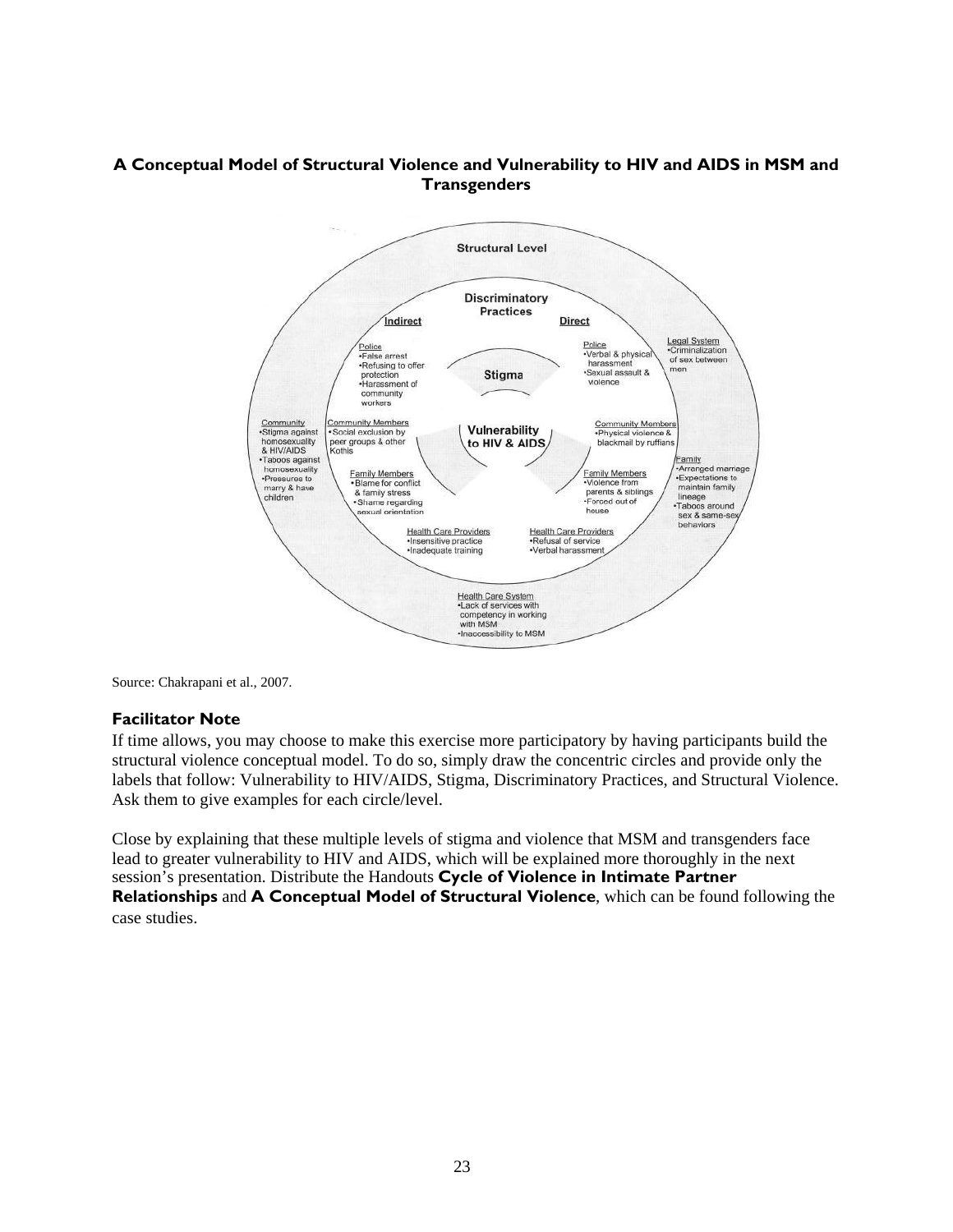### <span id="page-31-0"></span>**HANDOUT: Case Study: Person 1**

#### **Case Study: Person 1**

It is a busy early afternoon in the local STD (sexually transmitted disease) clinic. The waiting room is full of clients. Paco is a 30-year-old man who has sexual relations with other men and sometimes sells sex in a local park, links up with clients of the neighborhood cantina, or trades sex for a night of drinks or sexual favors. He generally lasts only a few weeks with most of the partners he hooks up with, but occasionally longer.

During the past year, Paco's relations have included a strong relationship with one particular partner. Paco has felt that the relationship with this partner could turn into something more long-lasting and he likes the security and intimacy that has been developing in this relationship. They have gone on vacations together and recently took a trip to spend a week together. At the same time, Paco has had some mixed feelings about the relationship. He feels he has reached a state of more intimacy and stability in the relationship, but his partner is starting to rule Paco's life. This has included asking Paco to do sexual acts that make Paco feel like he is being used. During their recent vacation, when Paco said he did not feel comfortable, his partner slapped him around hard enough to hurt him (joking that this was how he showed his love) and later insisted that Paco fulfill his wishes. The next day his partner brought Paco a gift to say he was sorry.

Paco takes pride in generally taking care of his health and his body and regularly uses condoms with other partners and clients. However, he and his current partner have not used condoms since the first month they started seeing each other. This past month, Paco has had a burning sensation when he urinates. He suspects it is something he caught from his partner. He wants to be tested so that he can get treatment if he needs it but he is also thinking about his partner's possible reaction.

Paco is now sitting in the clinic, waiting to be tested to determine whether he has a sexually transmitted infection.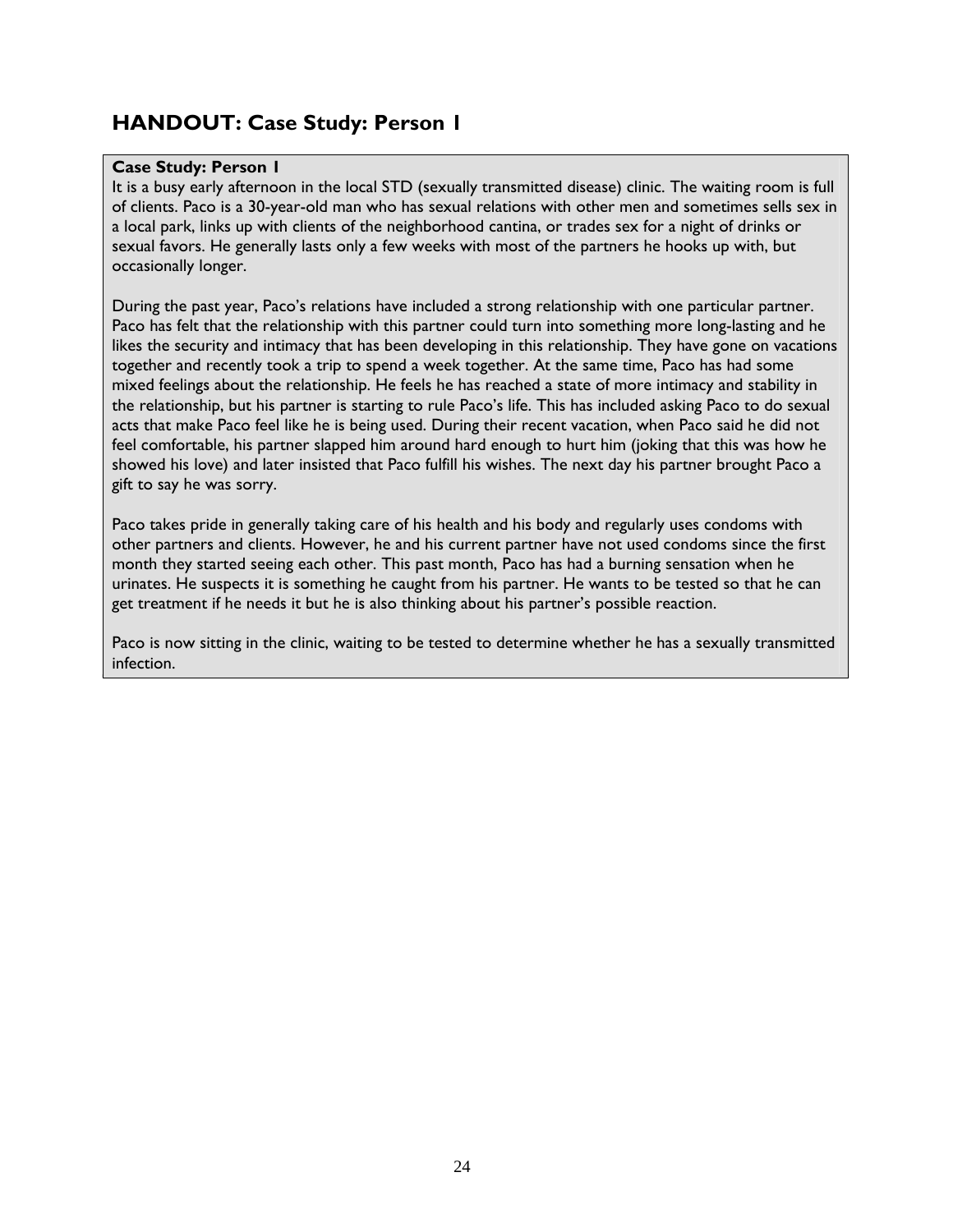### <span id="page-32-0"></span>**HANDOUT: Case Study: Person 2**

### **Case Study: Person 2**

Luis was born a boy 20 years ago but sometimes dresses as a woman and has wanted to change his identity and maybe eventually, his body, to become a woman. He generally has feminine mannerisms, regardless of how he is dressed. Luis lived with his parents until a year ago. A year ago, his father saw Luis in the park dressed as a woman. When Luis came home, his dad beat Luis furiously and threw him out of the house, telling him that from that moment on Luis was no longer part of the family.

Luis packed a few things and moved in with some friends. Luis has been depressed and is very afraid about what is going to happen from now on. Until a few weeks ago, however, his situation had been more or less okay. The situation with the friend with whom Luis shares a home has worked pretty well. Luis has been able to obtain enough food and make enough money to live by selling sexual services and maintaining relations with various generous clients.

Three weeks ago, in the afternoon when Luis was heading to the park, a group of young men showed up from an outlying neighborhood with a very aggressive attitude, saying they were there to "show men how to be men, and women how to be women." They picked Luis out and separated him from the others, and after brutally beating her/him, they raped him. Since the assault, Luis has closed himself off in his room, without sleeping or eating. Luis continues to be in a lot of pain but would be feeling better if he knew for certain he hadn't caught an STD in the attack.

His roommate has convinced Luis to go to the local clinic for a general check-up. Luis is now sitting alone in the clinic waiting room.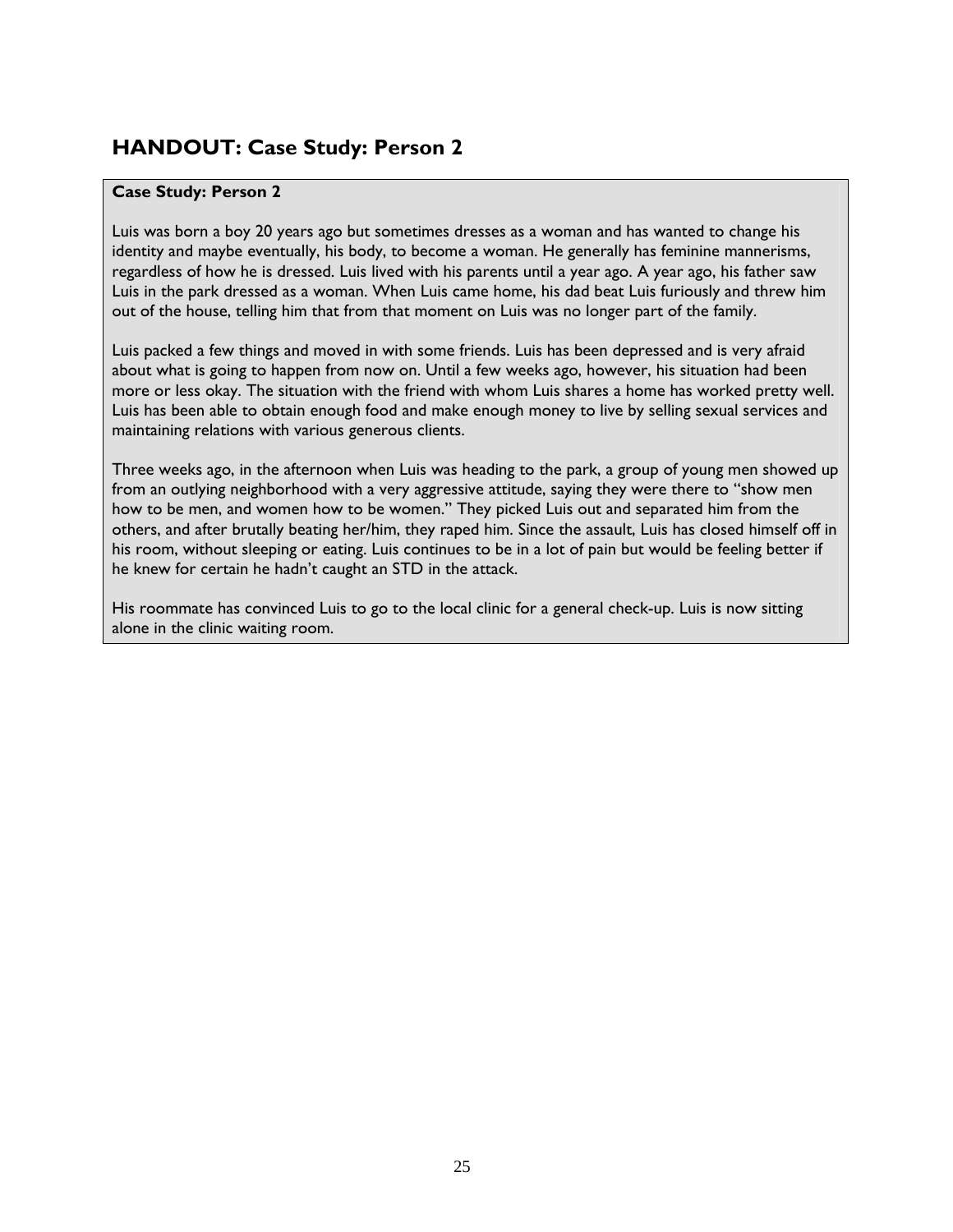# <span id="page-33-0"></span>**HANDOUT: Cycle of Violence in Intimate Partner Relationships**



| <b>Phase One:</b>                                                                                                                                                                                                                                                                         | <b>Phase Two:</b>                                                                                                                                | <b>Phase Three:</b>                                                                                                                                                                                                                                                                                               |
|-------------------------------------------------------------------------------------------------------------------------------------------------------------------------------------------------------------------------------------------------------------------------------------------|--------------------------------------------------------------------------------------------------------------------------------------------------|-------------------------------------------------------------------------------------------------------------------------------------------------------------------------------------------------------------------------------------------------------------------------------------------------------------------|
| <b>Tension Building</b>                                                                                                                                                                                                                                                                   | <b>Abusive Incident</b>                                                                                                                          | <b>Honeymoon Period</b>                                                                                                                                                                                                                                                                                           |
| • Abuser experiences increased<br>tension<br>Survivor minimizes problems<br>Abuser increases threats<br>Survivor withdraws<br>Abuser controls more<br>Tension becoming intolerable<br>Survivor feels that he/she must<br>be very careful not to upset the<br>abuser<br>Poor communication | Abuser unpredictable:<br>believes he is losing<br>control<br>Survivor is helpless; feels<br>trapped<br>Abuser highly abusive,<br>incident occurs | Abuser is loving,<br>$\bullet$<br>apologetic, and attentive<br>Survivor has mixed<br>$\bullet$<br>feelings<br>Abuser is manipulative<br>٠<br>Survivor feels guilty and<br>responsible<br>Abuser promises change<br>$\bullet$<br>Survivor considers<br>reconciliation<br>Survivor often<br>recants/minimizes abuse |

Adapted from Office of the Kansas Attorney General, Domestic Violence Unit.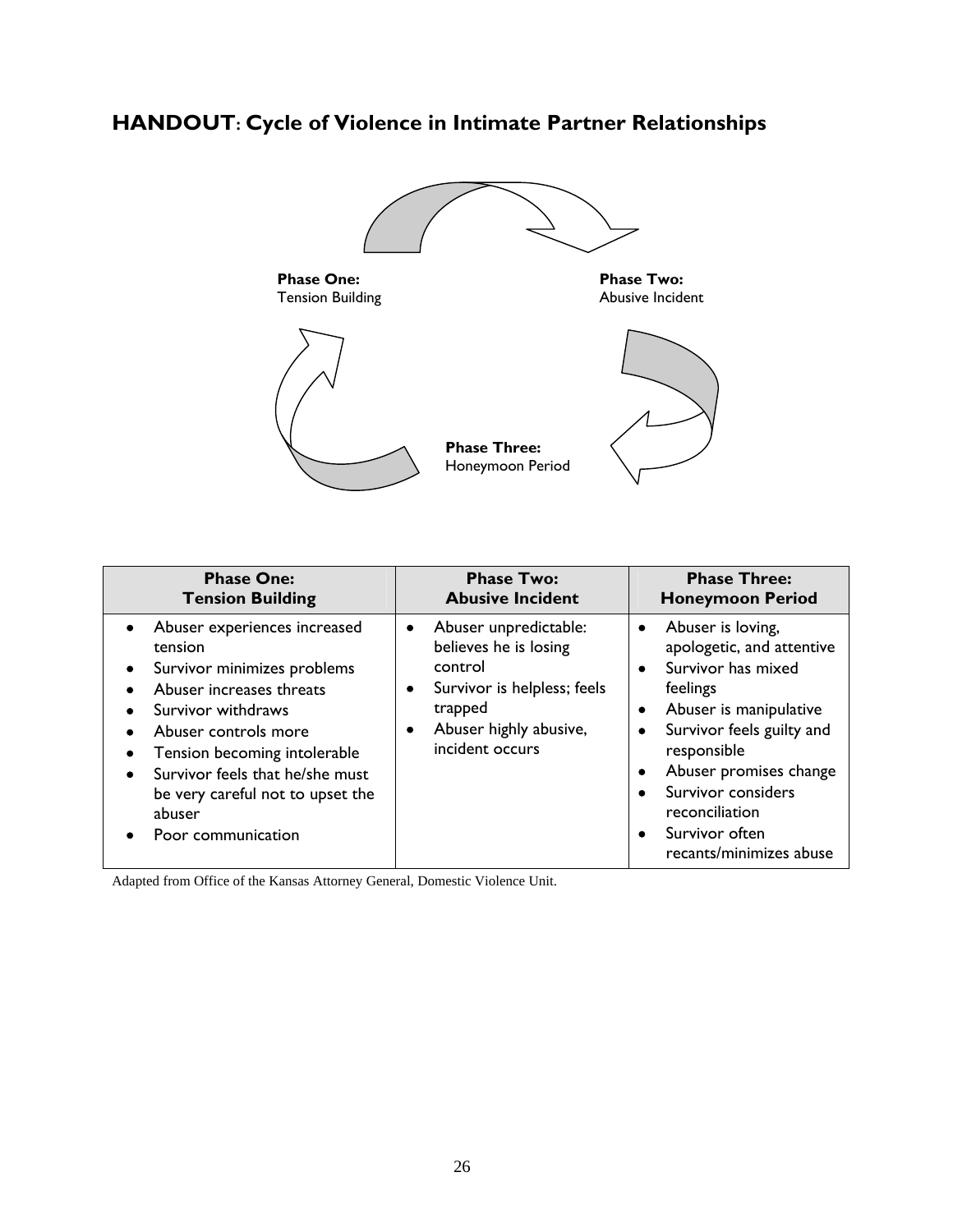

### <span id="page-34-0"></span>**HANDOUT: A Conceptual Model of Structural Violence and Vulnerability to HIV and AIDS in MSM and Transgenders**

Source: Chakrapani, et al. 2007.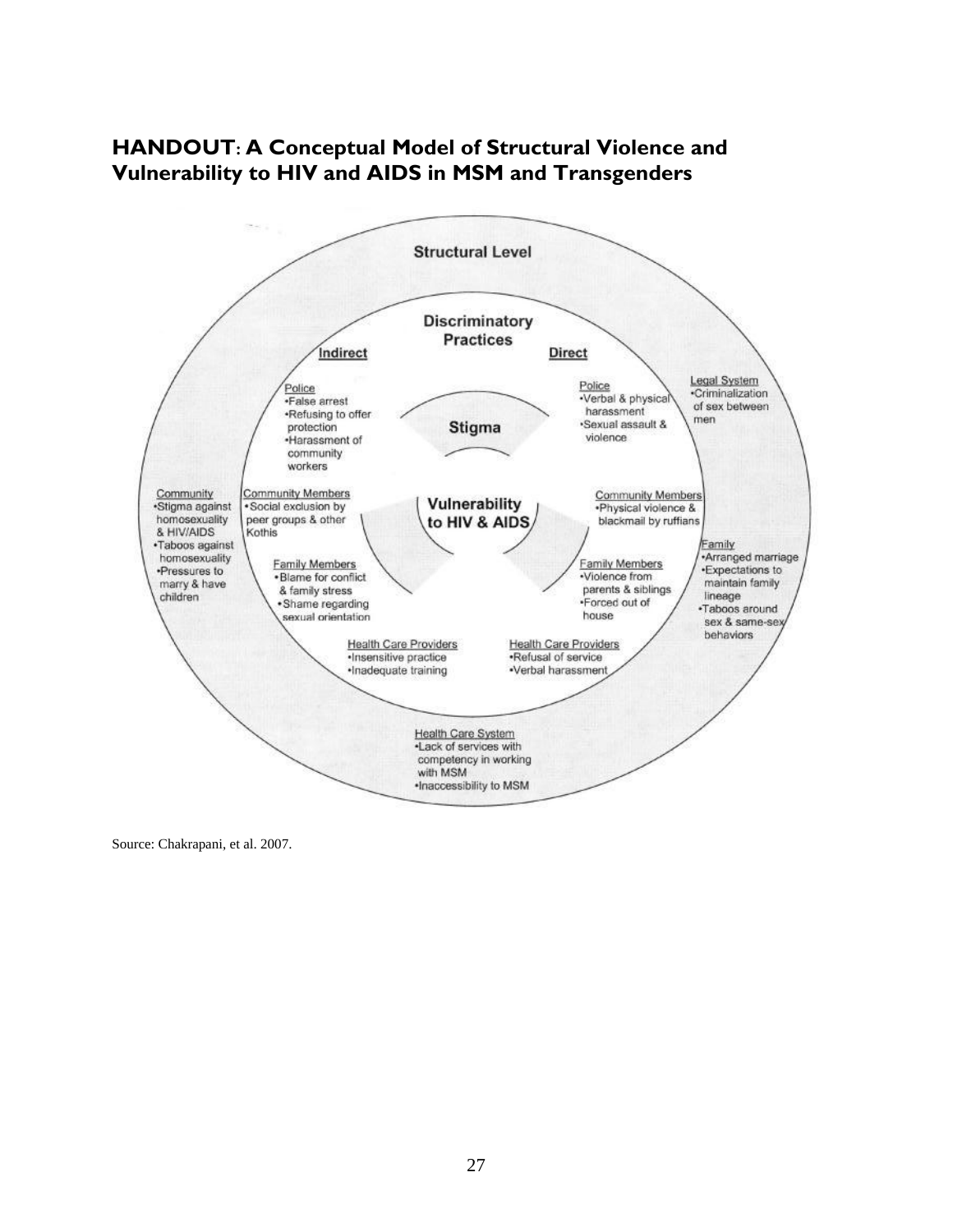### <span id="page-35-0"></span>**V. GENDER-BASED VIOLENCE, STIGMA AND DISCRIMINATION, AND HIV**

### **Objective**

• To identify the consequences of GBV and health for MARPs, focusing on HIV.

### **Materials**

- PowerPoint presentation: **Gender-based Violence and Other Forms of Stigma and Discrimination among MARPs: Prevalence and Links to HIV/AIDS** (Available at: [www.healthpolicyinitiative.com.](http://www.healthpolicyinitiative.com/))
- Resource Sheet: **Gender-based Violence: Direct and Indirect Pathways to Sexually Transmitted Infections**. Prepare flipchart with this diagram before the session
- Handouts: **Data on GBV in MARPs** and **What Are the Links between GBV and HIV in MARPs**

### **Time:** 2 hours

### **Instructions**

- Present PowerPoint: **Gender-based Violence and Other Forms of Stigma and Discrimination among MARPs**.
- Display flipchart with diagram of **Gender-based Violence: Direct and Indirect Pathways to Sexually Transmitted Infections** from resource sheet found at the end of this activity. Explain the pathways from GBV to emotional/behavioral damage to high-risk sex.
- Distribute the Handouts **Data on GBV in MARPs** and **What Are the Links between GBV and HIV in MARPs**.
- Ask participants if they have any questions or if anyone recognizes the trends discussed in any clients of theirs and would like to share their experiences.

### **Facilitator Note**

For background reading on the magnitude and dynamics of gender-based violence among MARPs and its impact on vulnerability to HIV, see Betron and Gonzalez-Figueroa, 2009.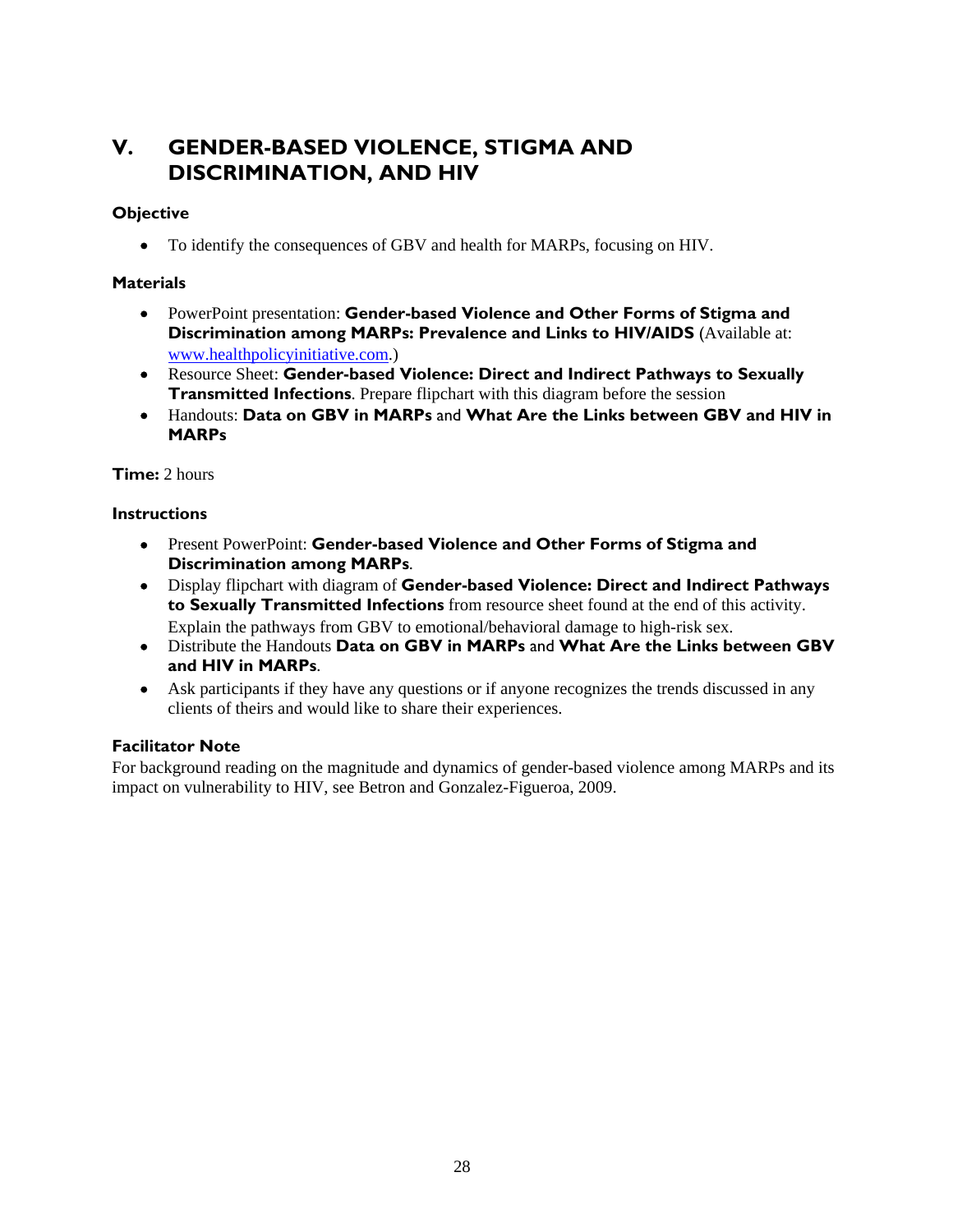## **FACILITATOR RESOURCE SHEET: Gender-based Violence: Direct and Indirect Pathways to Sexually Transmitted Infections**



Adapted from: Heise et al., 1999, p. 14.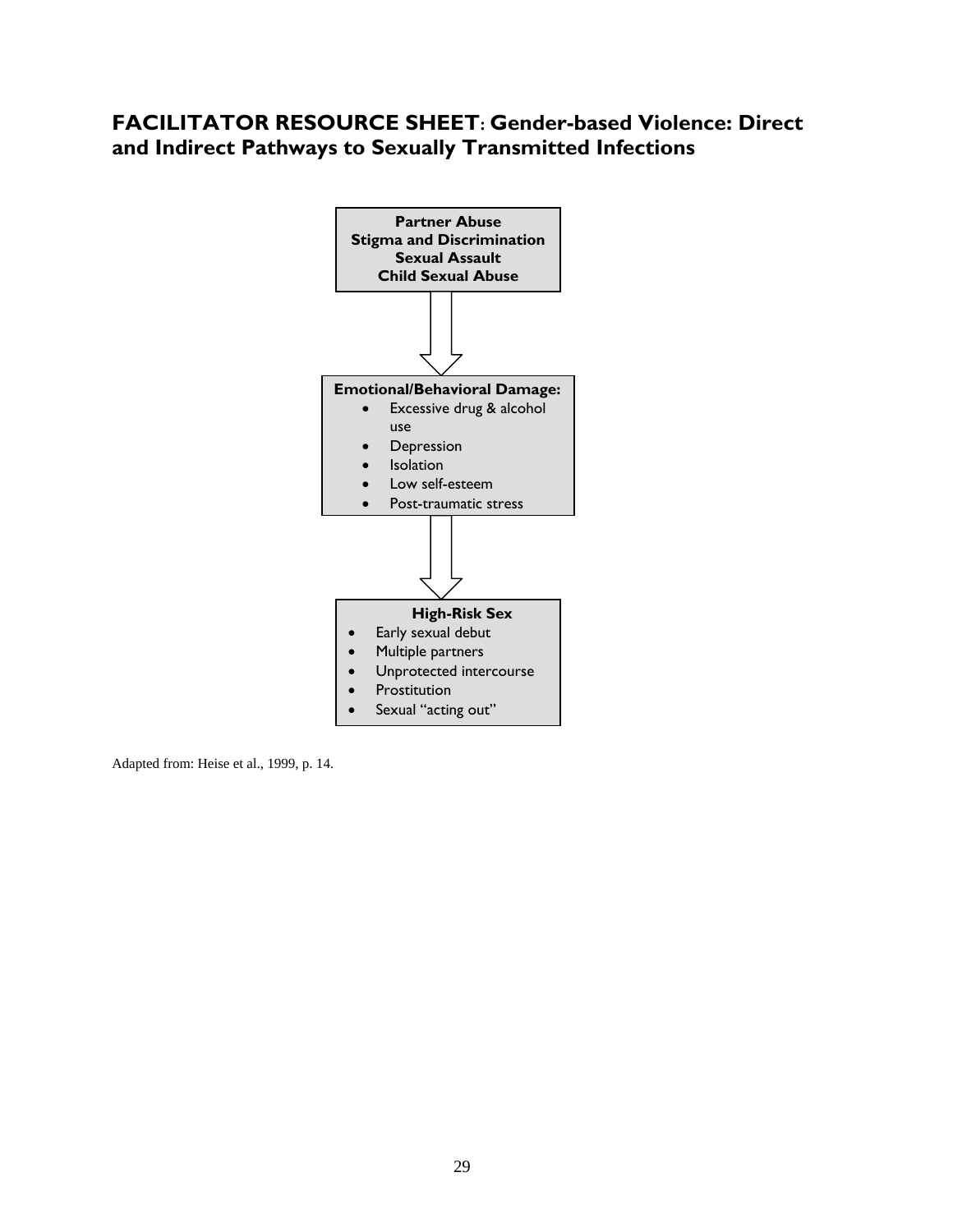# **HANDOUT: Data on Gender-based Violence in Most-at-Risk Populations**



Most-at-risk populations (MARPs) suffer from high rates of sexual coercion and gender-based violence (GBV). Being feminized is often associated with violence, and identifying oneself as female, openly gay, or taking a receptive role can significantly and independently raise the chances of sexual coercion. Violence against MARPs stems from stigma and discrimination originating from groups such as intimate partners, community and family members, and even the police.

### **Intimate partner violence comparable to heterosexual relations**

- Of 535 male, female, and transgender sex workers in the United States, about 50 percent reported experiencing domestic violence
- **EXECUTE:** Among Puerto Rican and Latino MSM in the United States, about half have experienced some form of intimate partner violence

### **MARPS suffer from high rates of sexual coercion**

- 18.4 percent of 2,000+ MSM in Thailand reported being coerced into sex, with 67 percent of those coerced more than once
- 90 percent of 1,000 sex workers (SWs) in Cambodia have been raped in the last year
- 63 percent of 475 SWs in South Africa, Thailand, Turkey, the United States, and Zambia have experienced sexual abuse
- Of the 65 percent of 124 male and transgender sex workers that said they had been raped, 87 percent of those felt they were raped because they were effeminate (Bangladesh)

### **Police are common perpetrators of violence**

- 48 percent of 124 transgenders in Bangladesh reported sexual assault or rape by police, 65 percent by gangsters
- Reports from around the world indicate that police extort money from SWs (female, male, and transgender)
- *"You are just whores—you can't be raped." (*Police in South Africa)



Photo Credit: Britt Herstad

*I am srey sraos (transgender). I do this (sex) work for 3–4 years because my family discriminates against me…I have been abused by policemen working in the park and by male clients, such as hitting and rape without condom and without pay."*  **(Transgender sex worker in Cambodia)** 

> More information can be obtained at: USAID | Health Policy Initiative Futures Group One Thomas Circle, Suite #200, NW Washington, DC 20005 [www.healthpolicyinitiative.com](http://www.healthpolicyinitiative.com/)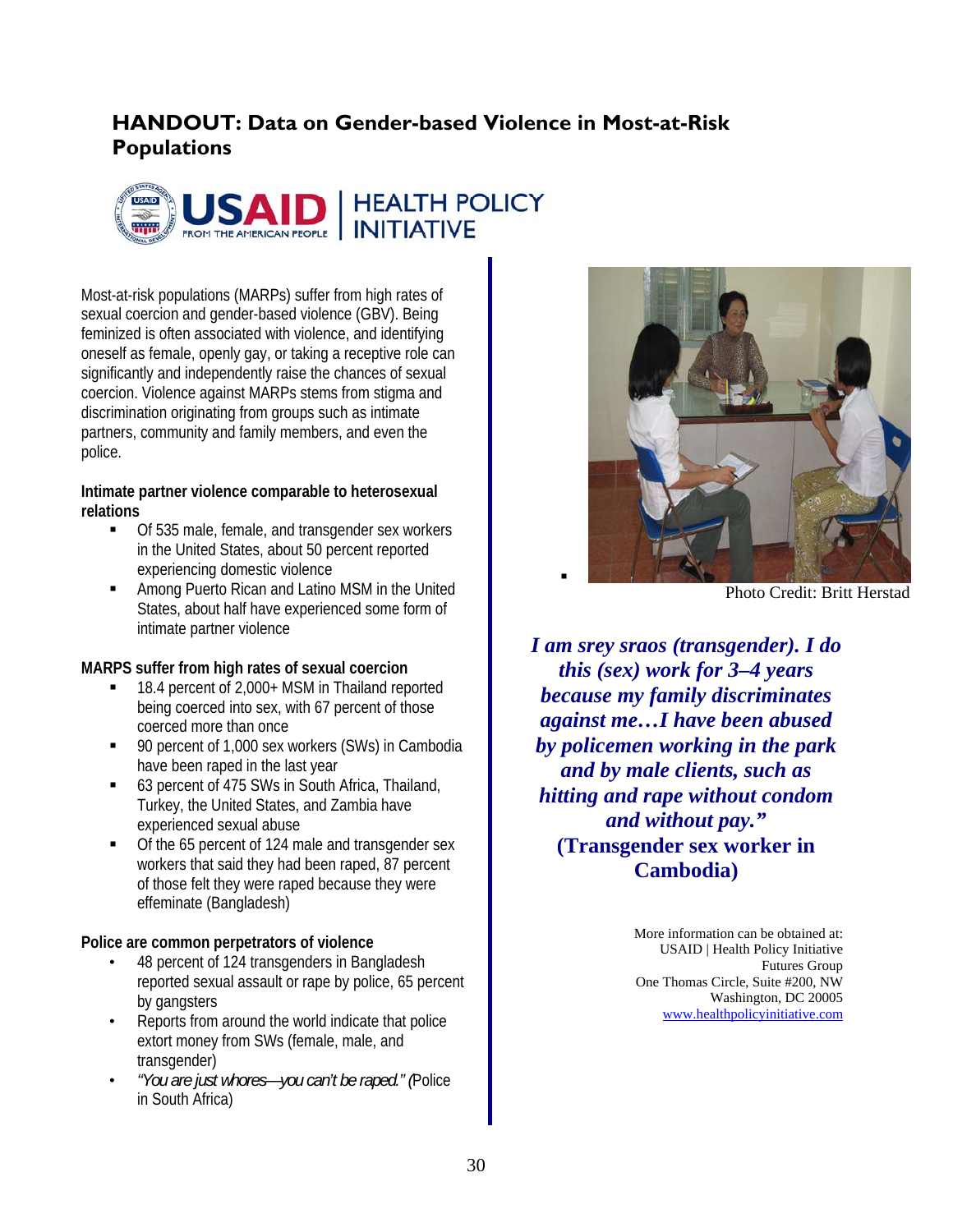## **HANDOUT: What Are the Links between Gender-Based Violence, HIV, and Most-at-Risk Populations (MARPs)?**



MARPs suffer from high rates of sexual coercion and GBV, which puts them at risk for unprotected sex and sexually transmitted diseases. In Kenya, 500 MSM who said they had been either verbally or physically abused reported a lower likelihood of using condoms or negotiating for safe sex. Because violence reduces the chances for safe-sex negotiation and condom use, HIV prevalence among MARPs is high. Many of those affected by GBV, sexual coercion, and the stigma and discrimination (S&D) of being openly gay or feminized also report intimidation by the police. Linking GBV, HIV, and MARPs can help us understand how to draft better strategies for their health concerns.

### **Decreased condom use in Cambodia:**

■ 90 percent of a group of 1,000 SW in Cambodia reported being raped in the last year, with half of transgenders coerced into activities without a condom

### **GBV and unprotected intercourse:**

- In Brazil, of 1000+ MSM, those having experienced sexual violence in the past have twice the relative risk of unprotected sex
- In Kenya, MSM who had experienced verbal, physical, or other abuse were significantly more likely not to use a condom at last intercourse

### **Violence and its effects on health:**

 In the United States, MSM experiencing intimate partner violence were less likely to get tested for HIV; those tested reported more abuse and lack of emotional support. Compounding this evidence is the high rates (2–3 times) of mood disorders and physiological trauma

### **Decreased health-supportive behavior:**

- **Broader S&D and related loneliness may push** MARPs to increase risk behavior, especially when local health systems deny access to treatment
- Internalized S&D and enacted S&D by healthcare providers limits access to HIV services



*Photo: Phongsak Sakhunthaksin* 

In this picture, workshop participants in Thailand—transgender community groups and health providers—discuss gender-based violence, its links to HIV/AIDS, and how their communities can address these issues.

### **THE EFFECTS OF STIGMA AND DISCRIMINATION**

**Some countries like the Philippines often perceive condoms as evidence of prostitution:** 

*"I like to have plenty of condoms in my bag, but [if] I see the police, I throw my bag away."*

> More information can be obtained at: USAID | Health Policy Initiative Futures Group One Thomas Circle, Suite #200, NW Washington, DC 20005 [www.healthpolicyinitiative.com](http://www.healthpolicyinitiative.com/)  Contact: Myra Betron mbetron@futuresgroup.com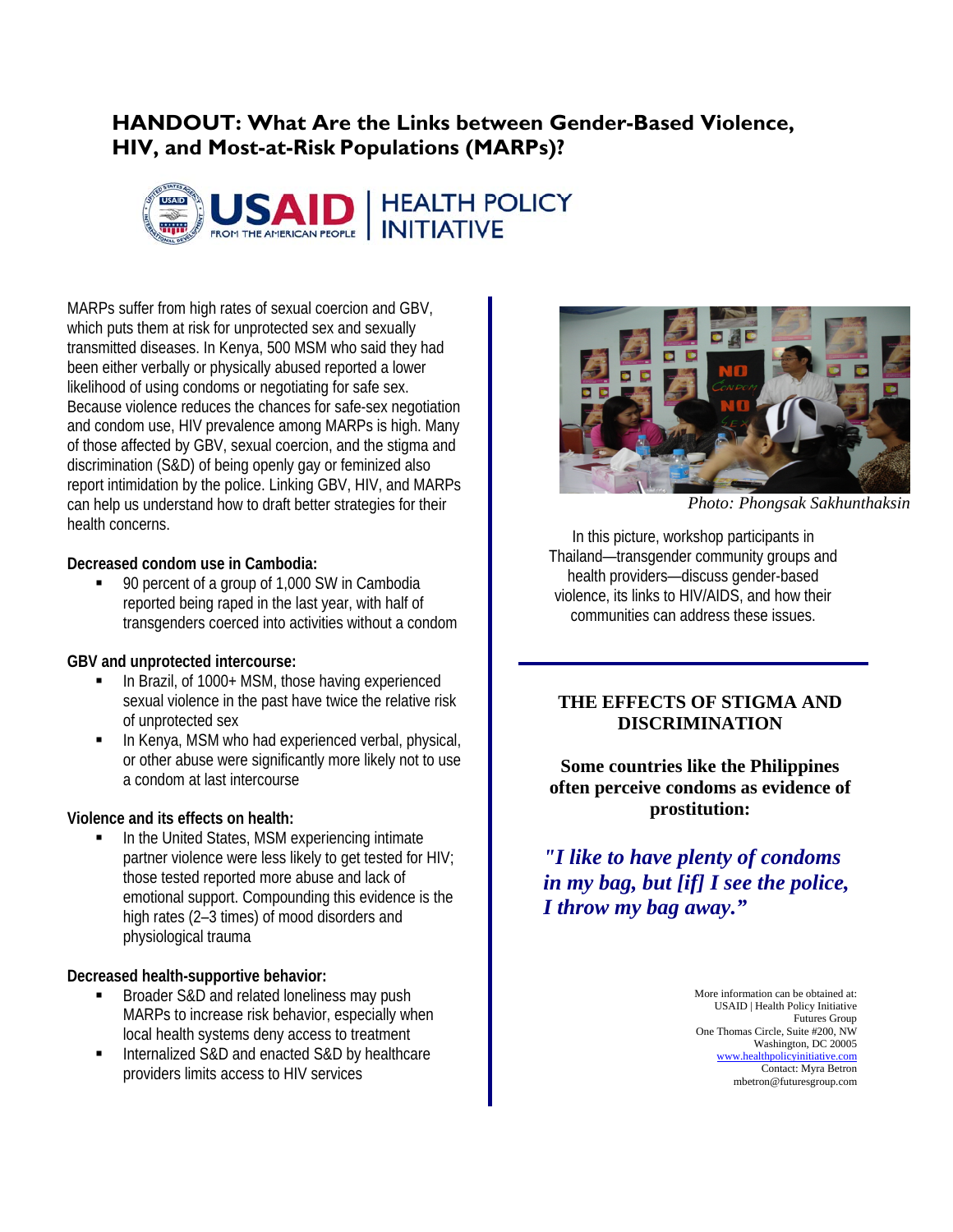## **VI. RESPONDING TO GBV IN MSM AND TRANSGENDERS: THE ROLE OF THE HEALTH SECTOR AND OTHER SECTORS**

### **Objective**

To identify the role of the health sector and other sectors in GBV response.

### **Materials**

- Flipchart sheets
- Markers
- Copies of Handout: **What Health Providers Can Do about Gender-based Violence**

### **Time:** 2 hours

### **Instructions**

- Ask participants to number off from 1 to 5 to form 5 teams. You may adjust numbers as needed, depending on the number of participants.
- Each team should reflect on and write their responses to one of the following questions on a flipchart sheet:
	- **‐** What have they identified in their work about GBV and the MSM/TG population?
	- **‐** To their knowledge, what has been the role of the different sectors in response to GBV in the MSM and transgender populations (health sector, legal-judicial sector, community, social sector, nongovernmental organization (NGO) sector)?
	- **‐** What can health providers do to help survivors of GBV? **Facilitator Note:** If participants are having trouble with this question, choose some examples from the following Handout What Health Providers Can Do to get them started.
	- **‐** What are the barriers and challenges that health providers face in trying to support GBV survivors?
	- What types of support do service providers need to provide care for GBV survivors?
- Ask participants to share with the full group their reflections on experiences from their daily activities, from their professional and personal points of view.
- Distribute and review the Handout: **What Health Providers Can Do about Gender-based Violence**.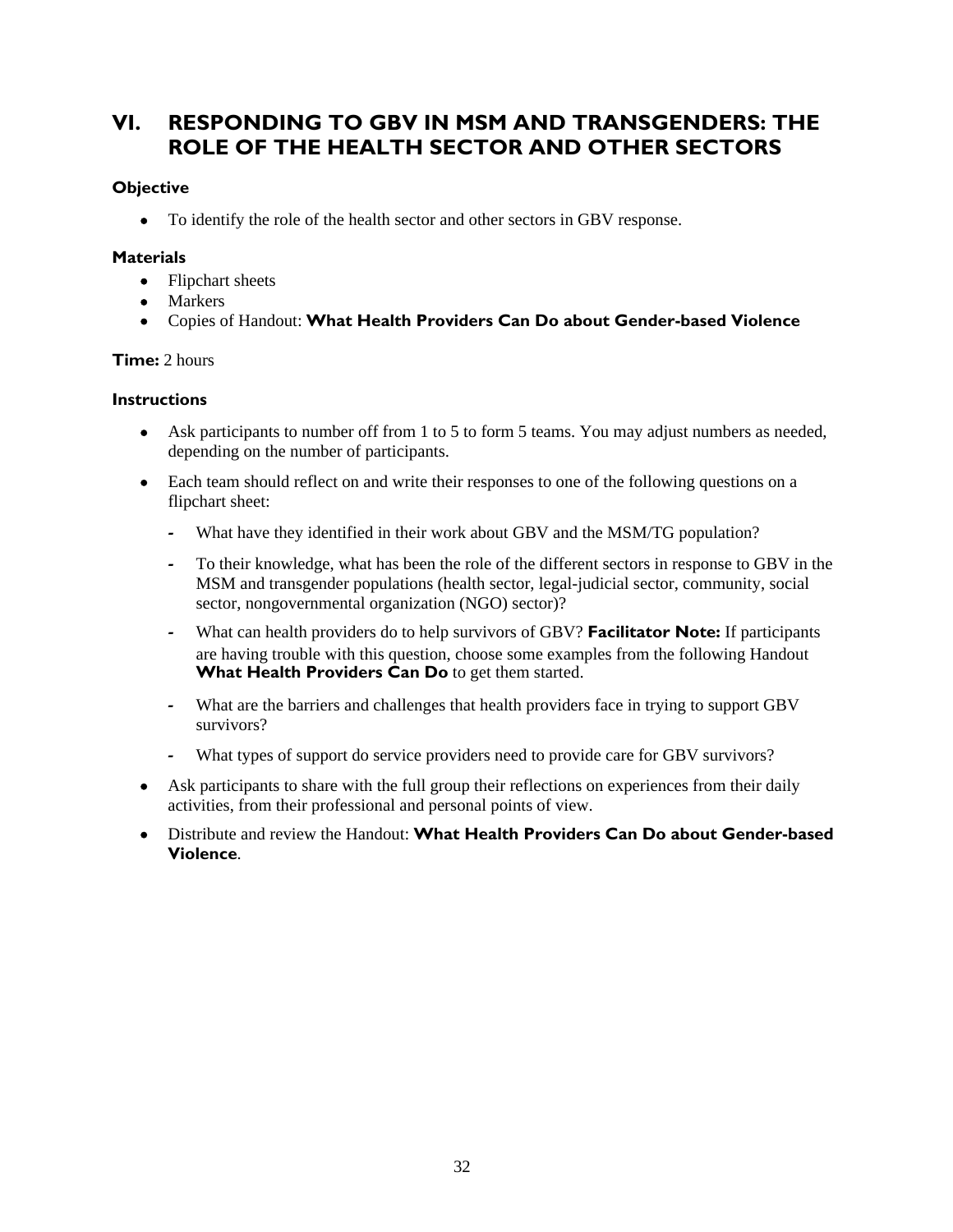### **HANDOUT: What Health Providers Can Do about Gender-based Violence**

- (1) Design the necessary responses for contributing to the well-being and safety of abused individuals.
- (2) Treat the effects of GBV among MSM and transgenders.
- (3) *Routinely screen for violence against MSM and TG, ideally when you can ensure the responses and treatment mentioned above*.
- (4) *Collect data* on cases of violence against MSM and TG to better understand trends, meet client needs, and use for advocacy.
- (5) *Advocate for increased support and services* from government and donors to be able to strengthen and expand upon existing services and programs.
- (6) *Monitor and evaluate related services within your health setting* to improve and ensure quality of care.
- (7) Offer alternative concrete and realistic options to clients.
- (8) Recognize the need to make changes in the health system to offer an ideal responsive and comprehensive solution to the situation of gender-based violence.

Sources: Claramunt, 2005, p. 33; Heise et al., 1999, p. 36.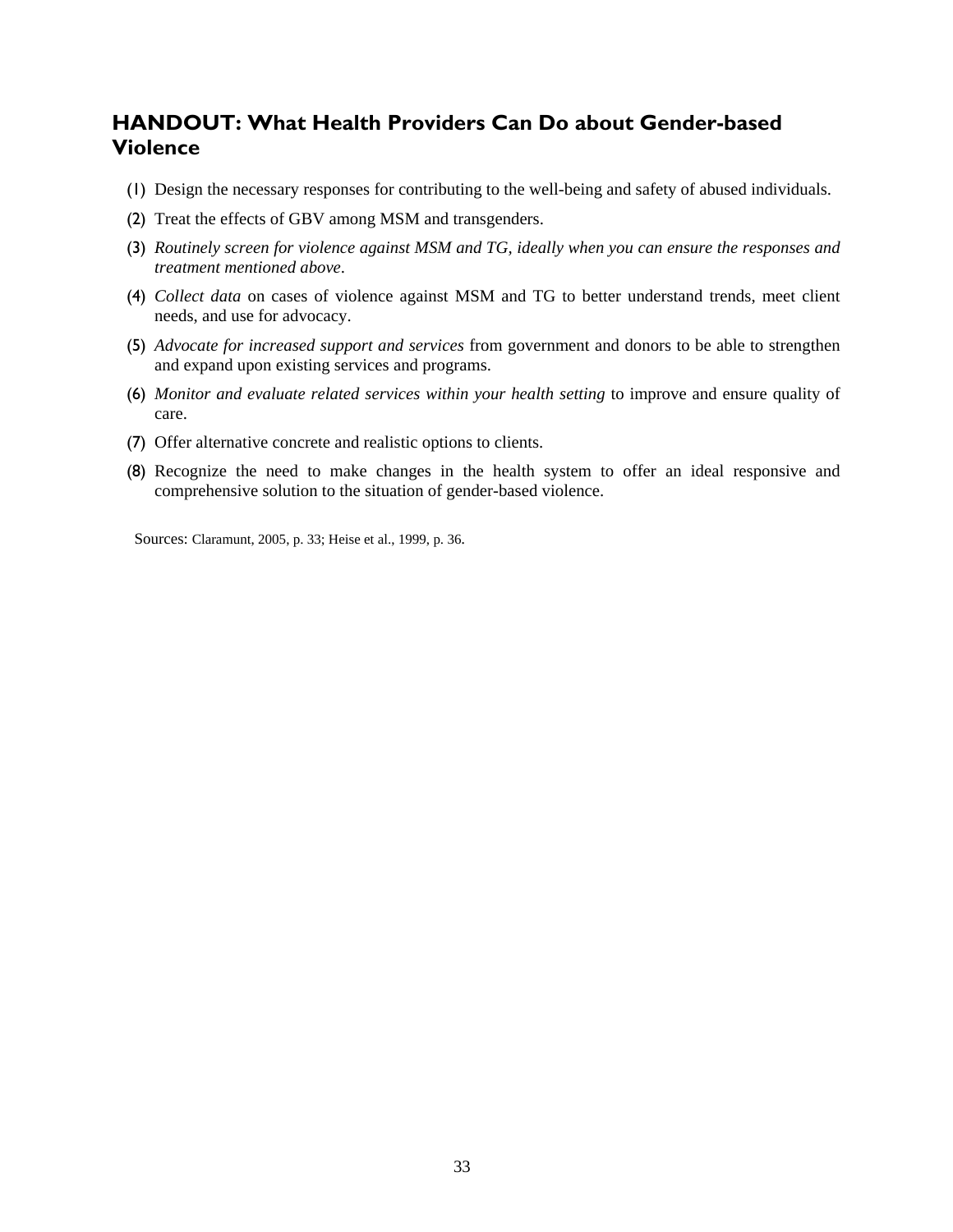# **VII. BEST PRACTICES IN GBV SCREENING**

### **Objective**

To familiarize participants with best practices in GBV screening.

### **Materials**

- PowerPoint presentation: **Emerging Best Practices in Screening for Gender-based Violence** (Available at: www.healthpolicyinitiative.com.)
- Copies of Handout: **Strengthening Health Service Responses: Lessons Learned**
- Flipchart sheets and markers

### **Time:** 2 hours

### **Instructions**

- Present the PowerPoint: **Emerging Best Practices in Screening for Gender-based Violence**. Distribute copies of the accompanying handout.
- Lead a brainstorming session with participants on how they define "screening" in the context of their clinical experience.
- Ask participants which elements have proven most successful in GBV screening. Ask them to identify other best practices to screen for GBV within the clinical system and the community.
- Write on a flipchart sheet each of these identified elements, differentiating those located within the clinical setting vs. the community.
- Encourage reflection on the reasons these elements have facilitated success in GBV screening.
- Discuss the possible differences in results for MSM, transgenders, and sex workers.
- Distribute copies of the Handout **Strengthening Health Service Responses: Lessons Learned**.

### **Facilitator Note:**

For background reading on lessons learned from screening for intimate partner violence, see Bott et al., 2004. Review Chapter 3 to prepare for this session.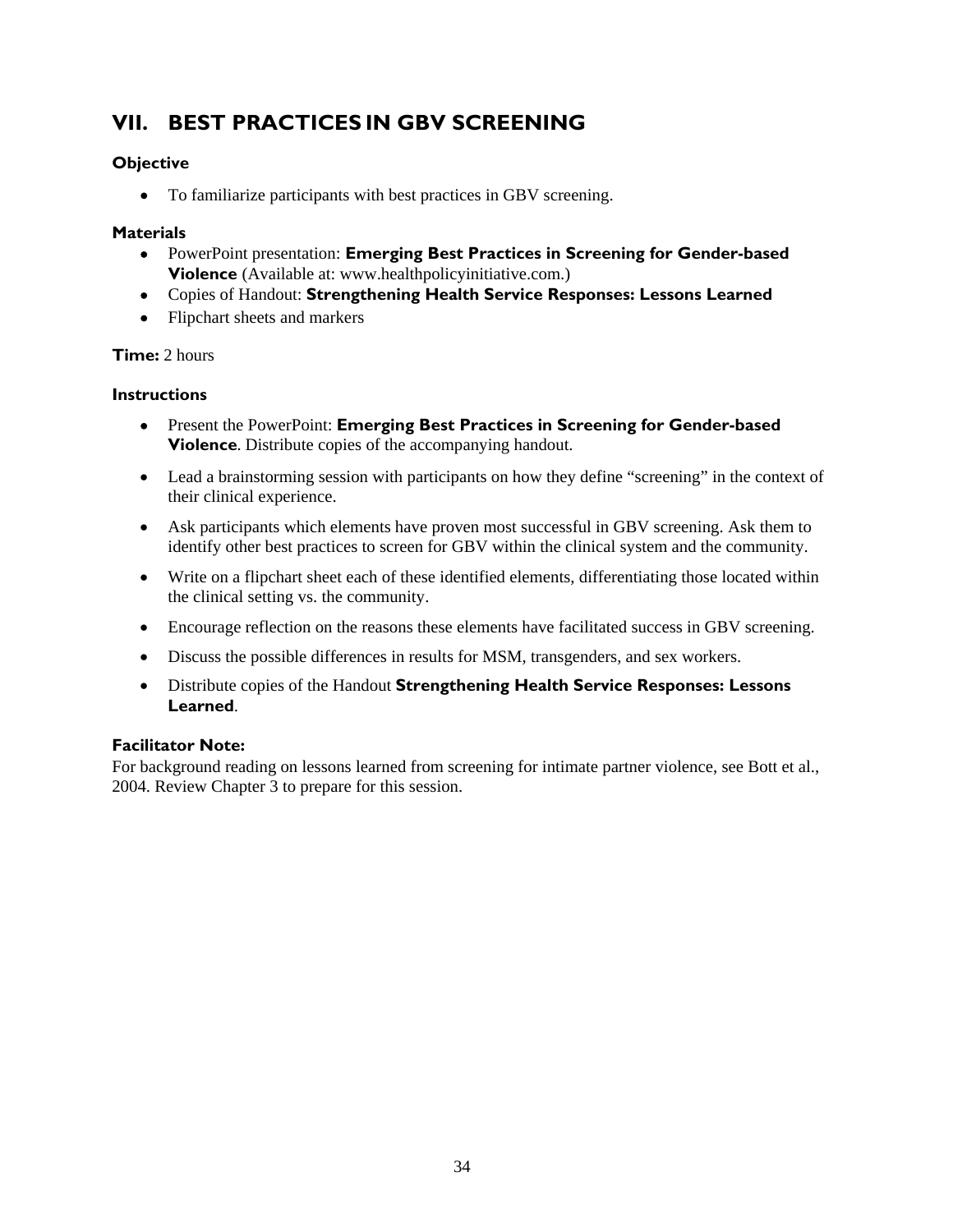# **HANDOUT: Strengthening Health Service Responses: Lessons Learned**

Globally, health systems and providers have only recently begun to tackle the challenge of responding to physical and sexual abuse. Most violence interventions in healthcare settings—with the exception of a handful in the United States—have not been formally evaluated, and pilot interventions in resource-poor settings are just beginning. There is an urgent need for more demonstration projects, with thorough evaluation, to determine what works or does not work in different settings. Nonetheless, some tentative lessons have emerged:

- (1) **Do more than train.** While training healthcare providers is important, training alone is seldom enough to change providers' behavior toward survivors of gender-based violence. Although training can improve providers' knowledge and practice in the short term, its impact generally erodes unless a variety of other measures also are implemented that support and sustain new approaches.
- (2) **Adopt a systems approach.** Achieving lasting change requires transforming the health system itself, as well as changing the behavior of individual providers. When managers, administrators, and the structure of the healthcare system encourage and reward new, caring behavior toward survivors of abuse, providers will feel better able to recognize and address violence.

Adopting a systems approach usually involves changes in norms, policies, and protocols to encompass a clear response to gender-based violence; infrastructure upgrades to ensure private consultations; training all staff (including managers); ensuring that providers have adequate resources, such as referral networks and directories; and strengthening the ability of staff to provide emergency services, such as danger assessment, safety planning, emotional support, sexually transmitted infection (STI) prophylaxis, and emergency contraception. In settings where adequate referral services do not exist, health programs sometimes offer specialized services inhouse, such as counseling, legal aid, and women's support groups.

(3) **Make procedural changes in client care.** Often, making simple procedural changes such as adding prompts for providers on medical charts (e.g., stickers asking about abuse or a stamp that prompts providers to screen) or including appropriate questions on intake forms and interview schedules can encourage attention to gender-based violence.

For example, in one U.S. study, identification rates almost doubled after staff were given a onehour presentation on gender-based violence and a violence screening question was added to the emergency department client record chart. Evaluation showed that the addition of the chart prompt, rather than the training, made the difference. In another U.S. study, identification of abused women in a primary care clinic rose from none to 12 percent when a single question on abuse was added to the client health history form.

- (4) **Confront underlying attitudes and beliefs.** Most training programs for healthcare workers have focused on the clinical management of survivors. This approach yields limited results, however, because providers themselves generally share the same biases, prejudices, and fears regarding abuse as the society at large. As programs have gained experience, it has become clear that providers must examine their own attitudes and beliefs about gender, power, abuse, and sexuality before they can develop new professional knowledge and skills about dealing with survivors.
- (5) **Redefine success.** Health workers often feel reluctant to address cases of gender-based violence because it is a problem that cannot easily be cured, or sometimes even addressed. In response, some training projects have tried to help the provider reframe their role from "fixing" the problem and dispensing advice to providing support. Revising expectations in this way has helped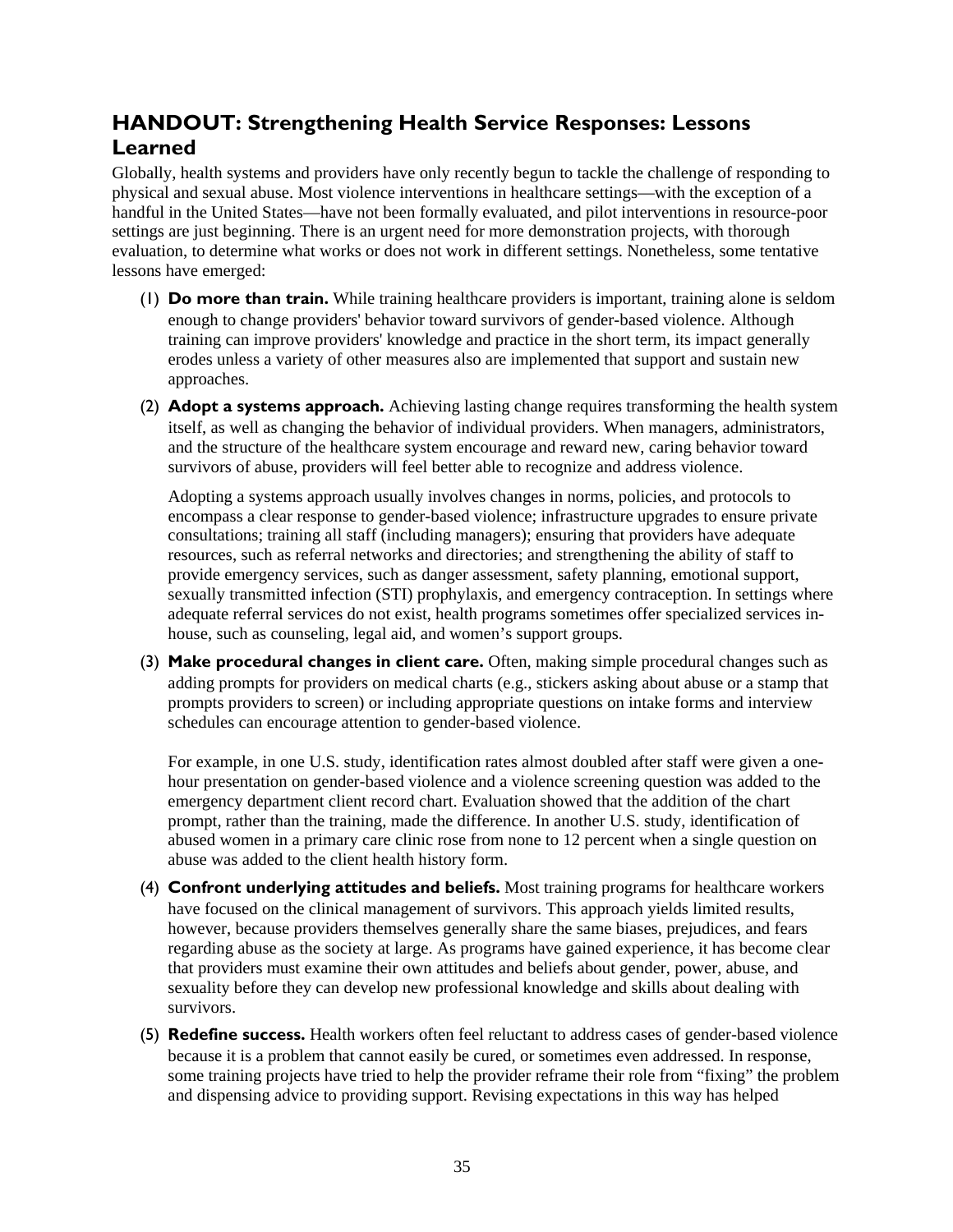providers to overcome feelings of resentment and helplessness in addressing gender-based violence.

(6) **Provide opportunities to model new behavior.** Two major barriers to asking clients about abuse are providers' belief that violence is uncommon among their clients and their fear about how the clients will respond. Opportunities to practice new behavior can help overcome both barriers. In working with medical students, for example, Pakistani physician Fariyal Fikree often issues the following challenge: "Go out and ask your next five clinic clients a simple screening question for abuse. With this direct experience base, you will be in a better position to evaluate the utility of this practice."

This exercise breaks down the students' resistance, replaces assumptions with experience, and stimulates their interest in learning more about gender-based violence. Generally, students come back from the experience amazed at how many of their clients disclosed abuse and how willing they were to discuss such matters.

(7) **Be strategic about where you start.** Changing health systems is difficult. Thus, the best practice is usually to start where success is most likely. Often this strategy means choosing to undertake pilot interventions first in settings where there is substantial internal and external support for change.

Internally, it is important to gain the commitment and support of top managers early. Efforts to integrate concern for sexuality into family planning programs have shown that institutional support is absolutely essential to program success.

Externally, it is best to undertake pilot interventions where support and referral services for abuse survivors already exist. This will not be possible in all instances but, given that there are so few pilot initiatives in resource-poor settings at this point, it makes sense to begin where there are community resources already in place.

- (8) **Plan for staff turnover.** In most health systems, particularly in developing countries, staff members routinely rotate in and out of clinics and other health centers. Thus, policies on violence must be institutionalized, and training will be needed for new staff members on a continuing basis.
- (9) **Follow up.** Programs should provide continuing support to individuals and institutions attempting to reform their response to domestic violence. Projects that have attempted to spark change by using a "train-the-trainer model"—inviting providers to attend a centralized training and then expecting them to duplicate the training in their home setting—have generally found that such schemes do not work well without substantial continuity and support.

Adapted from Heise et al., 1999, p. 36.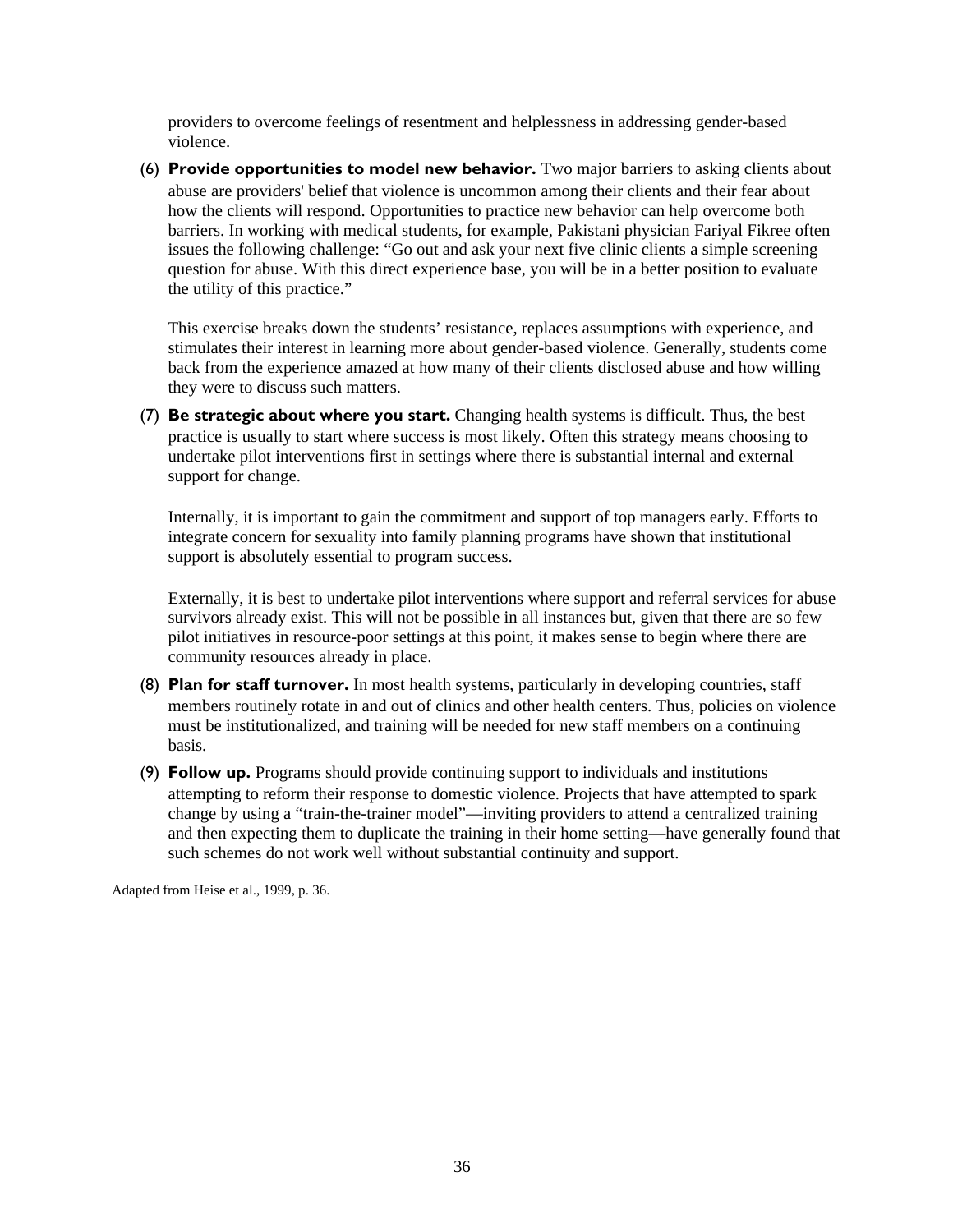# **VIII. PRESENTATION OF THE SCREENING TOOL**

### **Objective**

 To familiarize participants with components of the tool, its application, and its review, using group contributions.

### **Materials**

- Copies of the **Screening Tool to Identify Violence against MSM and TG** (see Annex). (You may choose to adapt this version to better fit the context of your service setting, either prior to or during the training, which can then be done with the participants.)
- Copies of other screening and clinical history forms used in clinics, where relevant and available

### **Time:** 1 hour

### **Instructions**

- Begin with a presentation of the screening tool.
- Explain the objective and purpose of the tool. If you choose, explain how the Health Policy Initiative developed the tool, based on the project background in the introduction to this manual.
- Tell participants that the tool should/will be adapted to the needs of their health settings.
- Present the components of the tool.
- Explain the role of the person applying the tool, guiding them through the instructions in the tool itself. Note in particular, the need to
	- **‐** Explain the purpose of the tool to the client;
	- **‐** Continue with the questions only if clients agree that they are comfortable; and
	- Ask the questions in a confidential manner and space.
- Have participants count off from 1 to 6 to form 6 teams. Numbers can be adjusted slightly, depending on the total number of participants.
- In their teams, pass out the copies of the tool and ask participants to review them with the purpose of providing feedback on the tool and its application. Instruct them to focus on their doubts, suggestions, and any details regarding the tool's application. Participants have 20 minutes to discuss the tool.
- In a plenary session, each team should share their feedback. Then facilitate a discussion regarding participants' feedback.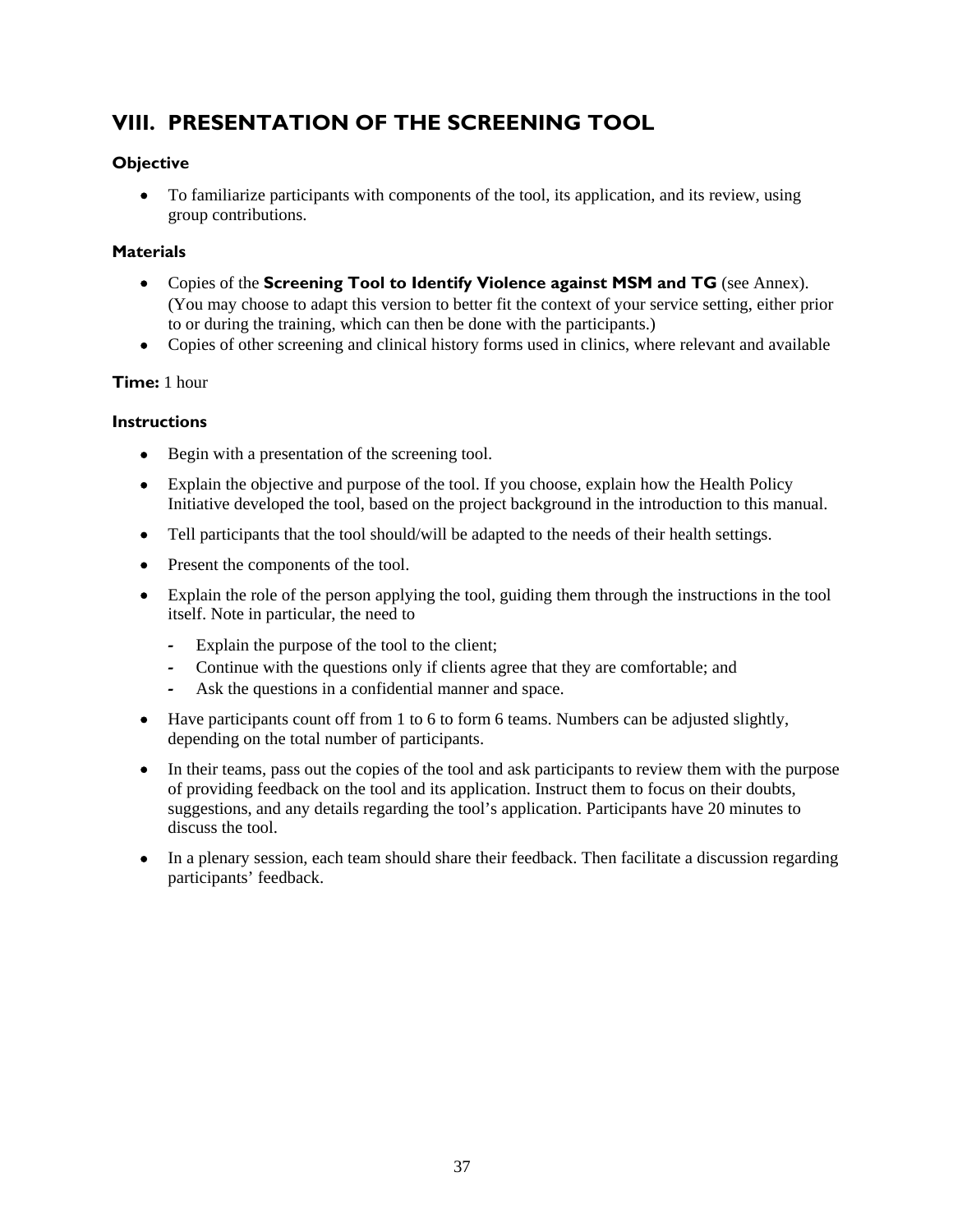# **IX. DEVELOPMENT OF A REFERRAL SYSTEM**

### **Objective**

To develop a referral system of existing services that address GBV.

### **Materials**

- PowerPoint presentation: **Steps to Develop a Referral System and Directory** (Available at: www.healthpolicyinitiative.com.)
- Handout: **Steps to Develop a Referral System and Directory**
- Handout**: Interview Guide For Developing a Referral Directory**
- Flipchart sheets and markers

### **Time:** 1 hour

### **Instructions**

- Begin the activity by explaining to participants the objective of a referral system, as follows: "A referral system for gender-based violence offers the client all necessary services, referring him/her to the proper area of care, for example, medical, legal, psychological, and shelter."
- Explain that, during the screening process, he/she may identify that the client needs services such as counseling, a safe place to stay, or another specialized medical service that he/she is not able to offer. As a health provider, he/she can play an important role in making clients aware of available specialized services for MSM or TG, including those that might serve the needs of those experiencing violence, stigma, and discrimination. To facilitate the referral process to outside organizations, providers need to be aware of what services exist in their communities. One way of doing this is by creating a directory of organizations that provide services to survivors of violence. This will assist providers in helping clients decide where to seek the necessary services according to the type of service offered.
- Present the PowerPoint **Steps to Develop a Functional Referral System and Directory**.
- Next, ask participants to gather in small groups according to their location of origin and draw a map of their community on a large sheet of paper, big enough to show all relevant characteristics of the community.
- Ask participants to identify on the map those locations, organizations, and groups that are significant to the community. Give them thirty minutes for this exercise.
- Have participants use different symbols to show the distinct types of locations, organizations, and groups. These could include economic, political, educational, health, recreational, cultural, human rights, legal, and religious organizations. They also could encompass shelters, markets, stores, community centers, local government offices, schools, clubs, pharmacies, health centers, sports facilities, plazas, places frequented by musicians, churches, and mosques, among others.
- Ask them to mark locations where they could give GBV-related talks and places with GBV prevention services they could include in the referral flowchart.
- Next, participants should discuss what types of services their communities offer, how accessible they are, and their quality.
- Ask participants to develop a referral flowchart showing the various types of GBV services available in the community and which organizations refer and counter-refer to each other. Allow another 15 minutes for this.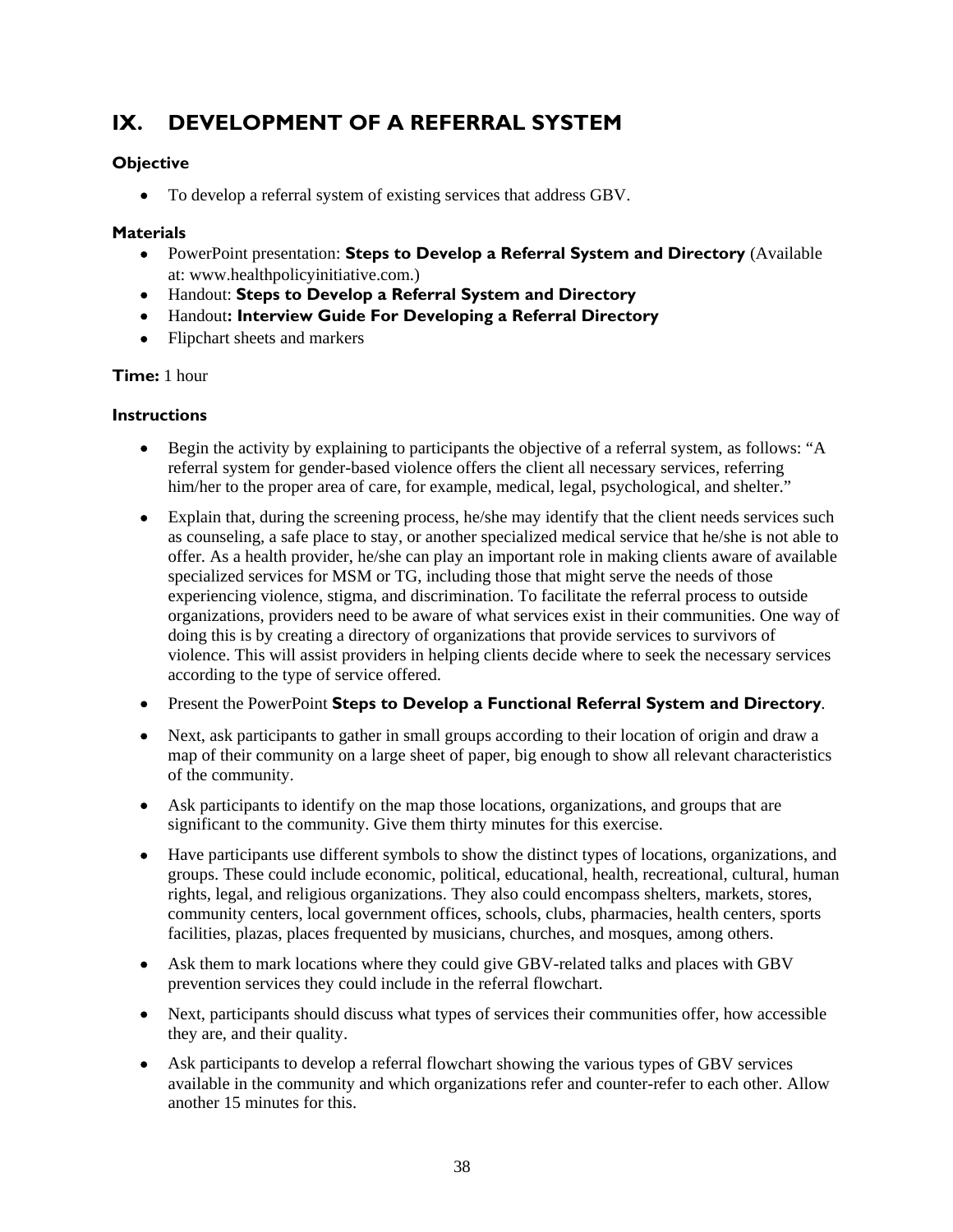- Emphasize that, for a referral system to work, it is necessary to develop a referral directory and update it constantly, making sure that the directory information is up to date and accurate. Explain that the referral directory should, at a minimum, include: name of organization, summary of services provided, address, contact person, and phone number.
- Distribute the handouts, **Steps to Develop a Referral System and Directory** and **Interview Guide for Developing a Referral Directory.** Explain to participants that the exercises they just completed were just simulations. When they return to their communities/clinics, they should follow the steps in the handouts, using the organizations they identified in their maps as a starting point. Once they have completed the steps and interviewed various organizations, they will re-visit the flowchart to make it more complete.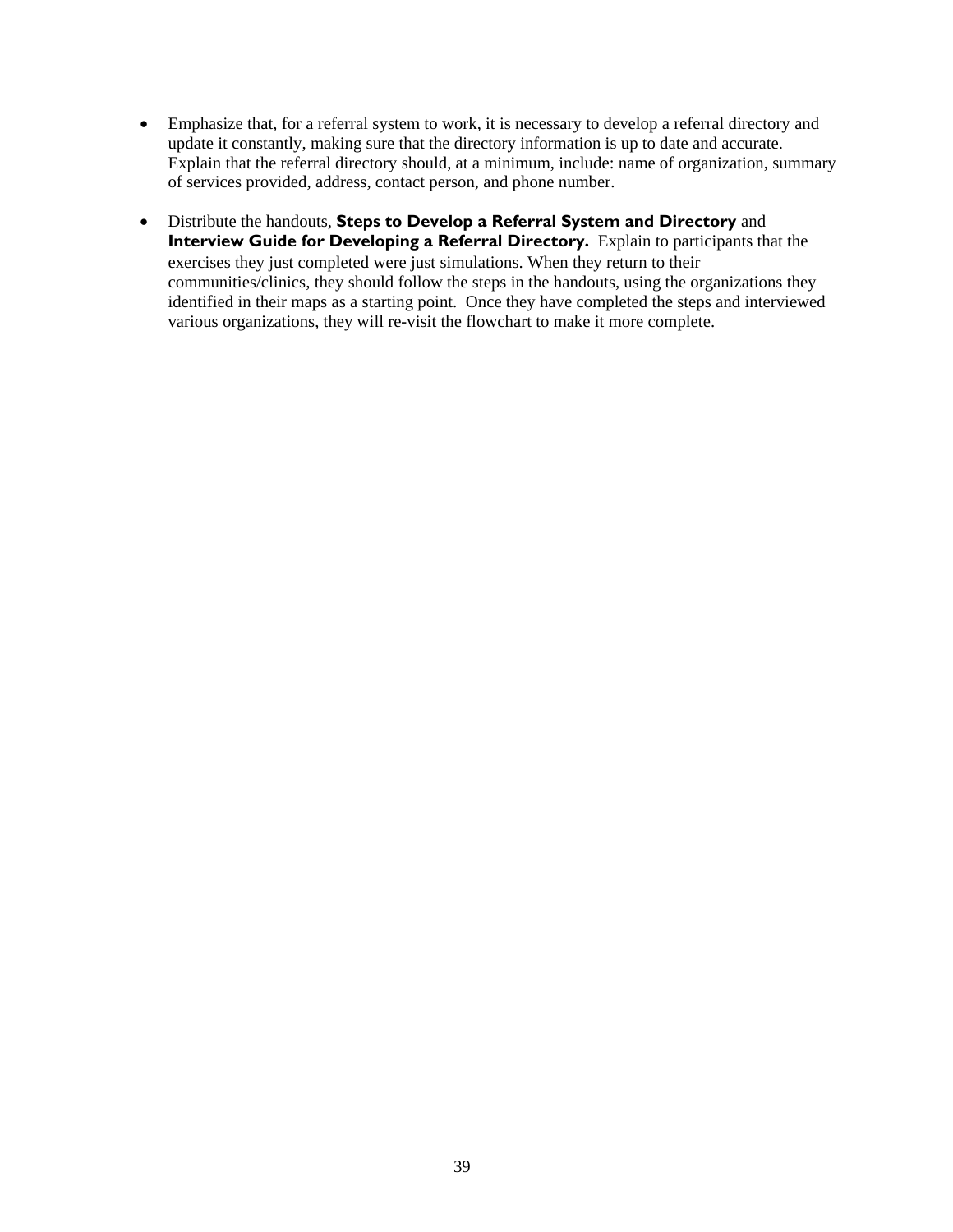# **HANDOUT: Steps to Develop a Referral System and Directory**

**Step 1. Determine the geographic area to be included in the referral network.** Where do most of your clients live? How far can they travel to seek services? If the institution has clinics in several parts of the city or the country, each site may need a different directory to ensure that the services are geographically accessible.

**Step 2. Identify institutions in the area that provide services relevant for survivors of violence.** This list can include medical, psychological, social, and legal organizations, as well as local police contacts. You also may want to consider including institutions that address secondary issues related to violence, such as alcohol and drug abuse, and those that offer services for children who have experienced or been exposed to violence. Each institution may be able to name other local organizations to include.

**Step 3. Call or (ideally) visit each institution to gather key information about its services.** To ensure that you gather up-to-date information about each institution and see the services firsthand, it is best to conduct a brief, informal interview in person with a staff member from the organization providing services. After describing your own work in the area of gender-based violence, you should ask a series of key questions to identify whether and how the institution can be used for referrals.

**Step 4. Organize the information into a directory.** You can organize information about referral institutions in different ways (for example, by location, type of service offered, etc.). If the number of referral services available in the community is small, then the directory may be very concise. If it is large, an index of institutions by name and type of service can make the directory more user friendly. The referral directory should, at a minimum, include: name of organization, summary of services provided, address, contact person, and phone number.

**Step 5. Distribute the directory among healthcare providers.** Ideally, a health program should distribute a copy of the directory to each healthcare provider so that all staff members who interact with clients have access to this information. If resource constraints make it difficult to print this many copies, then every clinic should have a directory available to staff in a convenient, accessible place.

**Step 6. Gather feedback from providers about how well the directory is working.** Managers should take the time to discuss the directory with providers soon after it is introduced to make sure that the format is workable and that the providers have not had any difficulties with the process of making referrals. Once providers have used the directory for a period of time, they may know what referral services are accessible to their clients and which are not, for example.

**Step 7. Formalize relationships with referral institutions.** After creating a directory, the next step is to create more formal partnerships with other agencies. This may include setting up formal referral and counter-referral systems or collaborating on projects. In some cases, you may be able to negotiate discounted prices for their clients. Ideally, organizations involved in a referral network should be in contact with one another on a regular basis to give feedback, stay current, and provide at least minimal follow-up to selected cases and other issues related to this work.

**Step 8. Update the information in the directory on a regular basis.** It is essential for health programs to update the information in the directory on a regular basis (for example, every six months) to avoid giving clients misinformation. Not only can misinformation waste time, money, and energy, it can also put clients at risk in a number of ways. Remember that services can close, relocate, raise their costs, or change their procedures, especially in resource-poor settings where funding is scarce.

Source: Bott et al., 2004, p. 61.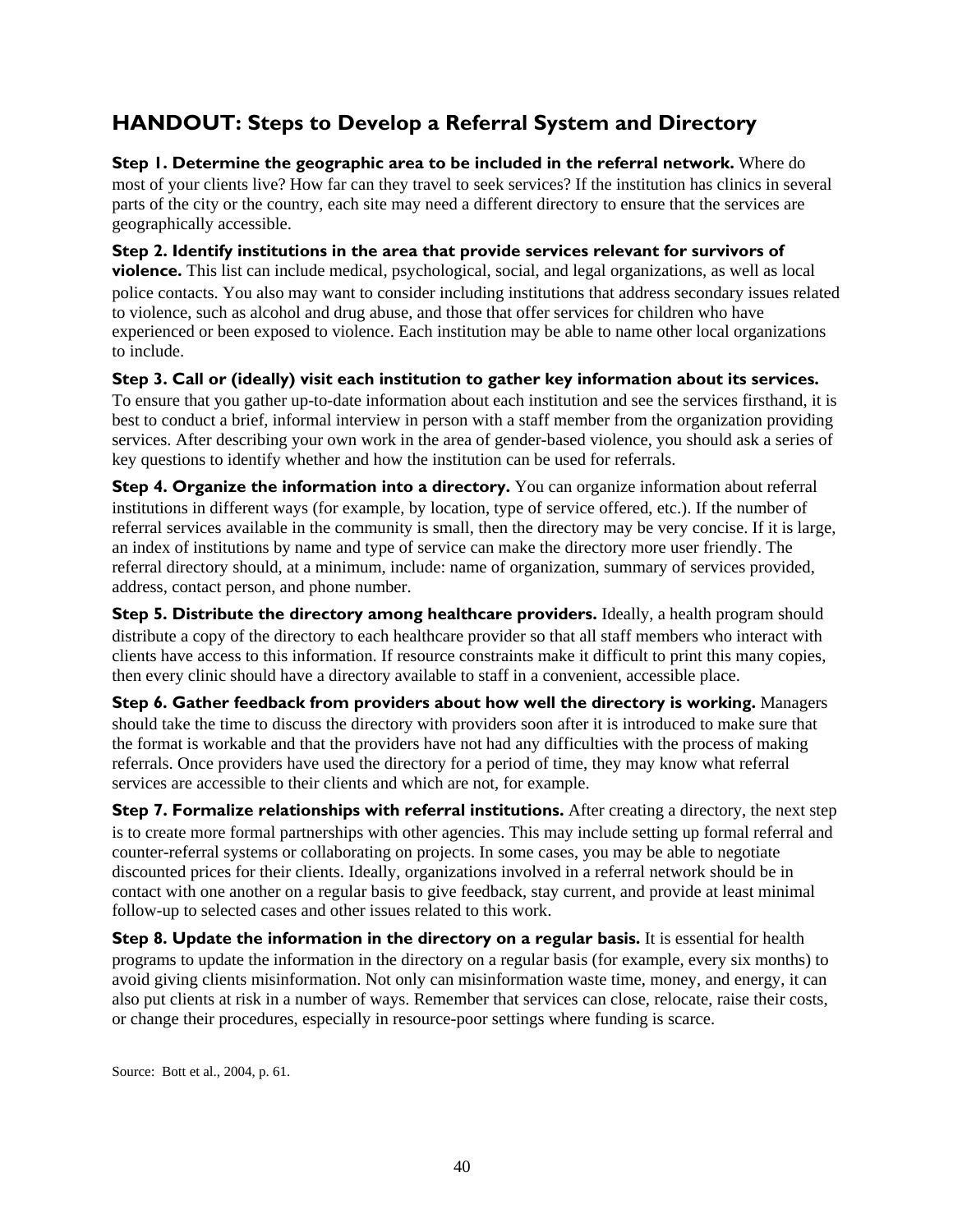## **HANDOUT: Interview Guide for Developing a Referral Directory**

### **First, gather practical information, for example:**

- What is the full name and acronym of the institution?
- What is the contact information (address, phone numbers, fax, email, etc.)?
- What is the name and title of the director of the organization?
- What is the name and title of the person providing information?
- What types of services are available at this organization?
- What are the hours of operation?
- What is the process by which clients can obtain services? For example, is an appointment required?
- Can clients get service by dropping in during open hours?
- What is the cost of services?

### **Then ask more specific questions about the types of services available for MSM and transgenders who experience gender-based violence, for example:**

- Do you currently provide services designed specifically for MSM or TG who have experienced gender-based violence?
- If so, what types of gender-based violence do you address?
- Do you have any information about the profile of survivors of gender-based violence that you serve?
- If your organization does not specifically offer services for MSM or TG who have experienced violence, what services do you offer that might be useful to MSM or TG in that situation?
- Do you provide direct services or do you primarily refer MSM or TG to other organizations? To what other organizations do you refer clients?
- What criteria do you use for making referrals?
- Do you have any formal referral arrangements with other organizations? If so, how do they work?
- What other activities does your organization undertake to address the issue of gender-based violence (e.g., research, advocacy, educational campaigns, sensitization, training, production of materials, etc.)?
- Do you have educational or informational materials about gender-based violence that you would be willing to share with other organizations working on these issues?
- Do you know of other institutions in this area that provide services that could be helpful for MSM or TG who have experienced violence?
- Is your organization a member of any networks of organizations that work on the issue of genderbased violence?

Adapted from: Bott et al., p. 62.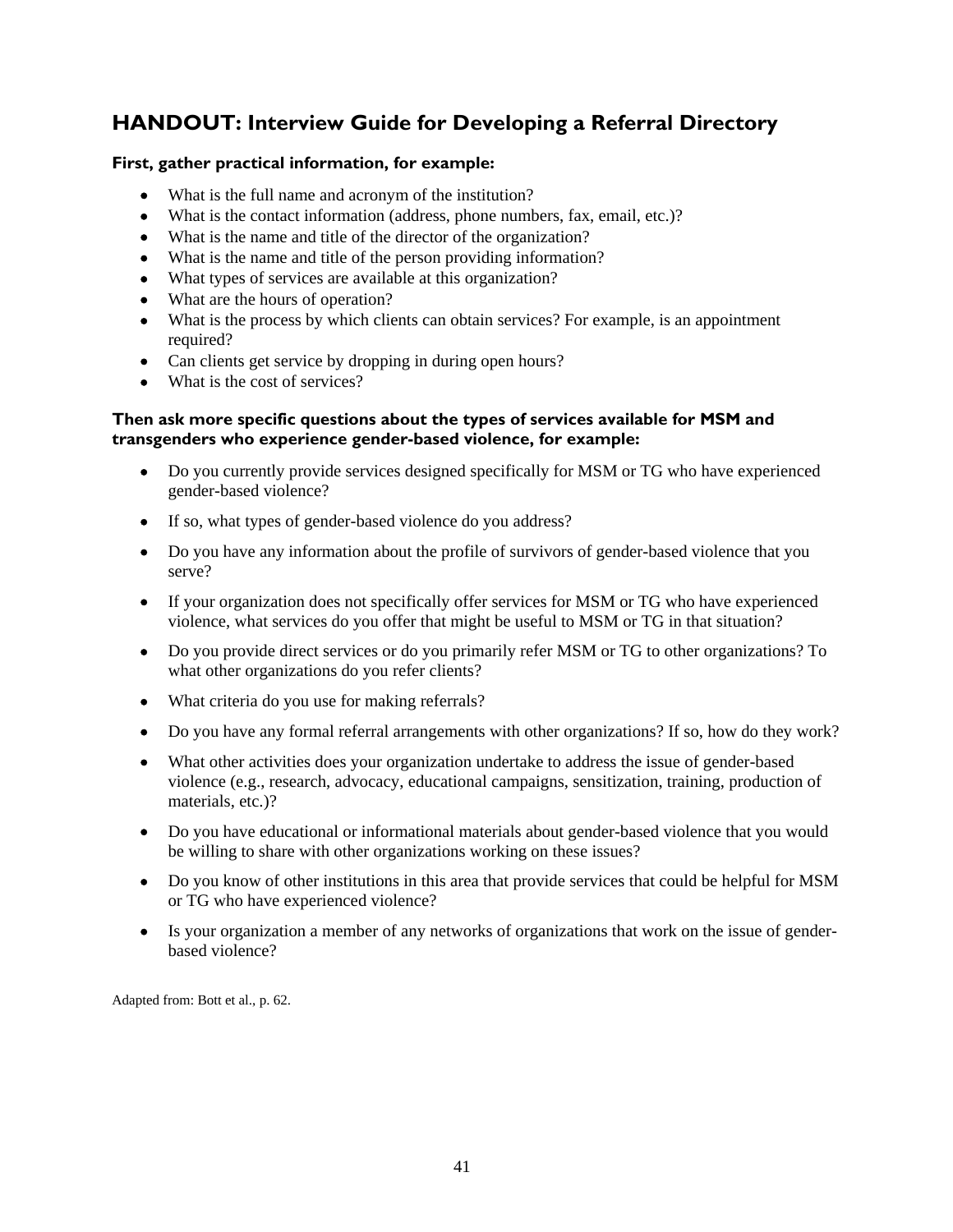# **X. CONSTRUCTION OF A SAFETY PLAN**

### **Objective**

 To familiarize participants with the objectives and principles of a safety plan and orient them on how to advise clients in developing a safety plan.

### **Materials**

- PowerPoint presentation: **What Is a Safety Plan?** (Available at: [www.healthpolicyinitiative.com.](http://www.healthpolicyinitiative.com/))
- Copies of the Handout: **Personal Safety Planning**, found at the end of this activity
- Flipchart sheets to record suggested steps or basic elements of a safety plan

### **Time:** 1 hour

### **Instructions**

- Start the session making reference to the responses to questions from the screening tool, in particular questions 3.1, 3.2, and 3.3, which ask about the client's risk of being attacked by their aggressor.
- Explain that in accordance with the responses to these questions, the service provider should identify the level of risk of abuse or death of the client. Offer the following examples of indicators of high risk of violence for the client:
	- **‐** Frequent abuse with significant possibility of suffering major injury (for violence in intimate partner relationships);
	- **‐** Separation (for violence in intimate partner relationships);
	- **‐** High frequency and severity of the violence;
	- **‐** Aggressor threatening to kill the client;
	- **‐** Client mentioning suicidal wishes or thoughts; and
	- Other symptoms of depression.
- Emphasize to the group that if at all possible, professionals who have the appropriate specialized skills and experience should be the first line of response for their clients who suffer from genderbased violence. Continue to explain that health service providers should create a safety plan only when the client is at risk of death and/or
	- **‐** No specialized services exist;
	- **‐** Existing services are not available; or
	- Services exist and are available, but the client does not accept the referral.
- Show the PowerPoint presentation on the objectives and principles of a safety plan. At the end, ask participants if they have any questions.
- Facilitate a brainstorming session and discussion on possible special safety strategies for each of the following groups:
	- **‐** MSM
	- **‐** Transgenders
	- **‐** Sex workers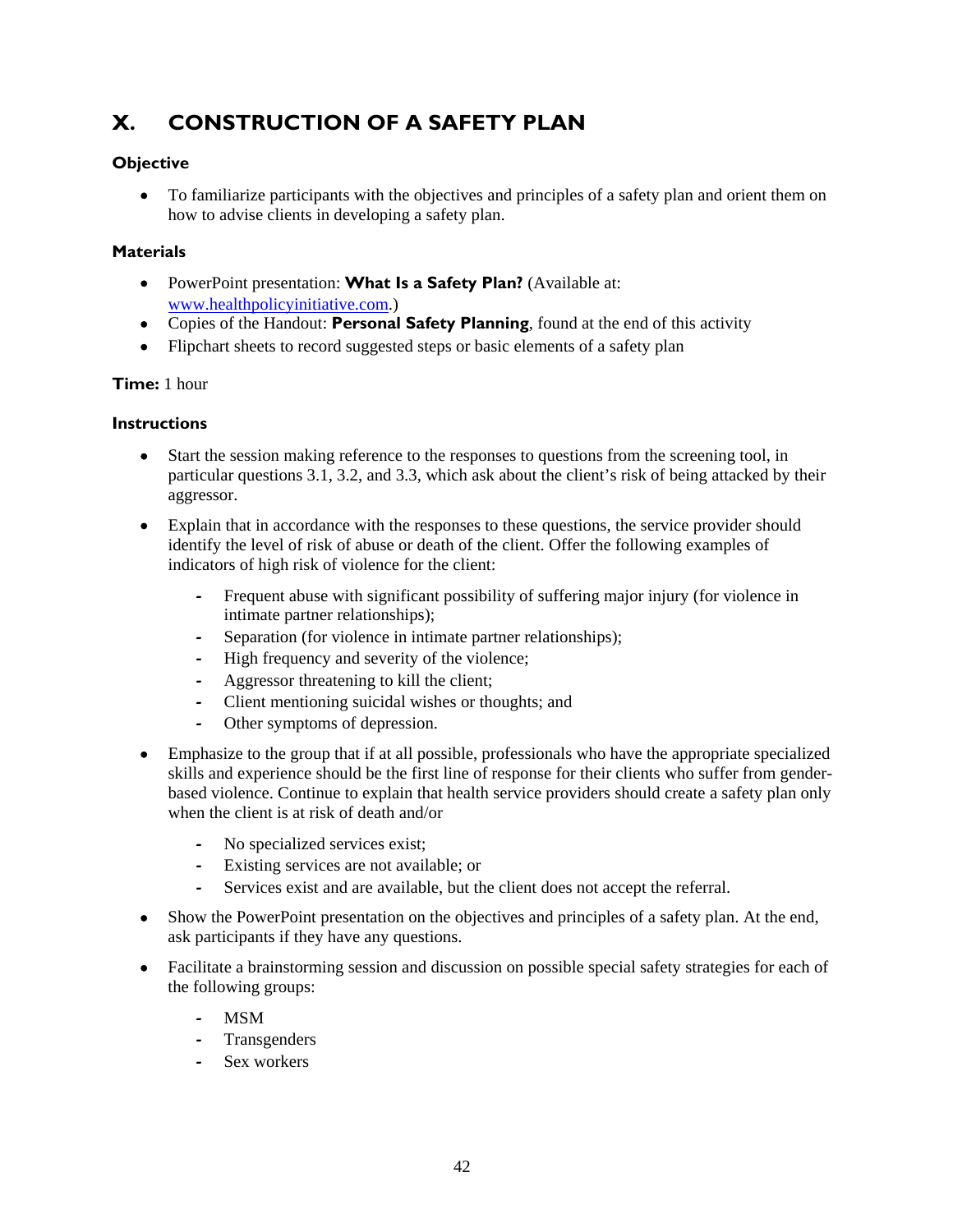- Write responses on flipchart sheets. Some examples you can offer as facilitator are presented in the table in the resource sheet on the following page. If you wish, the table may be prepared ahead of time.
- To close, remind participants of the following:

The survivor of violence is the expert on his/her situation, his/her problems, the level of threat of the aggressor, and the risks for him/herself and his/her children. Take into account and respect his/her opinions, ally yourself with him/her, and look for the answers together.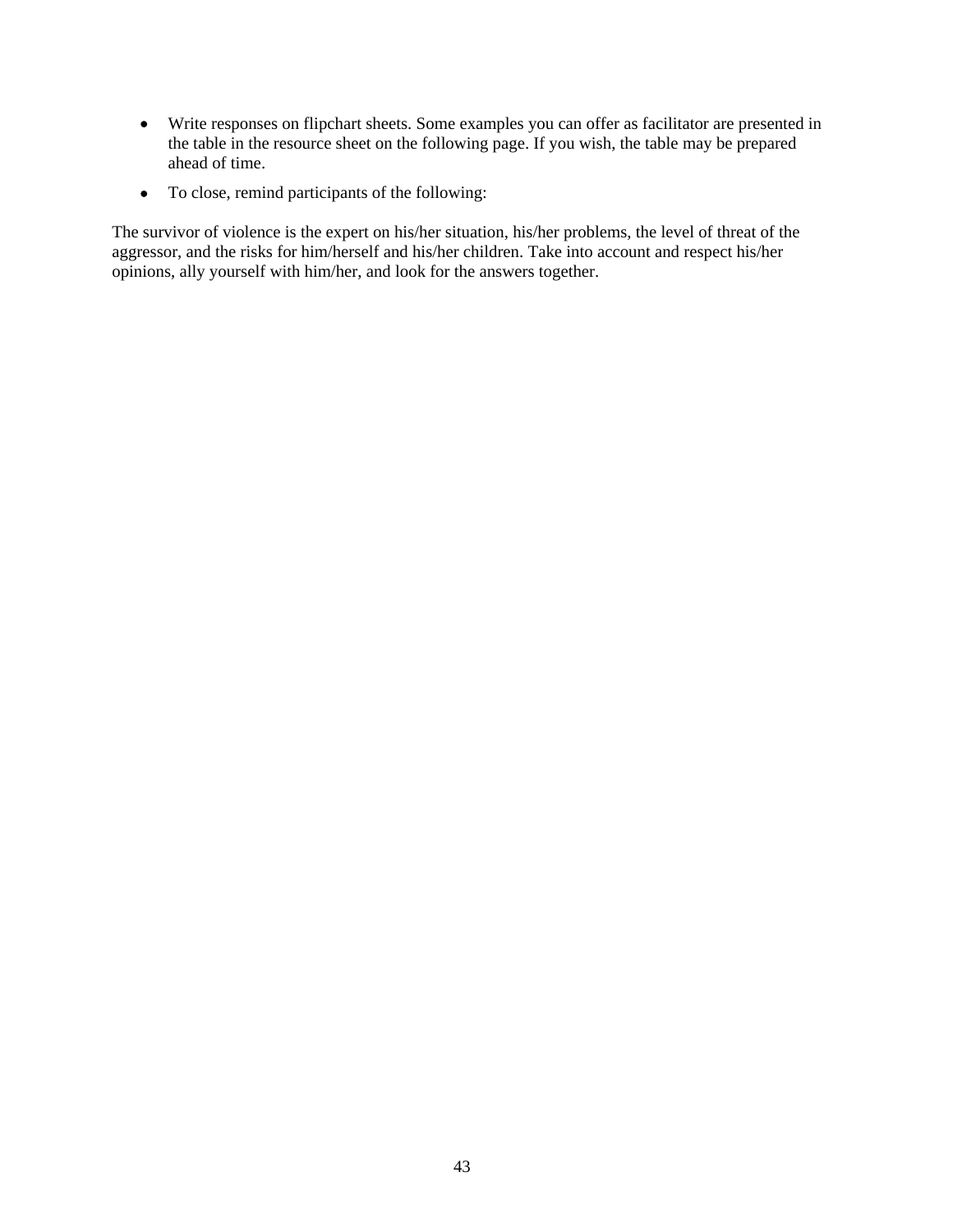# **FACILITATOR RESOURCE SHEET: Safety Strategies for HIV Risk Populations Facing Violence**

| Possible Safety Strategies for Populations at High Risk of HIV                                                                                                                                                                                                                                                                                                                                                                                                                                                                                                                                                                                                                                                                                                                                                                                                                                                                                                                                                                                                            |                                                                                                                                                                                                                                                                                                                                                                                                                                                                                                                                                                                                                                                                                  |  |  |  |  |
|---------------------------------------------------------------------------------------------------------------------------------------------------------------------------------------------------------------------------------------------------------------------------------------------------------------------------------------------------------------------------------------------------------------------------------------------------------------------------------------------------------------------------------------------------------------------------------------------------------------------------------------------------------------------------------------------------------------------------------------------------------------------------------------------------------------------------------------------------------------------------------------------------------------------------------------------------------------------------------------------------------------------------------------------------------------------------|----------------------------------------------------------------------------------------------------------------------------------------------------------------------------------------------------------------------------------------------------------------------------------------------------------------------------------------------------------------------------------------------------------------------------------------------------------------------------------------------------------------------------------------------------------------------------------------------------------------------------------------------------------------------------------|--|--|--|--|
| <b>MSM</b><br><b>Transgenders</b>                                                                                                                                                                                                                                                                                                                                                                                                                                                                                                                                                                                                                                                                                                                                                                                                                                                                                                                                                                                                                                         | Sex Workers <sup>3</sup>                                                                                                                                                                                                                                                                                                                                                                                                                                                                                                                                                                                                                                                         |  |  |  |  |
| Identify emergency phone<br>Identify emergency phone<br>$\bullet$<br>numbers, formal<br>numbers, formal institutions, or<br>friends you can seek help from,<br>institutions, or friends you<br>can seek help from, e.g.,<br>e.g., an organization dedicated<br>an organization dedicated<br>to support for transgenders.<br>to support for MSM or<br>Put together an emergency bag<br>$\bullet$<br>with money/checkbooks, extra<br>gays.<br>car keys, medicine, and<br>Put together an<br>emergency bag with<br>important papers, such as<br>identification cards and medical<br>money/checkbooks, extra<br>car keys, medicine, and<br>cards. Keep it somewhere safe<br>and accessible, such as with a<br>important papers, such as<br>identification cards and<br>trusted friend.<br>medical cards. Keep it<br>Establish a self-help group and<br>somewhere safe and<br>exchange phone numbers for<br>accessible, such as with a<br>moments of crisis.<br>trusted friend.<br>Establish a self-help group<br>٠<br>and exchange phone<br>numbers for moments of<br>crisis. | Develop a list of violent<br>$\bullet$<br>clients and share it among<br>the network of sex workers.<br>Establish a self-help group<br>$\bullet$<br>and exchange phone<br>numbers for moments of<br>crisis.<br>Learn some self-defense<br>$\bullet$<br>strategies.<br>Always have emergency<br>$\bullet$<br>telephone numbers on hand.<br>If a client is difficult and<br>$\bullet$<br>threatens you, make an<br>excuse and get out of the<br>situation.<br>Never work alone.<br>$\bullet$<br>If possible never go to the<br>$\bullet$<br>client's house.<br>Carry paper and pen with<br>$\bullet$<br>you to write down the<br>license plate information of<br>your client's car. |  |  |  |  |

<span id="page-51-0"></span><sup>&</sup>lt;sup>3</sup> Source: SWEAT, 2004.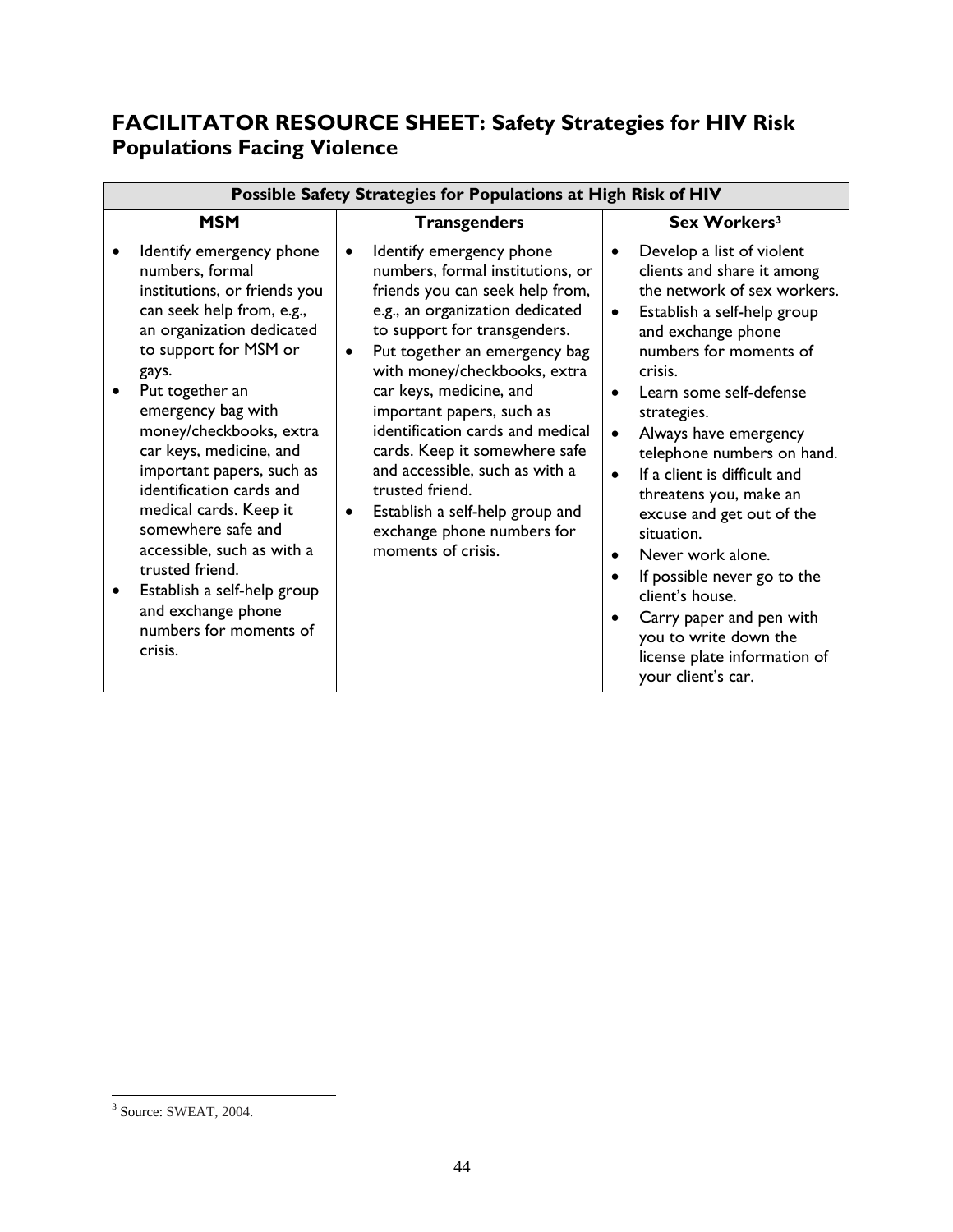# **HANDOUT: Optional Self-Reflection Exercise**

*If time allows, request that participants do the following exercise.* 

### **Development of a Safety Plan for "Carmen"[4](#page-52-0)**

Carmen has been identified as being in a potentially violent situation. Every day she is harassed by the police, and last week one policeman cornered her in the park, threatening to force sex on her. According to the information provided, answer the following questions:

- What is the primary goal of Carmen's safety plan?
	- **‐** (Response: Increase his/her safety, knowledge, and skills for protecting herself against violence.)
- What are the main tasks you should undertake before developing a plan with Carmen?
	- **‐** (Response: Identify whether there is a support group for MSM, transgenders, or sex workers and consult with them for ideas on what to do.)
- What information could prove useful in completing the risk evaluation?
	- **‐** (Refer to questions 3.1, 3.2, and 3.3 from the screening tool regarding the aggressor's proximity and threats and the client's suicide risk.)
- Develop a proposed safety plan for Carmen. Take into account available resources and materials necessary for appropriate referrals.

 $\overline{a}$ 

<span id="page-52-0"></span><sup>4</sup> Adapted from: Claramunt, 2005.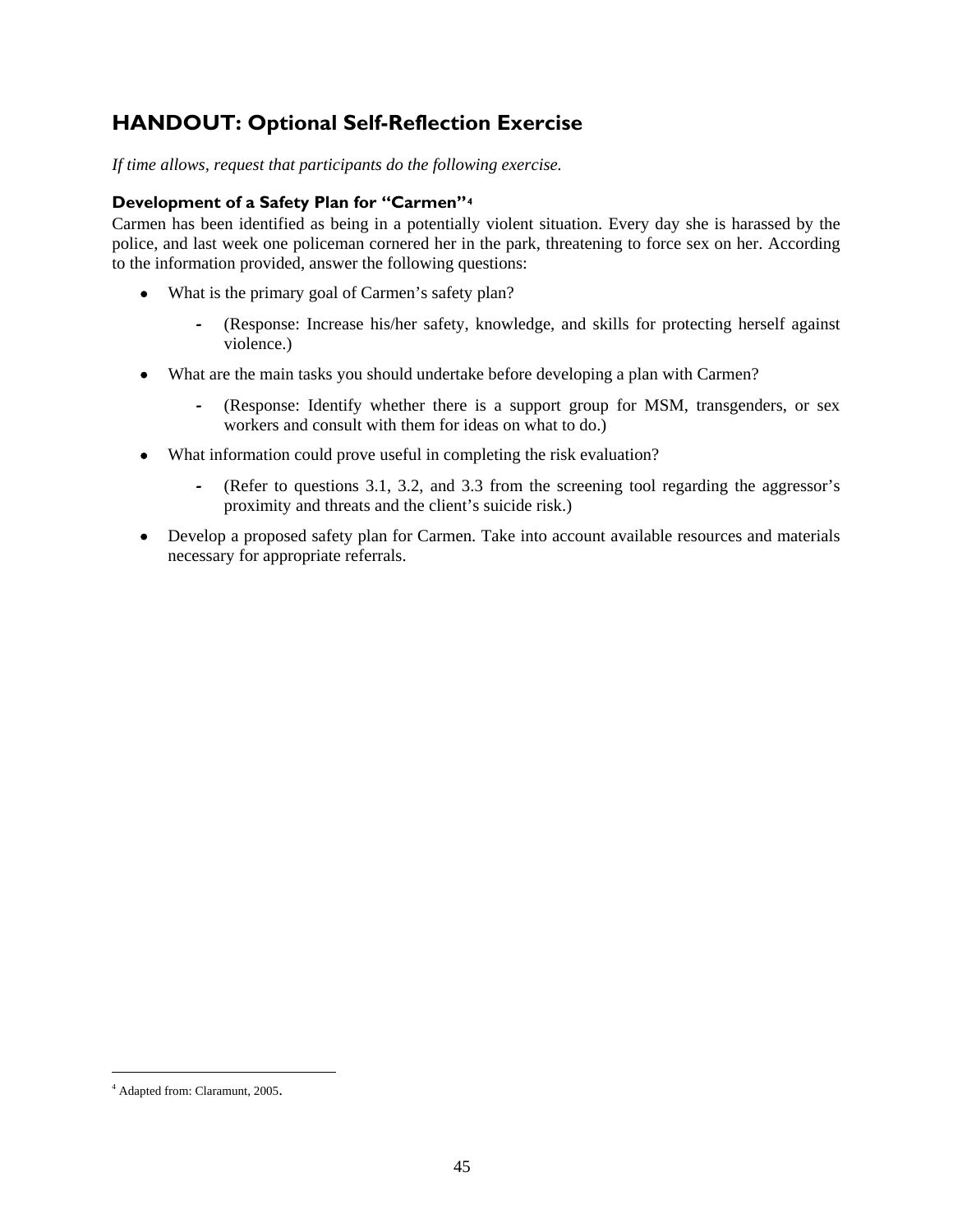# **XI. USE OF THE SCREENING TOOL**

### **Objective**

 To review and practice the role of the health service provider with regard to the use of the screening tool with MARP populations.

### **Materials**

- Flipchart sheets and markers
- Resource Sheet: **Guiding Principles for Treatment of Survivors of Gender-based Violence**
- Copies of the screening tool for each participant

### **Time:** 1 hour

### **Instructions**

- Distribute the handout of the guiding principles. Review **Guiding Principles for Treatment of Survivors of Gender-based Violence.**
- Have participants count off from 1 to 4.
- Tell those with numbers 1 and 3 that they will represent service providers. Those with number 2 will represent the role of an MSM, and the number 4s will represent the role of a transgender person. Ask numbers 1 and 2 to pair off and numbers 3 and 4 to pair off.
- Tell participants that they have 15 minutes to practice using the screening tool. Suggest they be creative in representing their characters—they should simulate the use of the screening tool with a client in a routine consultation.
- Tell participants to be attentive to the role of the service provider while using the tool. Remind them to follow the guiding principles you just reviewed.
- After completing the representations, ask participants acting as the client to share their reactions to the role of the health service provider, indicating whether his/her attitude was that of an advisor, lawyer, psychiatrist, or psychologist, or if he/she only presented a diagnostic attitude. Then ask those who acted as the service provider to share anything they found challenging, problematic, or confusing in applying the tool.
- Summarize the challenges and concerns generated regarding the use of the tool on a flipchart as participants provide comments.
- Close with a reflection focused on the importance of a health service provider's positive and comfortable attitude during the use of the tool.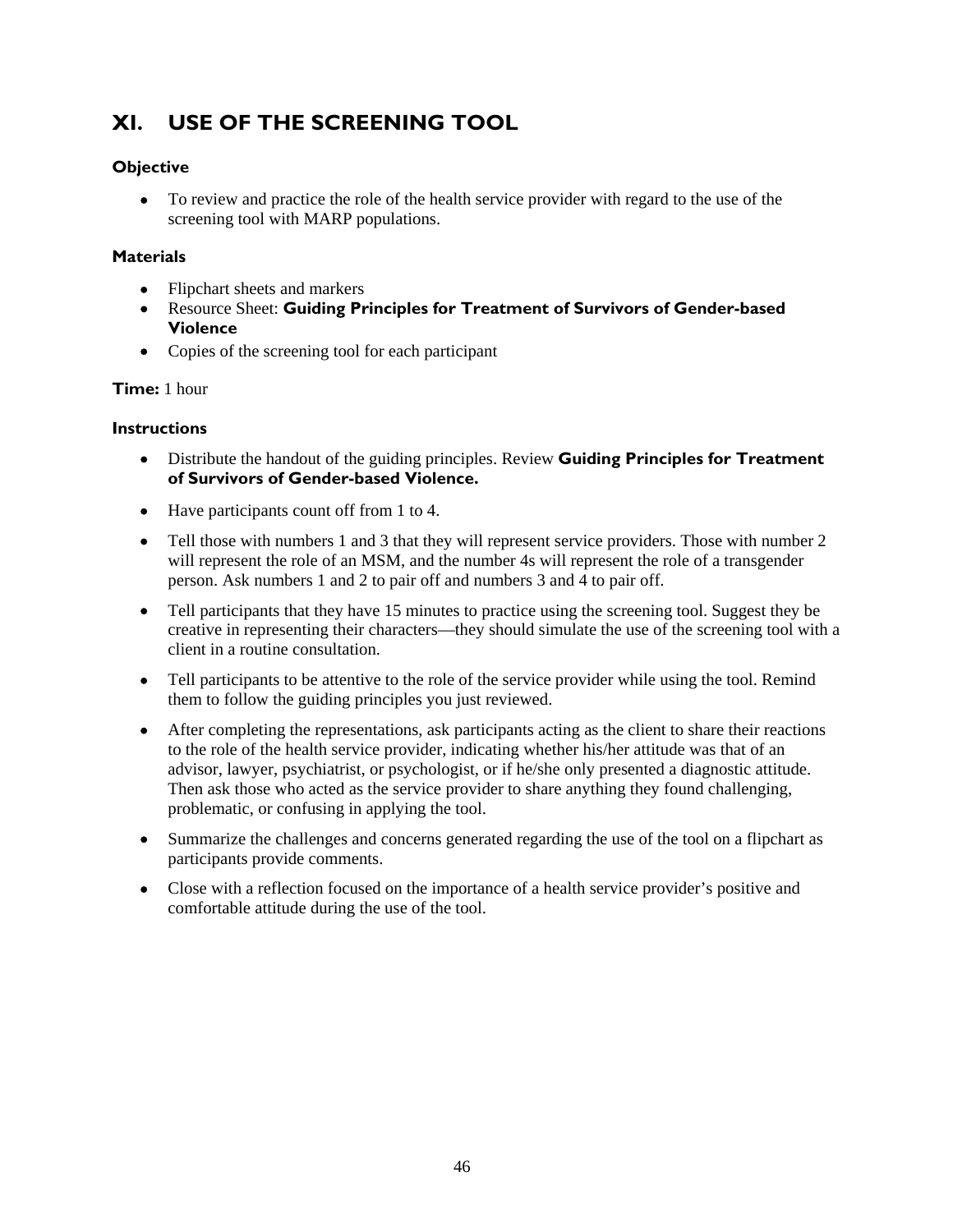# **HANDOUT: Guiding Principles for Treatment of Survivors of Genderbased Violence**

- Recognize the different forms of gender-based violence as a violation of human rights of MSM and transgenders.
- *Acknowledge and listen* to clients' experiences with GBV in a non-judgmental and compassionate way.
- Recognize that the perpetrator is responsible for initiating abuse and also for ending it.
- *Believe and validate his/her experiences*. Tell her that he/she is not alone.
- When asking about or discussing experiences of GBV, ensure *privacy and confidentiality* by making sure discussions take place in a private space without others around (unless the client requests other people).
- *Help the client plan for his/her safety* by identifying where he/she might go if in immediate need of help or imminent risk of violence. Know the resources in the community, such as a shelter or counseling services.
- *Become educated about laws* relevant to violence and S&D against MSM and TG.
- *Educate yourselves about gender-based violence and explore your own biases and prejudices. E*ncourage *ongoing sensitization and training* on GBV for yourselves and your colleagues.
- *Refer clients* to appropriate specialized services for those experiencing GBV. Before doing so, reach out to those services to develop strong referral networks to ensure that clients are able to access them with ease.
- *Above all, respect the client's autonomy.* Respect his/her right to make decisions about his/her life. He/she is the expert on his/her life.

Adapted from: Claramunt, 2005, p. 33; Heise et al., 1999.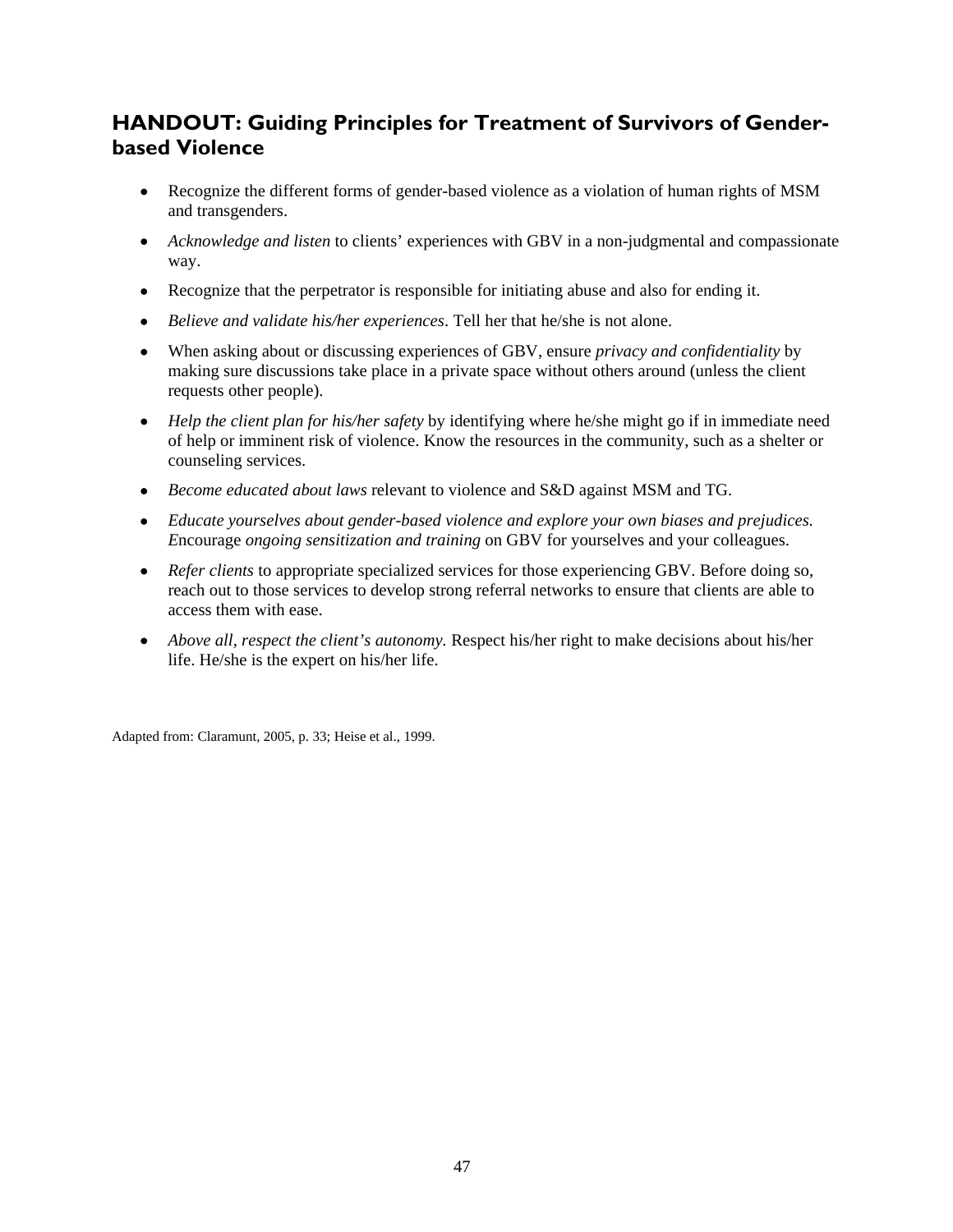# **XII. FOLLOW-UP AND NEXT STEPS**

### **Objective**

To review upcoming activities, tool application, and referral evaluation and monitoring.

### **Materials**

- Flipchart sheets and markers
- Resource Sheet: **Questions Guide**

### **Time:** 1 hour

### **Instructions**

- Generate brainstorming on ideas for a list of upcoming activities for implementation (e.g., finalize the referral directory). Familiarize clinic personnel on development of the finalized directory before applying the tool, local technical assistance, the need to design informational and educational materials on GBV, and follow-up through referrals and counter-referrals.
- Review issues regarding tool application, clarifying frequency of use and roles within the clinic.
- Discuss upcoming activities on referral evaluation and monitoring.
- Develop a list with commitments for implementing these actions in the near future.

**Optional variation**: If appropriate, you may also have providers develop an action plan with specific objectives, activities, deadlines, and persons responsible.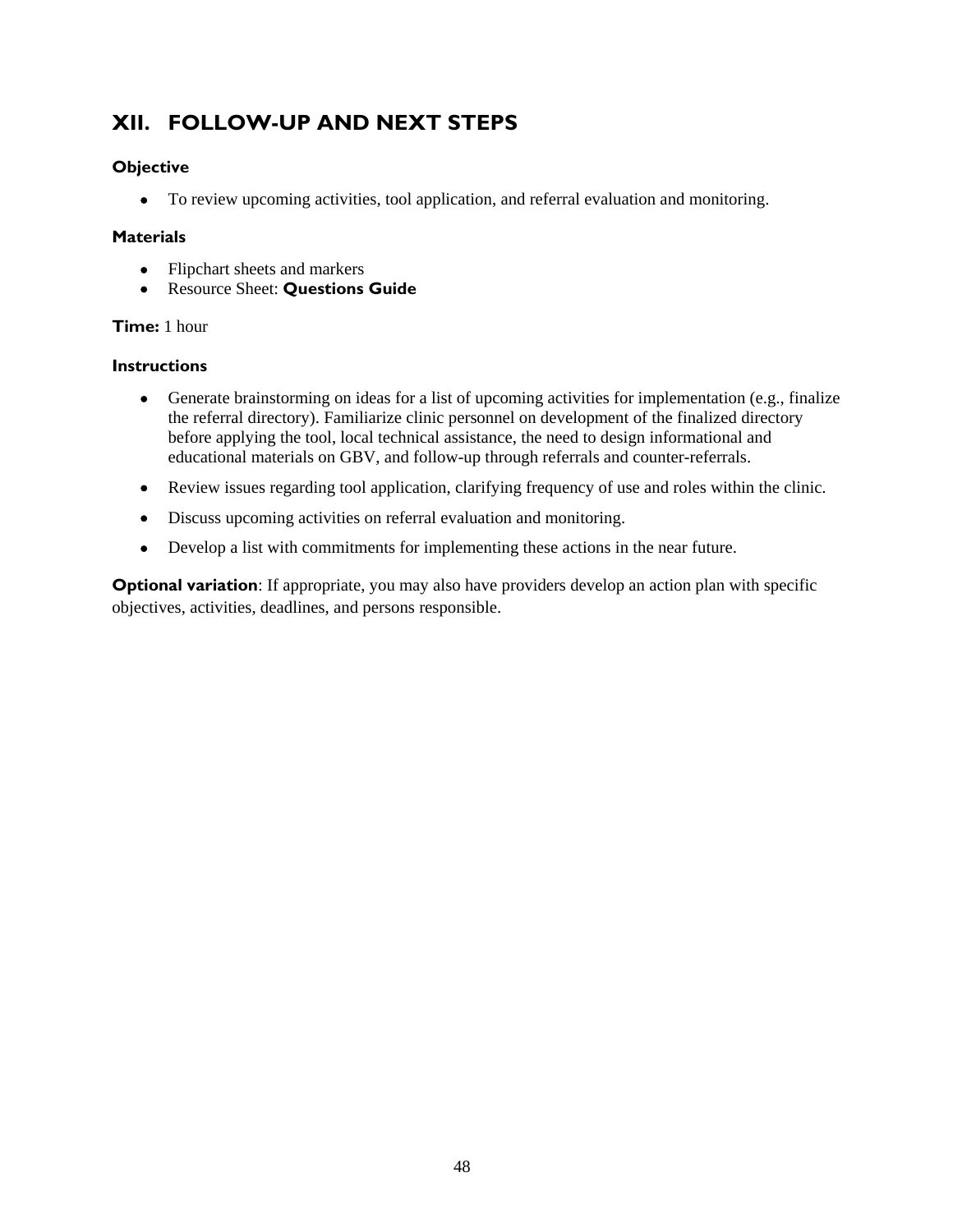# **FACILITATOR RESOURCE SHEET: Questions Guide**

### **Development of Implementation Protocols for a Screening Tool to Identify Gender-based Violence for Populations Most at Risk of HIV/AIDS**

- (1) To which subgroups of transgenders and MSM will the tool be applied?
	- **‐** All new clients?
	- **‐** Already-registered clients who come in for medical attention or another treatment?
	- **‐** Those who come in for voluntary counseling and testing?
	- **‐** Mental health clients?
- (2) When should the tool be applied?
	- **‐** During the treatment process?
	- **‐** Certain days or hours of the day?
- (3) Who is going to apply the tool (among trained professionals)?
	- **‐** How will the tool, which will be kept in the client's file, be explained to service providers who are not involved in its application?
- (4) How will the tool be introduced?
- (5) When will tool application begin?
- (6) Other considerations?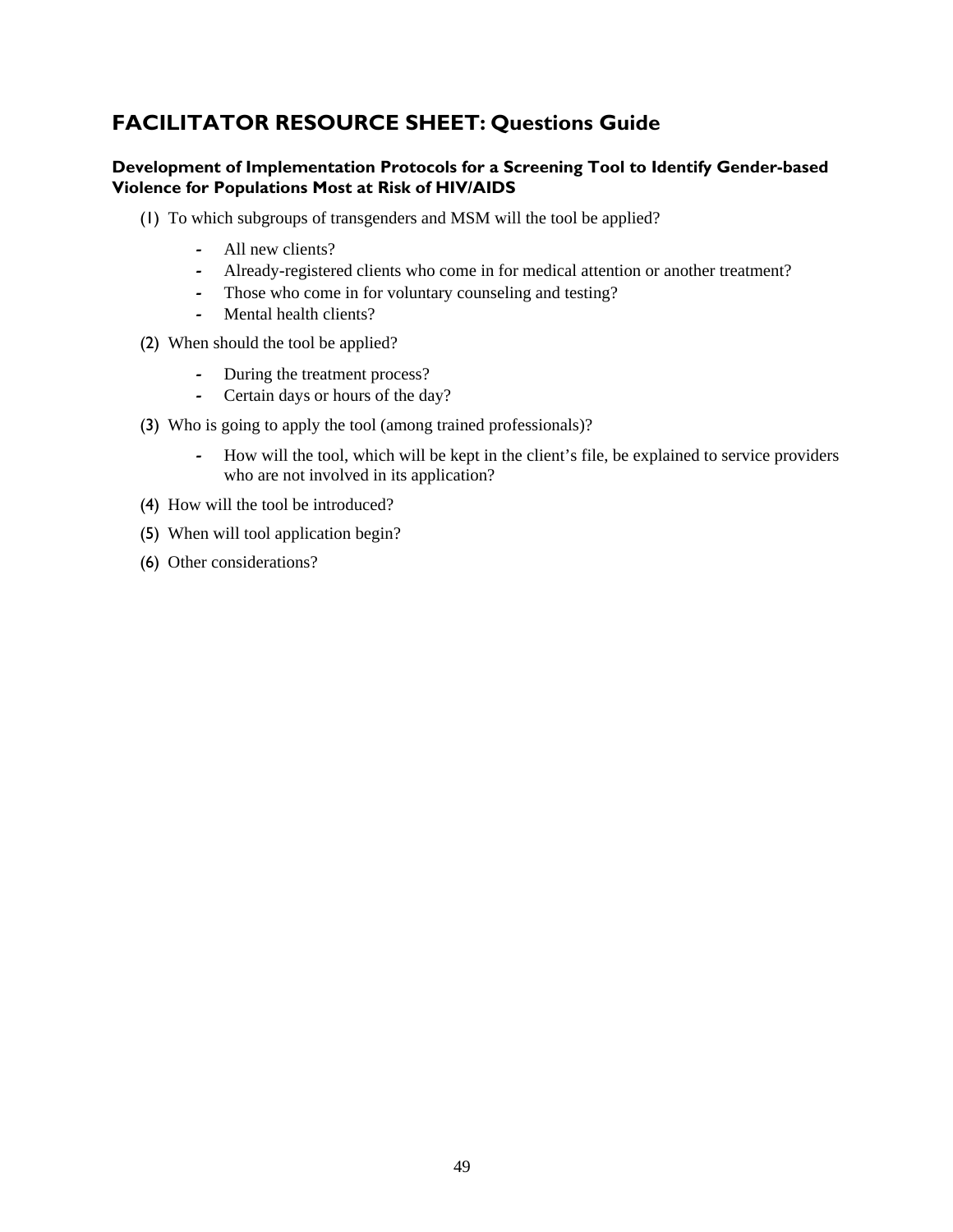# **XIII. CLOSING**

### **Objective**

• To review the expectations and challenges posed at the beginning of the workshop, contrasting them with the workshop objectives.

### **Materials**

- Flipchart sheets of expectations and challenges
- Flipchart sheets of workshop objectives

### **Time:** 30 minutes

### **Instructions**

- Carry out a detailed review of the expectations and challenges posed by participants at the beginning of the workshop, comparing them with the workshop objectives.
- Ask participants to share their specific observations regarding the degree of fulfillment of their expectations and challenges during the workshop.
- Provide contact information and tell participants that you are available to answer remaining questions or address concerns.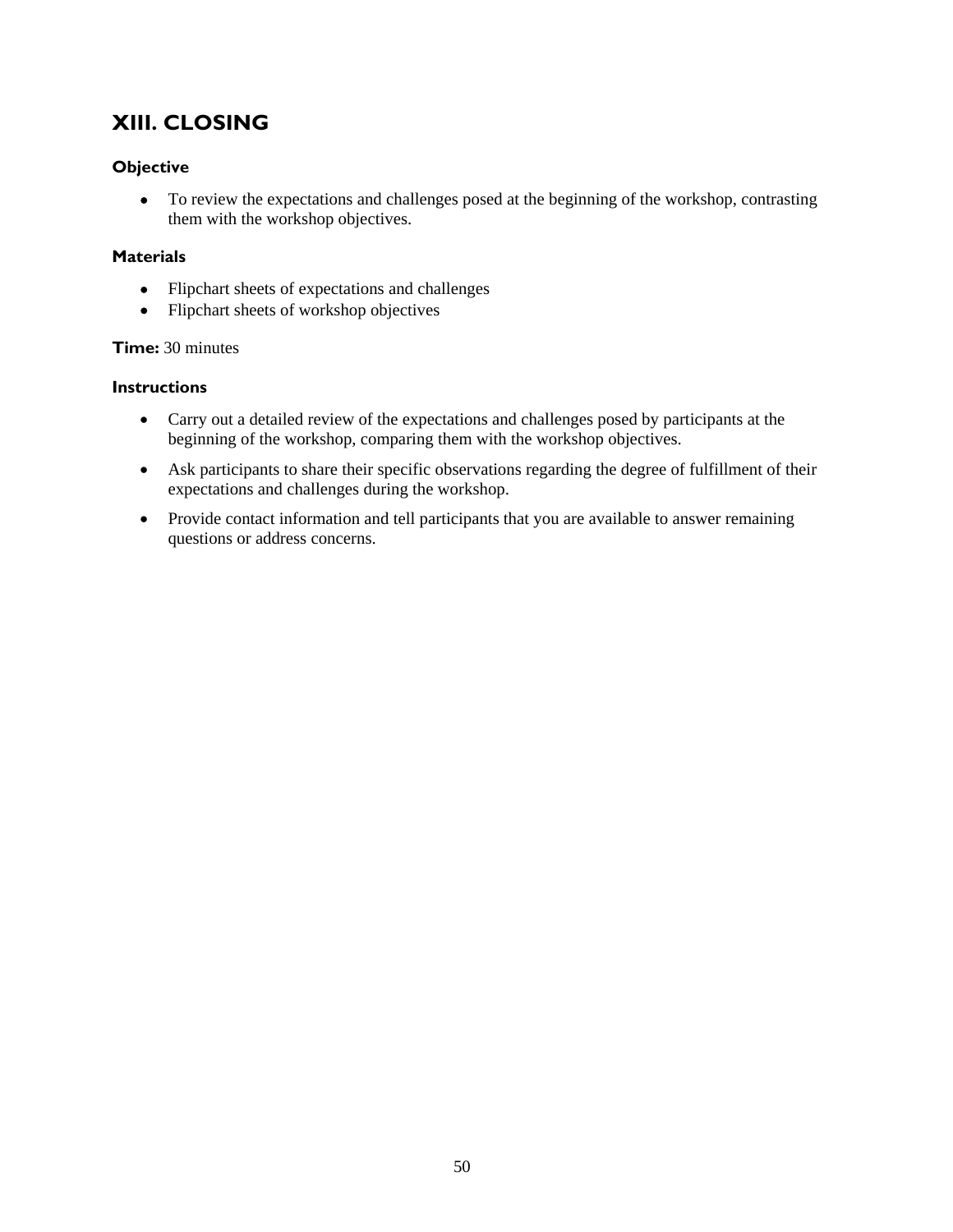### **ANNEX. Screening Tool to Identify Violence against Men who have Sex with Men and Transgenders**

### **Instructions to Health Providers**

### **Why screen?**

Gender-based violence—violence "based on socially ascribed differences between males and females" that is perpetrated against men who have sex with men (MSM) and transgenders (TG), can increase a client's vulnerability to HIV and other STIs. Evidence suggests that violence against MSM and TG and related stigma and discrimination (S&D) is associated with increased risk of acquiring HIV. Violence against MSM and TG may also affect their ability to access and adhere to care, treatment, and support, as well as their overall health status and ability to live positively.

By identifying patients who have experienced GBV, providers may be able to better identify a patient's healthcare needs and factors affecting their health; help break the silence and stigma a patient may experience related to GBV, and connect patients with other sources of support.

### **Whom and when to screen?**

The tool is for use with MSM and transgenders—including male sex workers within both groups—in HIV service settings that specialize in services for these populations. Ideally, you will determine whether the patient belongs to one of these populations through demographic information collected in the patient intake form (for new patients) or the clinical history for returning patients.

Who is considered MSM? Any man that has sexual relations with other men. Some, but not all MSM identify as gay. MSM can include a broad range of individuals, including but not limited to sexually active gay males who identify as such, bisexuals who are sexually active with other males, men who are married to or have sex with a woman but also with men, "closeted" homosexuals having sex with other men, anonymous or faceless sexual encounters between males, and male sex workers with clients.

**Who is considered transgender?** Transgenders are people who were assigned a gender, usually at birth, based on their genitals, but who feel that this is a false or incomplete description of themselves. Transgender people may identify as heterosexual, homosexual, bisexual, pansexual, polysexual or asexual. Beyond sexuality, transgender identities also include many categories that may overlap, including transvestite or cross-dresser; androgynies (those who are non-gendered or between genders); people who live cross-gender; drag kings and drag queens (those who cross-dress for special occasions); and, frequently, transsexuals (those who undergo sex reassignment therapy to physically change their bodies to live and be accepted as a member of the sex opposite to that assigned at birth).

It is recommended that you screen all new and existing patients, initially, as part of introducing the new screening tool and then on a regular basis. (The times should be determined by the health service providers—the suggested time is once a year.) Both the administration and staff of your clinic should develop and agree on these protocols.

The following questions are designed to be integrated into already existing, routine interview and counseling processes within the clinic. These questions about violence ideally should follow questions you already ask about sexual history. The specific place to insert these questions into these existing processes and how often to screen should be determined in each clinic in consultation with staff.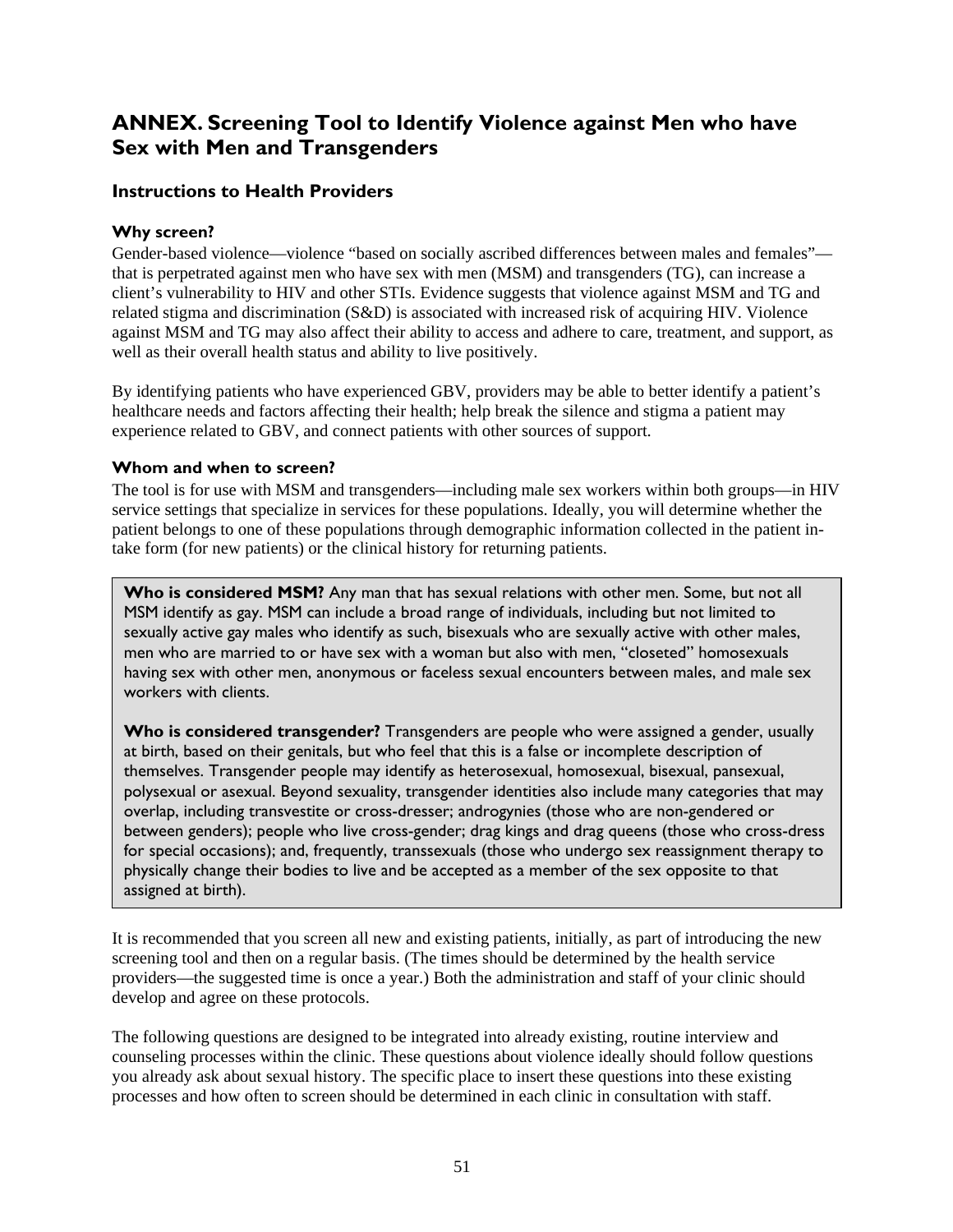Based on discussions in your clinic, insert these GBV-related questions inserted into one of the following:

- New patient in-take
	- **‐** [Form:\_\_\_\_\_\_\_\_\_\_\_\_\_ ; Place in format:\_\_\_\_\_\_\_\_\_\_\_\_\_\_\_\_\_\_\_\_\_\_]
- Mental health history
	- [Form:\_\_\_\_\_\_\_\_\_\_\_\_\_; Place in format:\_\_\_\_\_\_\_\_\_\_\_\_\_\_\_\_\_\_\_\_\_\_\_\_]
- Counseling for VCT
	- **‐** [Form:\_\_\_\_\_\_\_\_\_\_\_\_\_\_; Place in format: \_\_\_\_\_\_\_\_\_\_\_\_\_\_\_\_\_\_\_\_\_]
- For existing patients, these questions are best asked during
	- **‐** Clinical history
	- **‐** [Insert response based on consultation with clinic staff]

### **Step 1: Informed Consent and Sexual Identity (ASK ALL PATIENTS)**

**1.1** We would like to first ask information regarding your sex and sexual identity? We ensure that this information will be kept confidential and will be used only as a basis for providing you services that will best respond to your needs. So, if you don't mind, could you please indicate whether you are

 $\Box$  Male  $\Box$  Female  $\Box$  TG (Multiple answers allowed)

**1.2** Please indicate the sex of your sexual partner:

| $\Box$ Male | $\Box$ Female | $\Box$ TG | $\Box$ Do not have sexual partner (Multiple answers |
|-------------|---------------|-----------|-----------------------------------------------------|
| allowed)    |               |           |                                                     |

*Note for the Healthcare Provider:* To determine whether one is MSM or transgender, it is important to consider 1) sexual identity—the sex the person considers him/herself to be or has adopted; 2) sexual orientation—as defined by the sex or sexes of the person's sexual partner/s; and 3) gender expression the preferences and behavior that communicates one's sex/gender; for example, clothing, hair styles, mannerisms, way of speaking, roles in interactions, as defined by traditional social and gender norms. Questions 1.1 and 1.2 pertain to sexual identity and sexual orientation. Based on this information, is the patient

 $\Box$  MSM  $\Box$  TG  $\Box$  Other, specify:

This tool was designed with MSM and TG patients in mind but may be used with others, provided that your clinic has instituted proper training and sensitization for staff and has implemented referral systems.

### *Introduction of Tool to Patients*

Because of the fact that mistreatment and violence are common and can have an effect on people's health, we have begun to ask clients about them. In particular, we seek to address the needs of MSM and transgenders who may be experiencing violence. The information will be kept confidential. If you do not mind, I would like to ask you questions about any mistreatment or violence you may have experienced in the past or currently.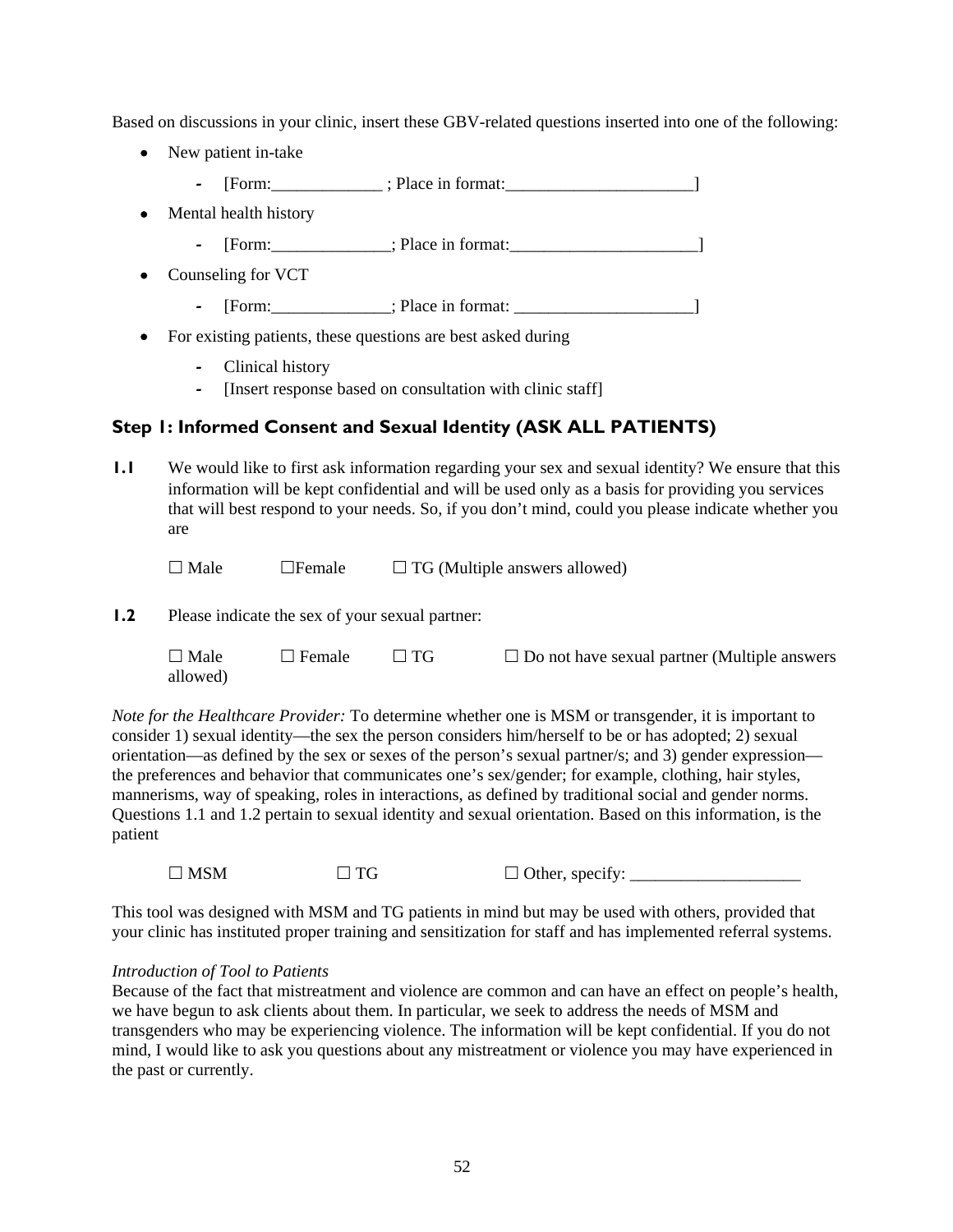Understand that if you are uncomfortable or not willing to answer any questions, you are allowed to refuse to answer. Your refusal will not affect the service you are receiving. (*If the client indicates that it is okay, proceed with the following questions.)*

 $\Box$  Agree  $\Box$  Not agree (**End the interview**)

### **Step 2: History of Violent Experiences**

**2.1** In the past year, has anyone forced or coerced you to have sexual relations against your will? This includes your partner, a client, supervisor, colleague, someone in your family, a friend, neighbor, police, or other persons.

YES ( ) NO ( ) NO RESPONSE ( )

**2.2** In the past year, has anyone slapped you, punched you, hit you, or caused you any other type of physical harm? This includes your partner, a client, supervisor, colleague, someone in your family, a friend, neighbor, police, or other persons.

YES ( ) NO ( ) NO RESPONSE ( )

**2.3** In the past year, has anyone insulted you, humiliated you, made you feel inadequate, or yelled at you? This includes your partner, a client, supervisor, colleague, someone in your family, a friend, neighbor, police, or other persons.

YES ( ) NO ( ) NO RESPONSE ( )

**2.4** In the past year, has anyone made you feel threatened, fearful, or in danger? This includes your partner, a client, supervisor, colleague, someone in your family, a friend, neighbor, police, or other persons.

YES ( ) NO ( ) NO RESPONSE ( )

### **IF PATIENT RESPONDS 'NO' TO QUESTIONS 2.1 –2.4**

*If the patient never experienced any of the above violence, end the interview, and provide the patent with a list of organizations that provide specialized services from which he/she can seek support if experiencing violence or abuse in the future.* 

### **IF PATIENT RESPONDS 'YES' TO ANY OF THE ABOVE**

*If the patient responds positively to any of the above, it is important to tell them that violence is never deserved. The following is a suggested way to phrase this thought:* 

"Mistreatment and abuse are often more common than thought. Yet, no one deserves to be abused. I am now going to ask you a few questions so that we can evaluate possible effects on your health and outline some alternatives, if necessary."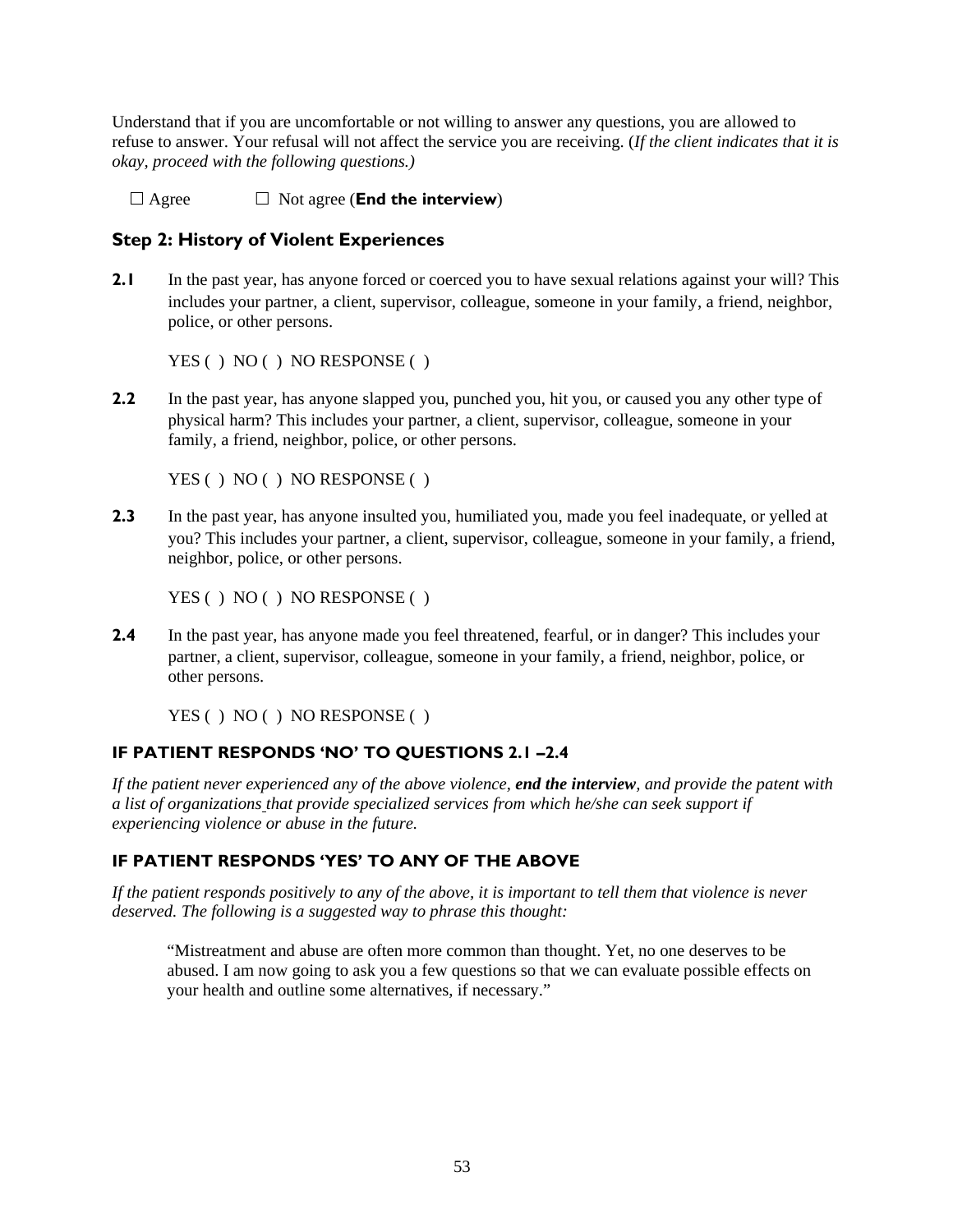- **2.5** Do you want or are you ready to tell me more detail about the incidences of violence you mentioned earlier?
	- $\Box$  Yes, I would like to talk about the detail. (Instruction: Continue with question and allow the patient to describe all of the incidences mentioned or select only the event s/he feel was most severe.)
	- $\Box$  No, I would not like to talk about this. But I can come back to this conversation again on  $_1$ (Date) at  $_2$  (Time) (Time) (Place). (Skip to Question 3.1)
	- $\Box$  No, I would not like to talk about this right now, but I need you to refer me to supporting service. (Skip to Question 3.1)
	- $\Box$  I totally don't want to talk about this. (**End the interview** and provide the patient the list of referral organizations.)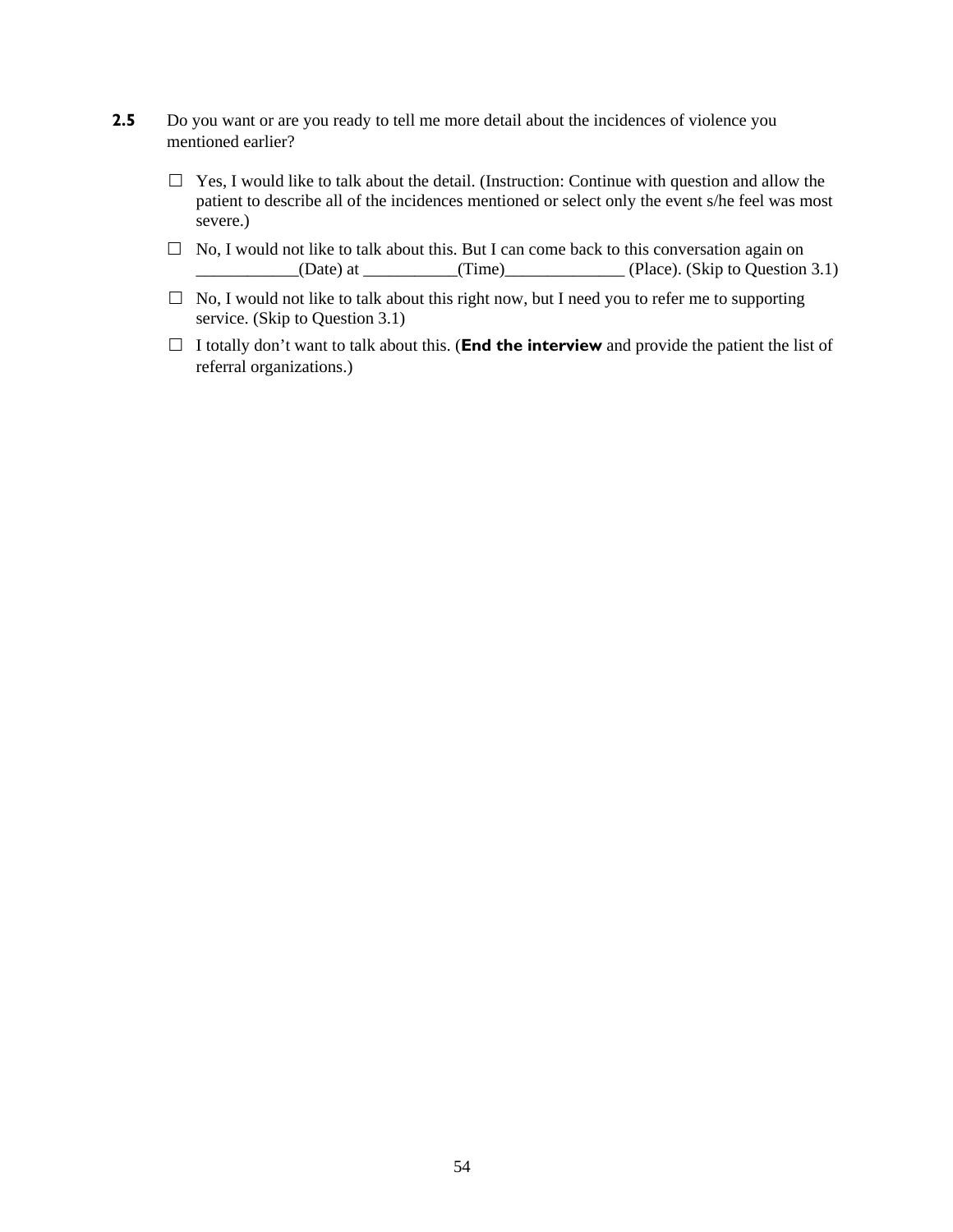Tell me about the last time you experienced violence. *Note to providers: this is an open question. You do not need to ask each of these questions. Let the patient recount their experiences—and use the following questions as follow-up probes if the* patient *does not directly state these details in their account. Afterward, fill in the chart according to the details obtained for each act of violence.* 

| А.<br>Who?                                       | BI.<br>When? | <b>B2.</b><br><b>Where?</b> | <b>B3.</b><br>How? | Do you<br>think this<br>happened<br>to you<br>because<br>you are<br><b>MSM/TG?</b><br>Explain. | $CI.*$<br><b>What were</b><br>the physical<br>consequences? | $C2.*$<br><b>What were</b><br>the emotional<br>consequences? | $C3.*$<br><b>Other</b><br>consequences? |
|--------------------------------------------------|--------------|-----------------------------|--------------------|------------------------------------------------------------------------------------------------|-------------------------------------------------------------|--------------------------------------------------------------|-----------------------------------------|
| Romantic/<br>sexual<br>partner()                 |              |                             |                    |                                                                                                |                                                             |                                                              |                                         |
| Pimp()                                           |              |                             |                    |                                                                                                |                                                             |                                                              |                                         |
| Patient/<br>sexual<br>friend ()                  |              |                             |                    |                                                                                                |                                                             |                                                              |                                         |
| Family<br>member<br>$\left( \right)$             |              |                             |                    |                                                                                                |                                                             |                                                              |                                         |
| Friend ()                                        |              |                             |                    |                                                                                                |                                                             |                                                              |                                         |
| Neighbor<br>$\left( \right)$                     |              |                             |                    |                                                                                                |                                                             |                                                              |                                         |
| Stranger<br>( )                                  |              |                             |                    |                                                                                                |                                                             |                                                              |                                         |
| Police ()                                        |              |                             |                    |                                                                                                |                                                             |                                                              |                                         |
| Health<br>Worker<br>$\left( \right)$<br>Specify: |              |                             |                    |                                                                                                |                                                             |                                                              |                                         |
| Others ()<br>Specify:                            |              |                             |                    |                                                                                                |                                                             |                                                              |                                         |

*For each act of violence the patient has experienced in the past year, please fill out columns A, B, and C.* 

(\*C1) Bruises, scratches, superficial or serious wounds, injuries from a type of weapon, disfiguration, disability, loss of consciousness, acquiring an STI or HIV.

(\*C2) Depression, loss of trust, loss of self-esteem, feeling dirty, feeling guilty, fear, anxiety.

(\*C3) Loss of the following: work, authority, respect (from others or self-respect), material goods, family, supportive relationships, etc.

**2.6** Did you seek any support or services when you experienced this violence? Yes ( ) No ( ) No Response ( )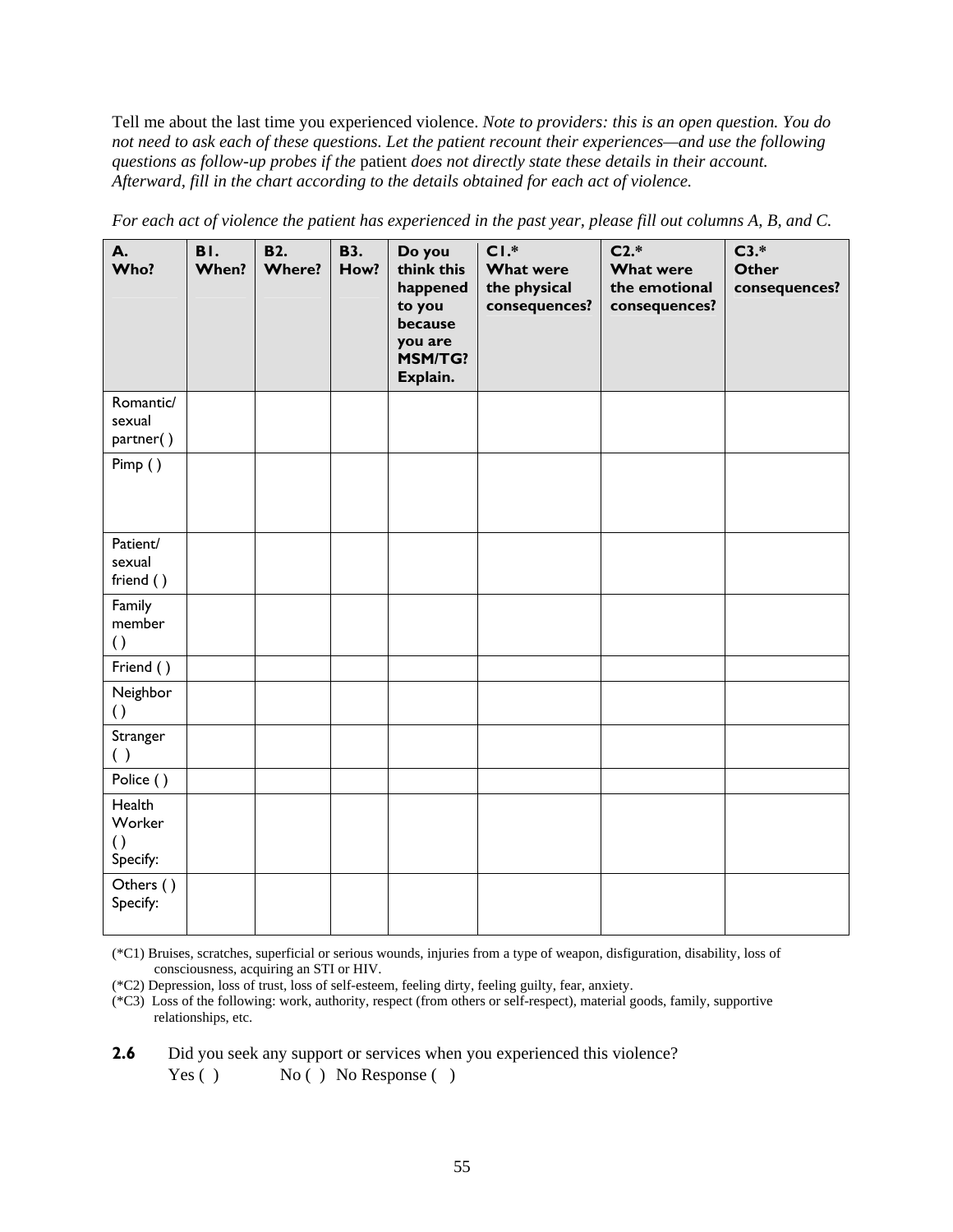**2.7** *If the answer to 2.6 is 'yes,' ask:* **Can you tell me about what help or services you sought? Note**: *Please remember that this is an open question. Let the patient tell his or her experience, and afterward fill in the appropriate information below. For each type of help the patient mentions, follow up with "how much?" Also note that this information may help you decide what types of references to make in Step 3.* 

| <b>Type of help</b>                   | How much did the support or services help you? |      |        |             |
|---------------------------------------|------------------------------------------------|------|--------|-------------|
| Support from a family member ()       | Much                                           | Some | Little | <b>None</b> |
| Support from friends ()               | Much                                           | Some | Little | <b>None</b> |
| Psychologist ()                       | Much                                           | Some | Little | <b>None</b> |
| Monk, priest, or faith leader ()      | Much                                           | Some | Little | None        |
| NGO offering services for violence () | Much                                           | Some | Little | None        |
| Human rights commission ()            | Much                                           | Some | Little | <b>None</b> |
| Public hospital ()                    | Much                                           | Some | Little | <b>None</b> |
| Specific medical service ()           | Much                                           | Some | Little | None        |
| Red Cross ()                          | Much                                           | Some | Little | <b>None</b> |
| Other $( )$                           | Much                                           | Some | Little | None        |

### **Step 3: Assessment of patient's safety**

**3.1** Are you still in contact with the person(s) who committed this violence?

Yes ( ) No ( ) No Response ( )

**3.2** At this time do you feel safe, without threats, in returning to your daily life and routine?

Yes () No () Specify reason for feeling unsafe: \_\_\_\_\_\_\_\_\_\_\_\_\_\_\_\_\_\_\_\_\_\_\_\_\_\_\_\_\_\_\_\_

No Response ( )

**3.3** At this time, have you thought of hurting yourself or committing suicide due to the violence that has happened to you?

 $Yes() No()$  No response ()

*From the information obtained, as a health provider you need to decide: do you consider that this person could be in immediate danger?* 

 $YES() NO()$ 

### **Step 4: Referrals**

**4.1.A.** NO, the person is not in immediate danger. Make the appropriate reference:

What kind of help/support do you think you need? (Multiple answers allowed)

 $\Box$  Medical care  $\Box$  Psychological counseling support  $\Box$  Living place/sheltering  $\Box$  Legal help  $\Box$  Other (specify)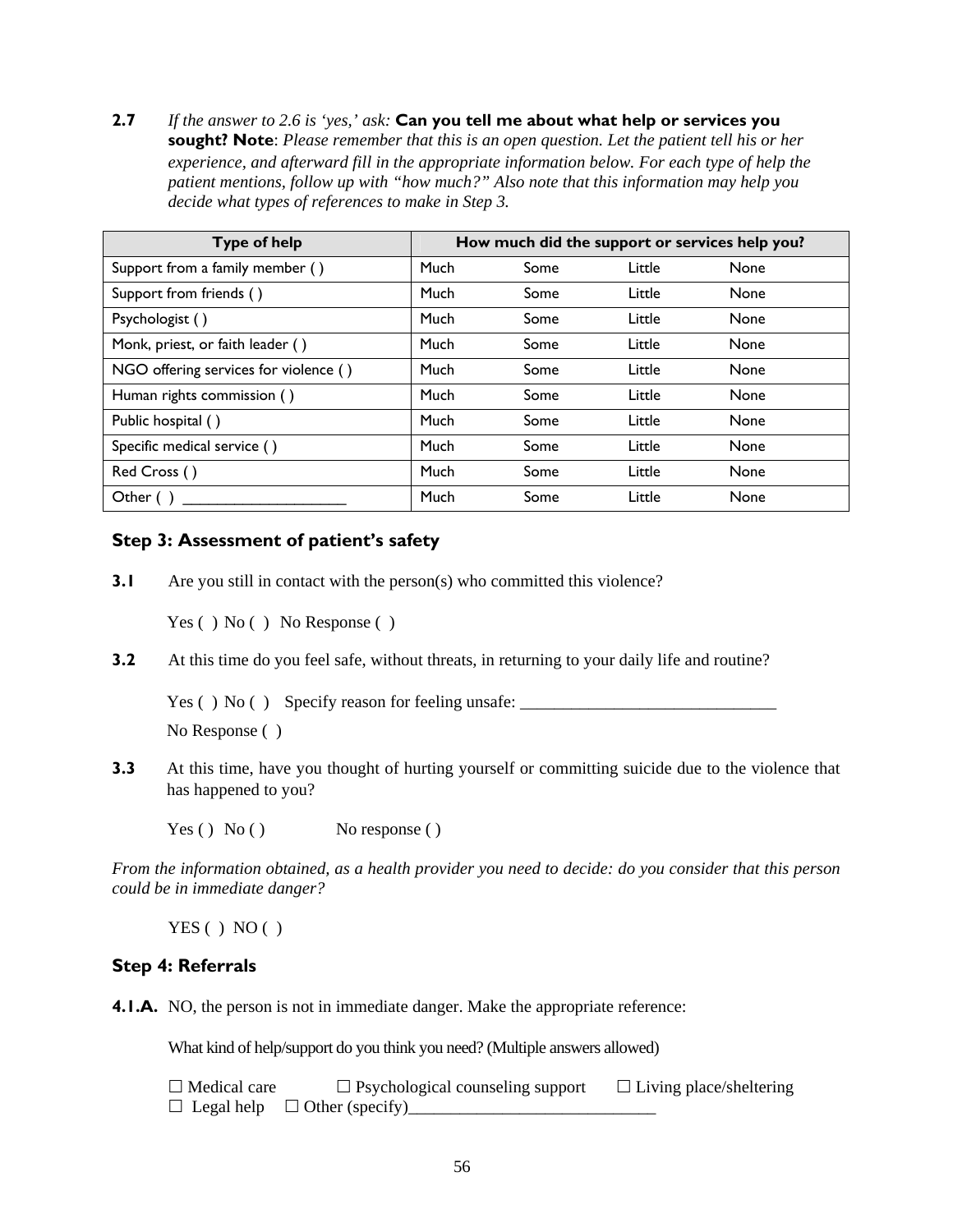$\square$  No need for other help or support (End interview and provide the patients the list of referral organizations.)

There are groups and institutions that could offer you help. I would like to mention some of these so that you know about them and can decide if they might be able to offer help that would be useful to you.

| Name of<br>Organization      | <b>Type of Referral</b>                                                                                                                                             | Referral Made? (Mark<br>with an $X$ if referral<br>made.) |
|------------------------------|---------------------------------------------------------------------------------------------------------------------------------------------------------------------|-----------------------------------------------------------|
| List service<br>organization | $\Box$ General Medical care $\Box$ VCT $\Box$ Psychological support groups<br>$\Box$ Shelter $\Box$ Social Service $\Box$ Drop-in center $\Box$ Other<br>specify    |                                                           |
|                              | $\Box$ General Medical care $\Box$ VCT $\Box$ Psychological support groups<br>$\Box$ Shelter<br>$\Box$ Social Service $\Box$ Drop-in center $\Box$ Other<br>specify |                                                           |
|                              | $\Box$ General Medical care $\Box$ VCT $\Box$ Psychological support groups<br>$\Box$ Shelter<br>$\Box$ Social Service $\Box$ Drop-in center $\Box$ Other<br>specify |                                                           |
|                              | $\Box$ General Medical care $\Box$ VCT $\Box$ Psychological support groups<br>$\Box$ Shelter<br>$\Box$ Social Service $\Box$ Drop-in center $\Box$ Other<br>specify |                                                           |
|                              | $\Box$ General Medical care $\Box$ VCT $\Box$ Psychological support groups<br>$\Box$ Shelter<br>$\Box$ Social Service $\Box$ Drop-in center $\Box$ Other<br>specify |                                                           |

**4.1.B.** Did the patient accept the referral?

YES ( ) NO ( )

**4.1.C.** If the person is in immediate danger, and there are specialized services for MSM, transgenders, or sex workers, consult with the available service to identify the best action for ensuring the immediate safety of the person. Elaborate a safety plan when 1) no specialized services exist; 2) existing services are not available; or 3) services exist and are available, but the person does not accept a referral.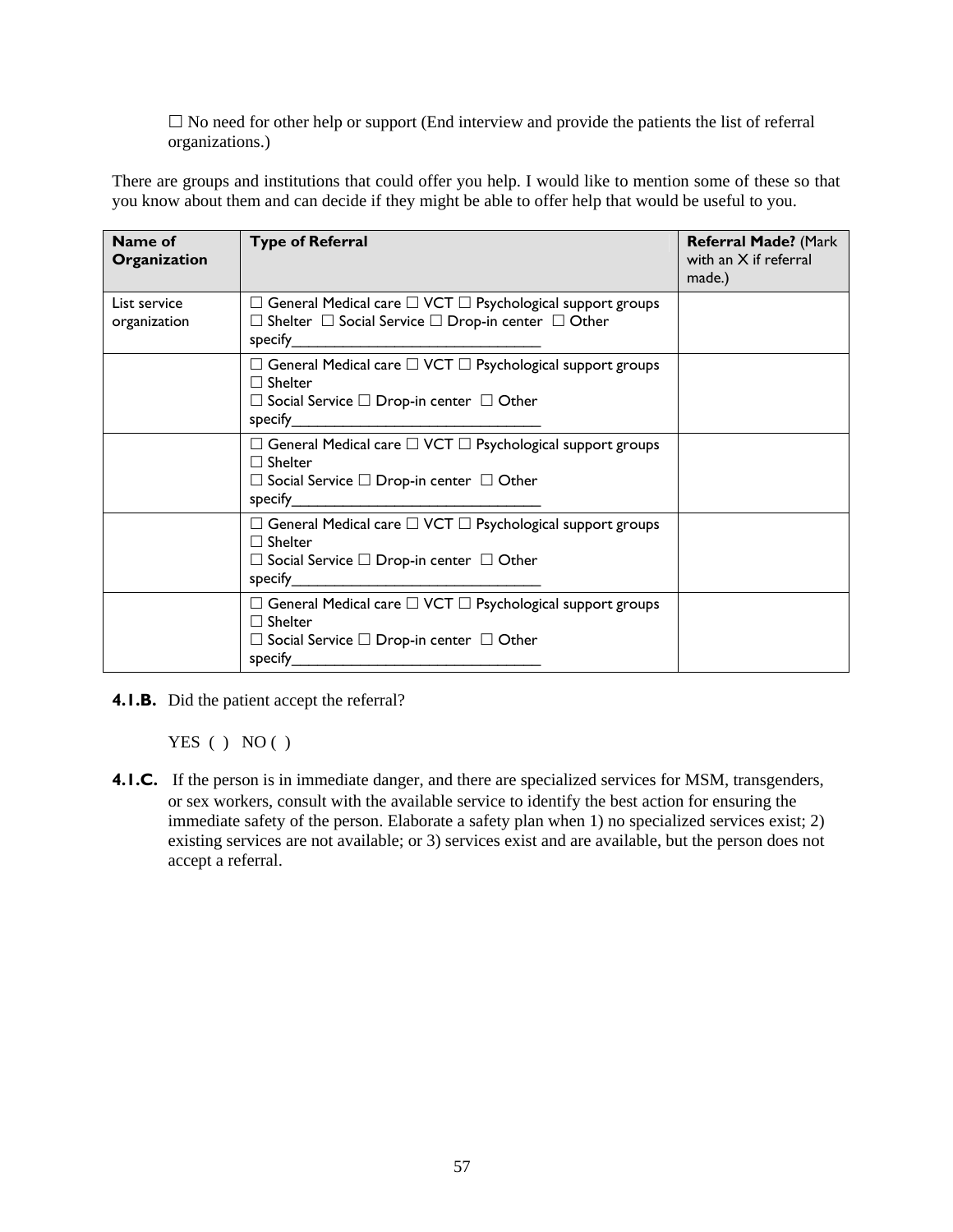### **Developing a Safety Plan**

One of the most important actions that a health provider can take when a client discloses that s/he is living with a violent partner or otherwise regularly in contact with his/her perpetrator, is to work with the client to assess her risk and help him/her develop a safety plan. A healthcare provider can facilitate this planning process by helping the client identify the measures she can take when needing to make quick decisions that could save her life. During this process, it is important that the provider help his/her client identify the real risk in which she finds herself. Safety planning can include a wide range of details, but at the very minimum, providers should help their clients think through the following points:

- **Identify possible escape routes (from common places where violence occurs) and a place to go (e.g., the home of a family member or friend) if s/he needs to leave her home;**
- **Know phone number(s) for organizations that provide help, including drop-in centers or rape hotlines;**
- **Notify one or more trusted friends to watch for signs of violence;**
- **Decide what s/he needs to have ready if she needs to leave her home in a hurry (e.g. clothes, money, documents, keys);**
- **Pack a bag with these items and store it somewhere in her home or with a friend or relative; and**
- **If an argument or confrontation cannot be avoided, try to deal with it in a room or location with an easy exit. Stay away from any room where weapons might be available.**

Adapted from: Skye et al., 2001, p. 9.

*For the interviewer: Describe the help/support you can offer when there are no special services for MSM/TG or adequate services addressing violence issues.*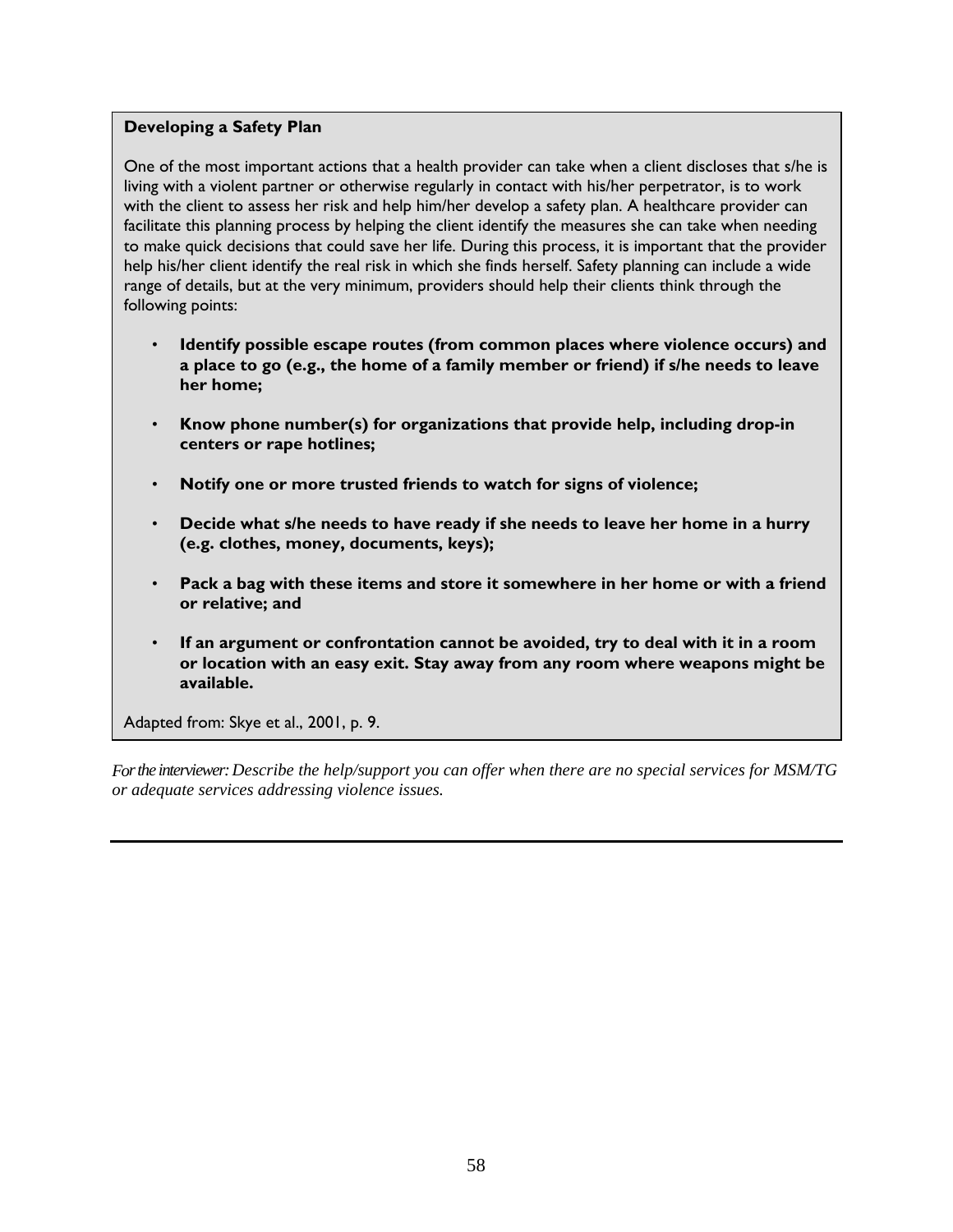# **Key Steps to Take Before Screening**

### **Develop institutional values and commitment regarding care for survivors of gender-based violence**

The values, mission, and overall commitment of an institution can have an enormous influence on the professional culture of frontline providers in any organization. Heise (1999) and others have argued that the most effective way for health services to respond to gender-based violence is for the whole institution to make a commitment to the issue (a systems approach) rather than simply letting the responsibility fall on the shoulders of individual providers. Ideally, senior managers should be aware of gender-based violence as a public health problem and human rights violation and should voice their support for efforts to improve the health service response to violence.

### **Ensure privacy and confidentiality**

Privacy and confidentiality are essential for a survivor's safety in any healthcare setting, given that providers can put the survivor at risk if they share sensitive information with partners, family members, or friends without consent. Moreover, those who have experienced gender-based violence need privacy to be able to disclose those experiences to providers without fear of retaliation from a perpetrator. To protect confidentiality and privacy, health programs need adequate infrastructure and client flow, as well as clear policies outlining when and where providers are allowed to discuss sensitive information.

### **Provide ongoing sensitization and training for providers**

Providers' attitudes, knowledge, and skills regarding gender-based violence can have a major impact on quality of care. Even without routine screening, clients may disclose experiences of physical or sexual violence, and providers who respond poorly can inflict great emotional harm. Moreover, providers who fail to consider the possibility of violence while counseling survivors about STIs and HIV prevention or other health issues may be ineffective. Ignorance about links between health and violence may lead health workers to misdiagnose certain conditions and overlook the risks that some clients face, such as internal stigma, isolation, and self-harm. Each institution must decide how much sensitization and training it can afford to provide. At a minimum, staff should be aware of the epidemiological evidence about violence, a human rights framework for understanding violence, and a basic understanding of local legislation. They should be able to respond to survivors in a compassionate way.

### **Set up alliances and referral networks**

Before encouraging staff to discuss violence with clients, health programs have an obligation to investigate what referral services exist in the local community and to compile this information into a format that healthcare providers can use. Networks and alliances with other organizations are important for other reasons as well. For example, they allow the health sector to play a role in the broader policy debate by raising awareness of gender-based violence as a public health problem.

### **Understand local and national legislation**

Educating providers about laws related to gender-based violence and stigma and discrimination can prepare them to inform survivors about their rights and can alleviate their concerns about getting involved in legal proceedings when a client discloses violence. Both managers and service providers need to be familiar with local and national laws about gender-based violence, stigma, discrimination, and sexuality, including what constitutes a crime, how to preserve forensic evidence, and what rights survivors have with regard to bringing charges against a perpetrator and protecting themselves from future violence. Healthcare providers also need to understand their obligations under the law, including legal reporting requirements (for example, in cases of child sexual abuse), as well as regulations governing who has access to medical records (for example, whether parents have the right to access the medical records of adolescents).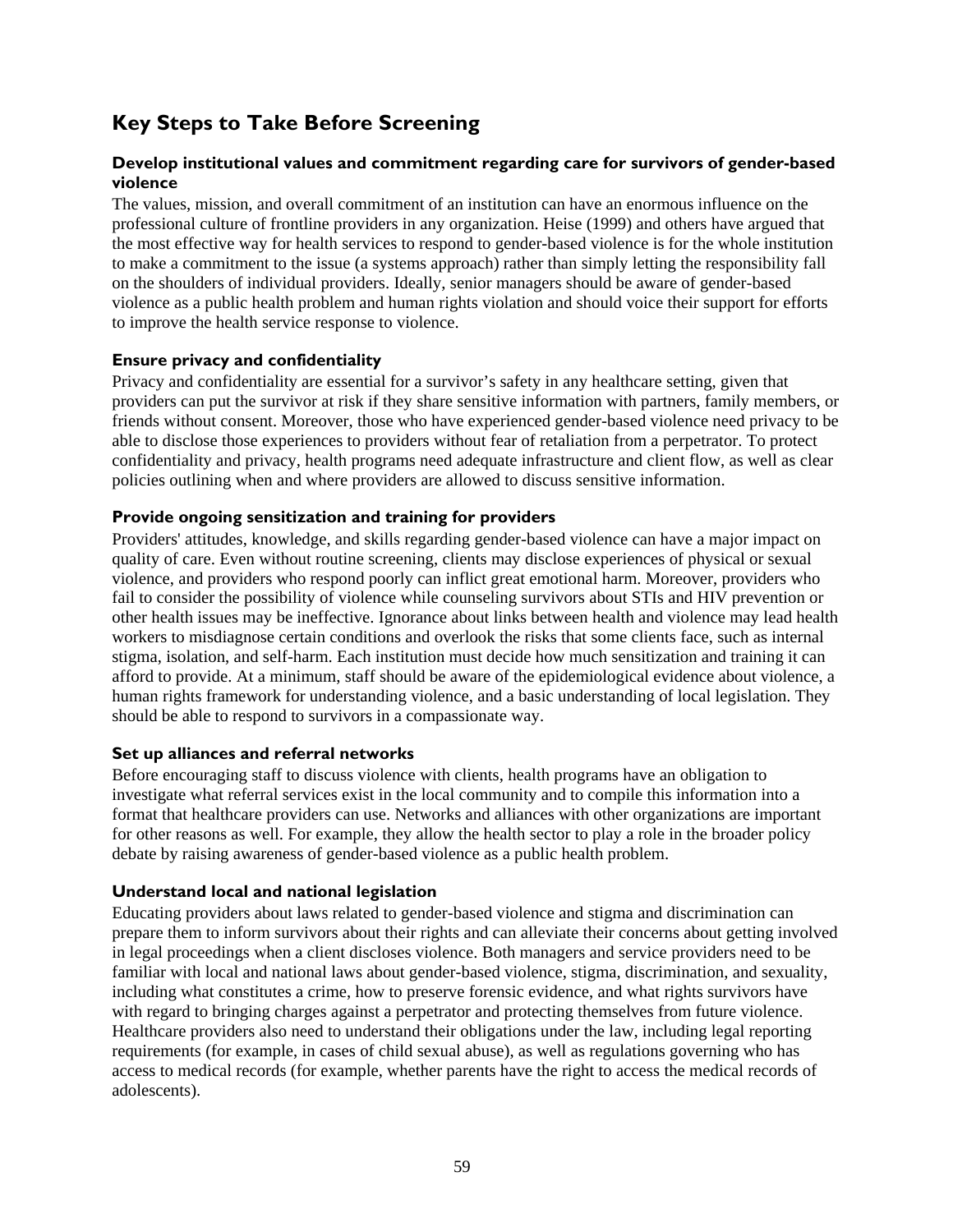### **Safeguard medical records and information systems**

Information systems play an important role in the response to violence in several ways. For example, health organizations have an obligation to ensure that providers know how to record sensitive information about cases of gender-based violence. Documenting information about violence in medical records may be important for completing a client's medical record and in some cases, may provide evidence for future legal proceedings and advocacy. To protect survivor's safety and well-being, medical records need to be stored securely. Information systems are also important for monitoring a health organizations' work in the area of gender-based violence. For example, healthcare organizations can gather service statistics on the number of clients identified as survivors of violence, information that can help them determine the level of demand for other services.

*Adapted from: Bott et al., 2004, pp. 40–41.*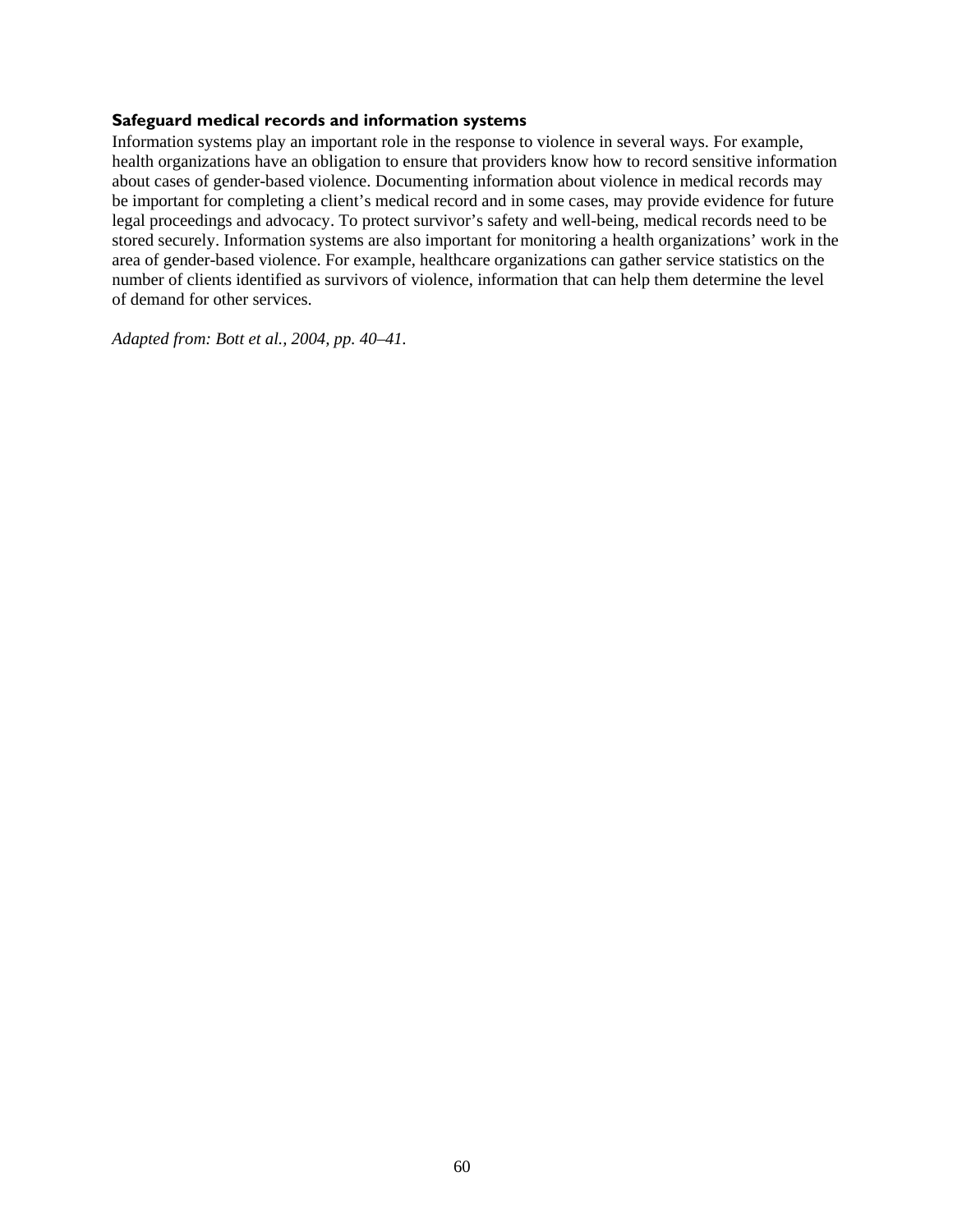## **REFERENCES**

Betron M. 2009. *Screening for Violence against MSM and Transgenders: Report on a Pilot Project in Mexico and Thailand*. Washington, DC: USAID | Health Policy Initiative, Task Order I.

Betron, M. and E. Gonzalez-Figueroa. 2009. Gender Identity and Violence in MSM and Transgenders: Policy Implications for HIV Services. Washington, DC: USAID | Health Policy Initiative, Task Order 1.

Bott S., A. Guedes, M.C. Claramunt, and A. Guezmes. 2004. Improving the Health Sector Response to Gender-based Violence: A Resource Manual for Health Care Professionals in Developing Countries. New York: International Planned Parenthood Federation, Western Hemisphere Region.

Chakrapani, V., P. Babu, T. Ebenezer. 2002. "Hijras in Sex Work Face Discrimination in the Indian Health-care System." *Journal of Sex Work* June (7): 12–14.

Chakrapani, Venkatesan, Peter A. Newman, Murali Shunmugam, Alan McLuckie, and Fredrick Melwin. 2007. "Structural Violence Against Kothi-identified Men Who Have Sex with Men in Chennai, India: A Qualitative Investigation." *AIDS Education and Prevention* 19(4): 346–364.

Claramunt, Cecilia. 2005. "Que Puedo Hacer para Incorporar el Problema de la Violencia contra la Mujer en mi Trabajo: Guía de Información Basica para Proveedores y Proveedoras de Servicios Directos de Salud. Tegucigalpa, Honduras: World Bank.

Currah, Paisley and Shannon Minter. 2000. *Transgender Equality: A Handbook for Activists and Policymakers*.

Gayet, C., C. Magis, D. Sacknoff, and L. Guli. 2007. *Prácticas Sexuales de las Poblaciones Vulnerables a la Epidemia de VIH/SIDA en México.* Mexico: CENSIDA, Facultad Latinoamerica de Ciencias Sociales, Sede México.

Guadamuz, T.E., S. Naorat, A. Varangrat, P. Phanuphak, R. Jommaroeng, P.A. Mock, J.W. Tappero, F. van Griensven, and T. Siraprapasiri. 2006. "Thailand MSM Study Group. Correlations of Sexual Coercion among Populations of Men Who Have Sex with Men in Thailand." Paper presented at the International Conference on AIDS, Toronto, Canada.

Heise, Lori, Mary Ellsberg, and Megan Gottemoeller. 1999. "Ending Violence against Women." *Population Reports* XXVII, Number 4, Series L, Number 11, p. 36.

IGWG of USAID, 2006. *Addressing Gender-Based Violence through USAID's Health Programs: A Guide for Health Sector Program Officers*. Washington, DC: IGWG.

Inter-agency Steering Committee. United Nations. 2006.

IUSTI Asia Pacific Branch. *Clinical Guidelines for Sexual Health Care of Men Who Have Sex with Men*. Retrieved August 10, 2009 from [www.iusti.org/sti-information/pdf/IUSTI\\_AP\\_MSM\\_Nov\\_2006/pdf.](http://www.iusti.org/sti-information/pdf/IUSTI_AP_MSM_Nov_2006/pdf)

Khan, S., A. Bondyopadhyay, and K. Mulji. 2005. [From the Front Line:](http://www.nfi.net/NFI%20Publications/Reports/From%20the%20fount%20line%20-%20Final.pdf) The Impact of Social, Legal and Judicial Impediments to Sexual Health Promotion, and HIV and AIDS Related Care and Support for Males Who Have Sex with Males in Bangladesh and India. Naz Foundation International.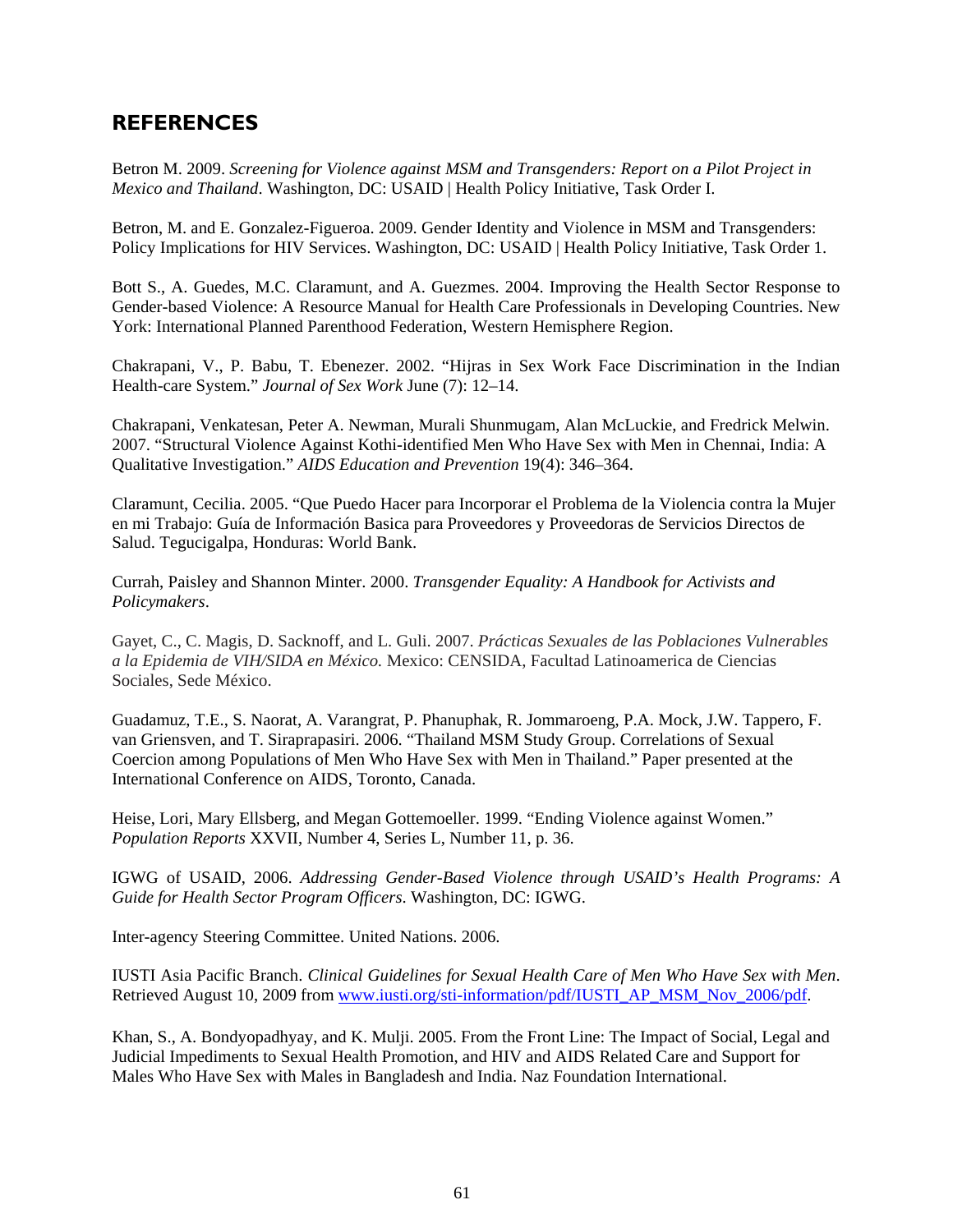Medina, E.J., J. Toro-Alfonso, and Baños. 2006. "No Más en el Tintero: Hombres Gay: Nuestras Vidas y el VIH en Centro America y el Caribe." Los Angeles: Coalición de Organizaciones Gay en Centro América.

Office of the Kansas Attorney General, Domestic Violence Unit. Flier "The Cycle of Violence." Retrieved August 10, 2009 from [www.ksag.org.](http://www.ksag.org/)

Skye, Donald, Alessandra Guedes, and Zhenja, La Rosa, eds. Winter 2001. *Incorporating Personal Experiences and Perceptions into GBV Sensitization and Training*. New York: IPPF/WHR.

SWEAT. 2004. *Work Wise: Sex Worker Handbook on Human Rights, Health and Violence*. Cape Town, South Africa: SWEAT.

UNAIDS.http://www.unaids.org/en/PolicyAndPractice/KeyPopulations/MenSexMen/default.as.